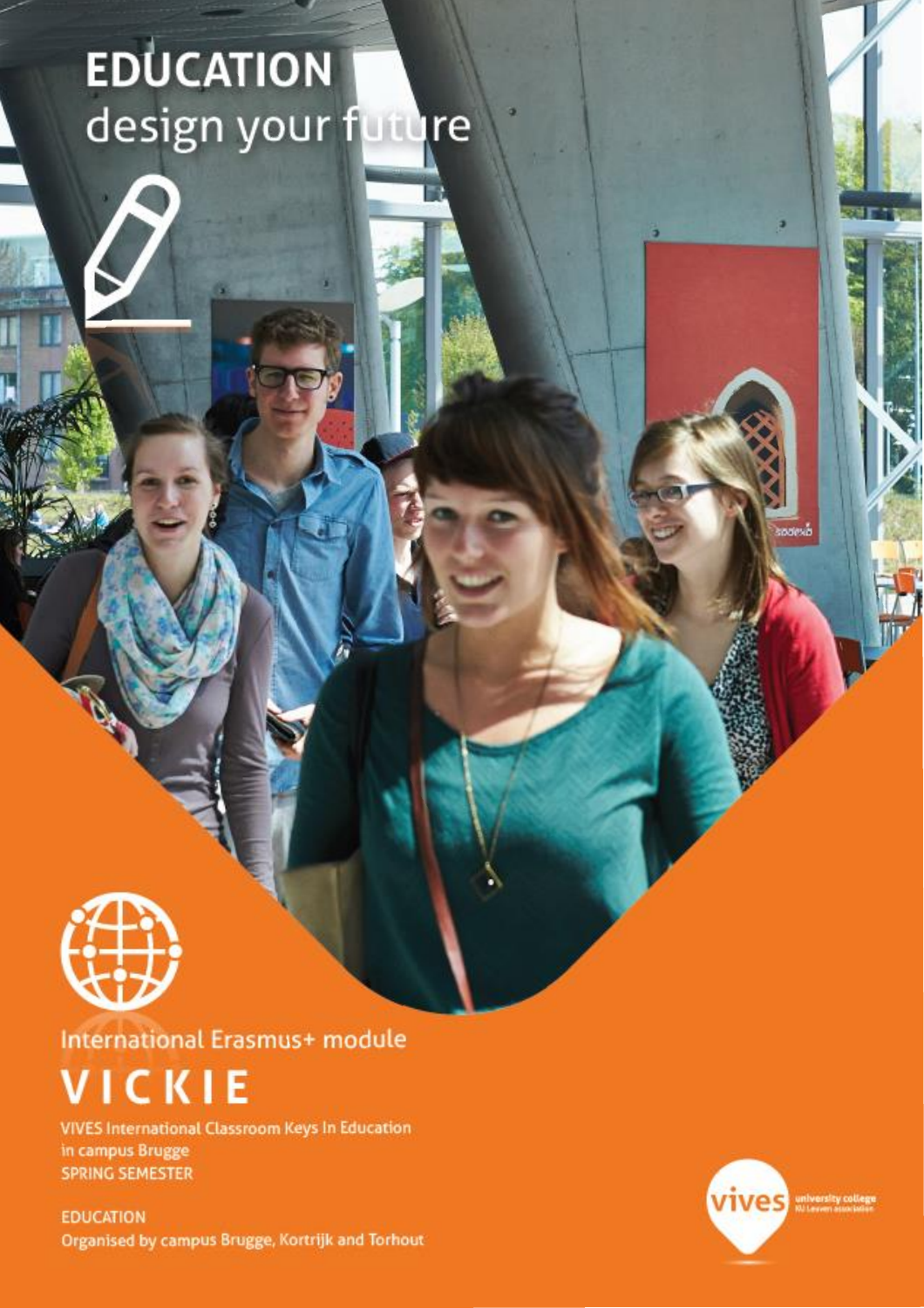#### Dear student

Welcome to VIVES department of Education! VIVES University of Applied Science is proud to present you the fifth edition of V.I.C.K.I.E, **VIVES International Classroom Keys in Education**. At all our different campuses (Kortrijk, Bruges and Torhout) we already had a tradition of small international classrooms. For this renewed module VICKIE, we put the best keys together with a focus on the teacher of the 21<sup>st</sup> century and his challenges.

In this brochure, you find information about your ERASMUS+ module VICKIE. Please read everything carefully.

### **Index**

| 1                |     |                                                                                                                                                                                                                                                                                                                                                                                                                                                                                                                                                       |  |  |  |
|------------------|-----|-------------------------------------------------------------------------------------------------------------------------------------------------------------------------------------------------------------------------------------------------------------------------------------------------------------------------------------------------------------------------------------------------------------------------------------------------------------------------------------------------------------------------------------------------------|--|--|--|
| 2                |     |                                                                                                                                                                                                                                                                                                                                                                                                                                                                                                                                                       |  |  |  |
| 3                |     |                                                                                                                                                                                                                                                                                                                                                                                                                                                                                                                                                       |  |  |  |
| $\boldsymbol{4}$ |     |                                                                                                                                                                                                                                                                                                                                                                                                                                                                                                                                                       |  |  |  |
|                  | 4.1 |                                                                                                                                                                                                                                                                                                                                                                                                                                                                                                                                                       |  |  |  |
|                  | 4.2 |                                                                                                                                                                                                                                                                                                                                                                                                                                                                                                                                                       |  |  |  |
|                  | 4.3 |                                                                                                                                                                                                                                                                                                                                                                                                                                                                                                                                                       |  |  |  |
|                  | 4.4 |                                                                                                                                                                                                                                                                                                                                                                                                                                                                                                                                                       |  |  |  |
| 5.               |     |                                                                                                                                                                                                                                                                                                                                                                                                                                                                                                                                                       |  |  |  |
|                  | 5.1 |                                                                                                                                                                                                                                                                                                                                                                                                                                                                                                                                                       |  |  |  |
|                  | 5.2 |                                                                                                                                                                                                                                                                                                                                                                                                                                                                                                                                                       |  |  |  |
|                  | 5.3 |                                                                                                                                                                                                                                                                                                                                                                                                                                                                                                                                                       |  |  |  |
|                  | 5.4 | $Planning  \begin{minipage}{0.99\linewidth} \textit{Planning} \end{minipage} \begin{minipage}{0.99\linewidth} \textit{Comparing} \end{minipage} \begin{minipage}{0.99\linewidth} \textit{Comparing} \end{minipage} \begin{minipage}{0.99\linewidth} \textit{Comparing} \end{minipage} \begin{minipage}{0.99\linewidth} \textit{Comparing} \end{minipage} \begin{minipage}{0.99\linewidth} \textit{Comparing} \end{minipage} \begin{minipage}{0.99\linewidth} \textit{Comparing} \end{minipage} \begin{minipage}{0.99\linewidth} \textit{Comparing} \$ |  |  |  |

We wish you a very nice learning and living period in VIVES and in the wonderful city of Bruges in Flanders, Belgium, the centre of Europe.

Kind regards

Lien Van Eecke, programme coordinator (a.i.)

E-mail: lien.vaneecke@vives.be Phone number: +32 472 76 07 77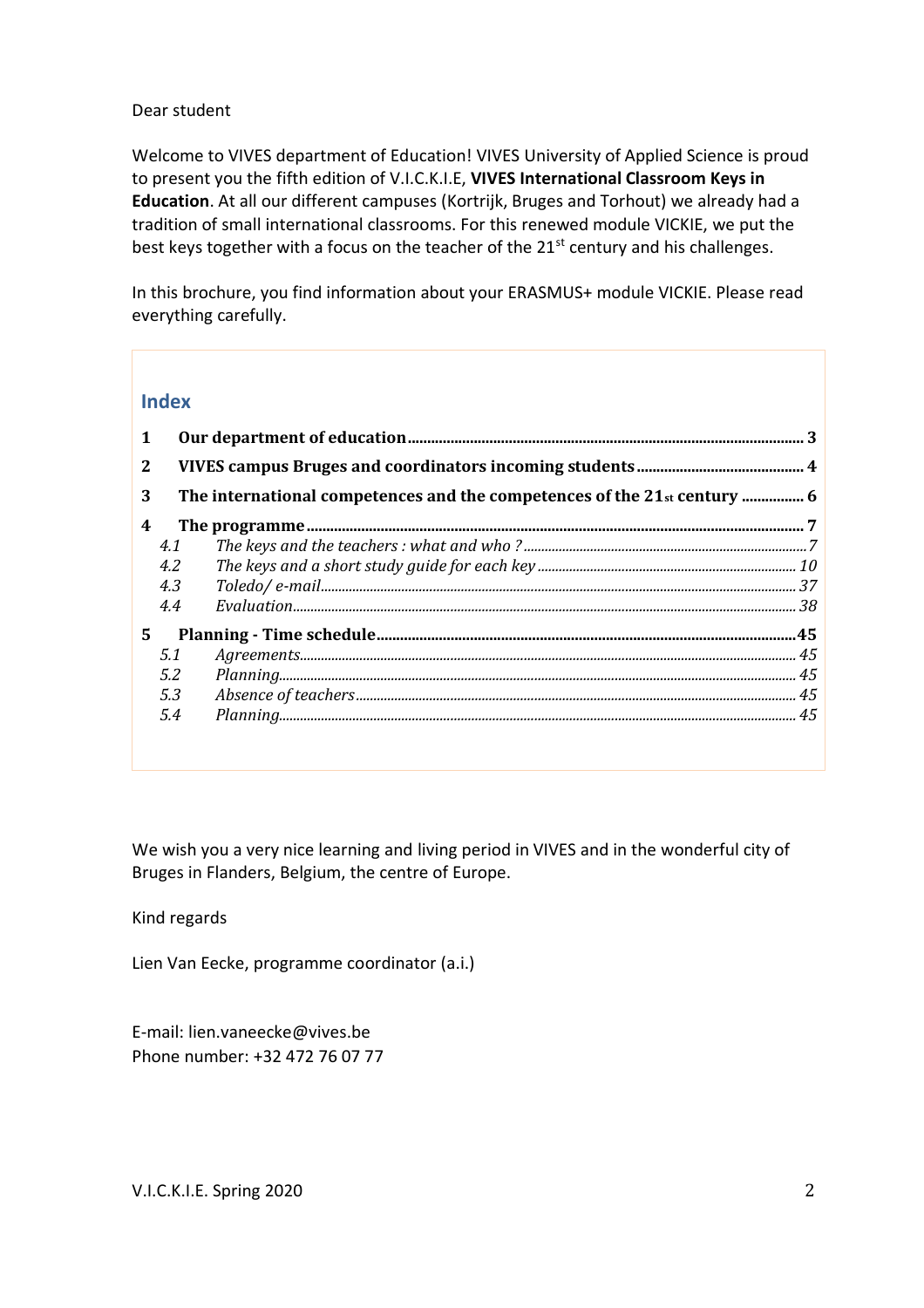# <span id="page-2-0"></span>**1 Our department of education**

We welcome you at our campus in Bruges where we have a department of education and teacher training. We also have a department of teacher training in Torhout and Kortrijk. In VIVES we offer teacher training on the bachelor level for preschool education, primary education and secondary education. These bachelor programmes take three years, in which students complete 180 credits.

In our teaching at the teacher department we use different methods of education. We offer day courses, evening courses, distance courses and workplace courses.

After their bachelor's degree students can also follow a bachelor after bachelor programme (60 credits). Students can make a choice between the bachelor after bachelor remedial teacher, special educational needs teacher or school development.

| <b>Level</b>                             |                                                                           | <b>Bruges</b>              | Kortrijk                                                                                                  | <b>Torhout</b>                                                |
|------------------------------------------|---------------------------------------------------------------------------|----------------------------|-----------------------------------------------------------------------------------------------------------|---------------------------------------------------------------|
| Professionally<br>orientated<br>bachelor | <b>Pre-school teacher</b><br>(2,5 - 6-year-old children)                  | Day course                 | Day course<br>(Kortrijk)<br><b>Distance course</b><br>(Kortrijk)<br><b>Workplace course</b><br>(Kortrijk) |                                                               |
|                                          | <b>Primary school teacher</b><br>(6 - 12-year-old children)               | Day course                 | Day course<br>(Kortrijk)<br><b>Distance course</b><br>(Kortrijk)<br><b>Workplace course</b><br>(Kortrijk) | Day course<br><b>Evening course</b>                           |
|                                          | <b>Secondary school teacher</b><br>$(12 – 16-year-old pupils)$            | <b>Day course</b>          |                                                                                                           | Day course<br><b>Evening course</b><br><b>Distance course</b> |
| <b>Bachelor after</b><br>bachelor        | Pre-school children<br>Primary school children<br>Secondary school pupils | <b>Remedial</b><br>teacher | <b>Special</b><br>educational needs<br>teachers                                                           | <b>School</b><br>development                                  |

You can find and overview of our offer of bachelor's degrees underneath.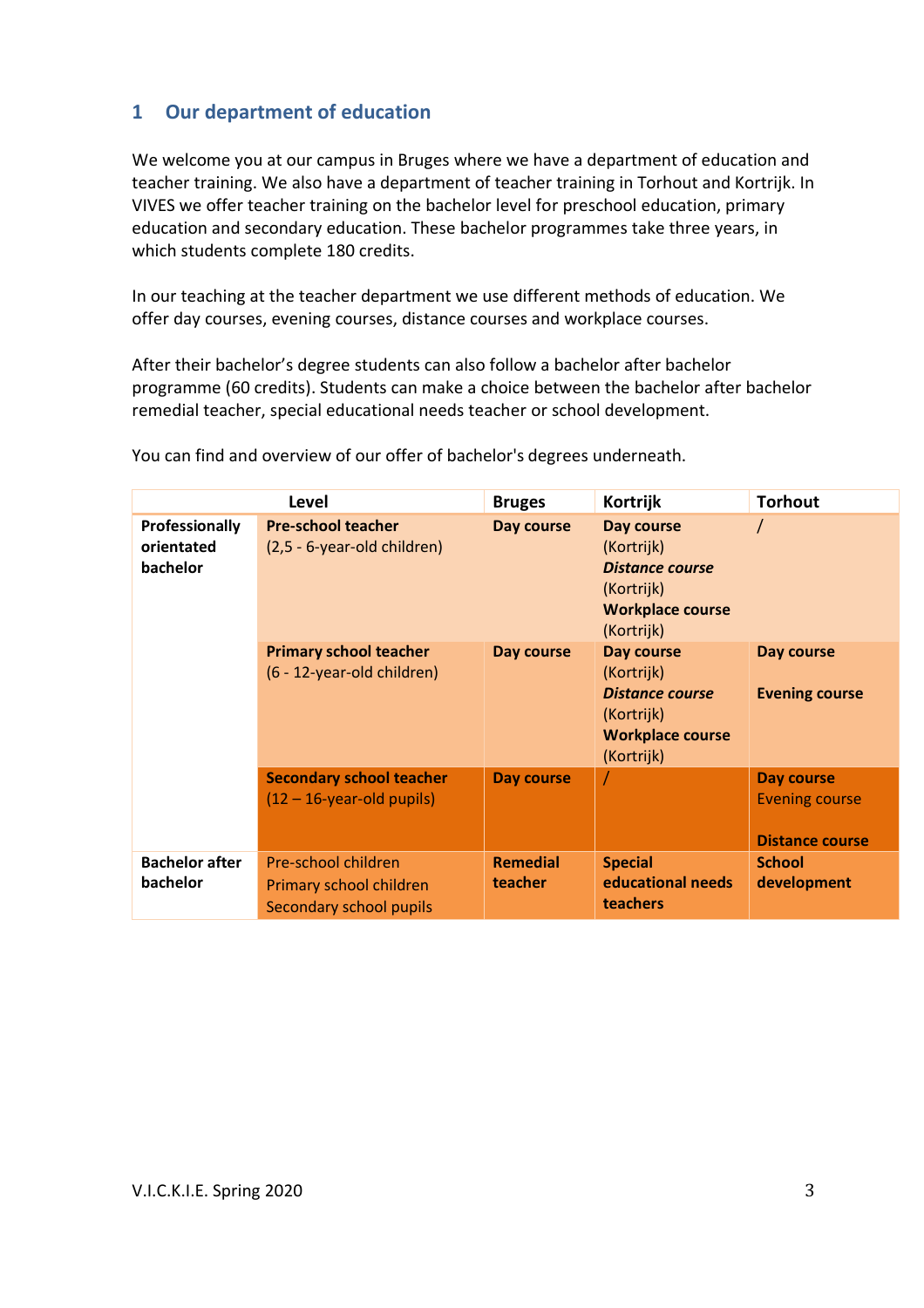# <span id="page-3-0"></span>**2 VIVES campus Bruges and the coordinators for the incoming students**



The campus is situated at the border of the city of Bruges (https://www.visitbruges.be/en). The campus is situated in the submunicipality of Sint-Michiels.



The building is very modern and is already in use for 9 years.

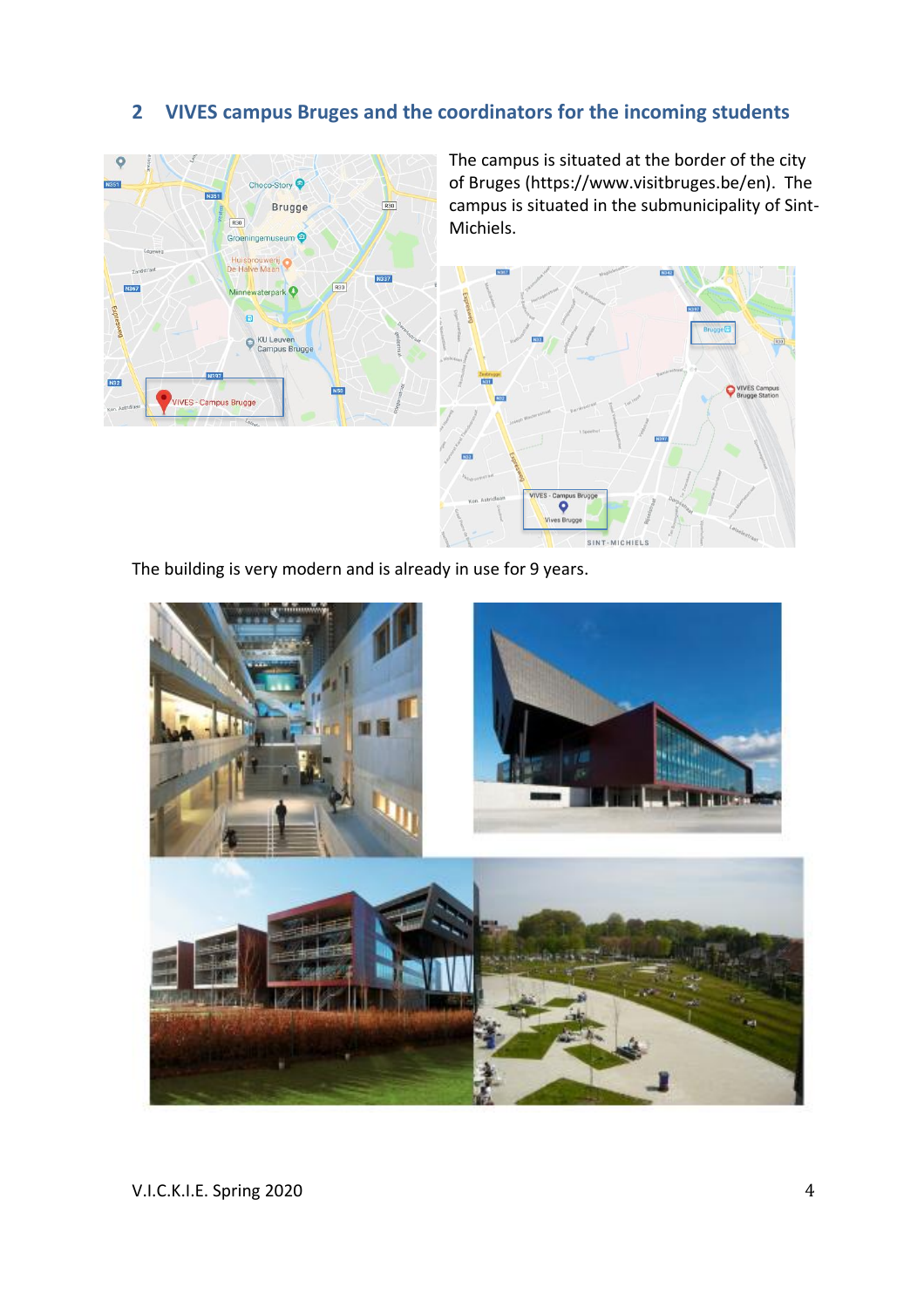

| Ingang             | Entrance, reception near entrance | $\mathbf{H}$            | student restaurant                                 |
|--------------------|-----------------------------------|-------------------------|----------------------------------------------------|
| <b>Bibliotheek</b> | Library 1st floor                 | <b>STUVO</b>            |                                                    |
| A, B, C and D      | Classrooms on Floor 0, 1, 2, 3, 4 | International<br>Office | B <sub>104</sub><br>(Block B, first floor, room 6) |

| Lien Van Eecke                                                                       | lien.vaneecke@vives.be                                                    | Coordinator Internationalisation Education<br>Programme coordinator V.I.C.K.I.E. (a.i.)                                                                                                                                                                    |
|--------------------------------------------------------------------------------------|---------------------------------------------------------------------------|------------------------------------------------------------------------------------------------------------------------------------------------------------------------------------------------------------------------------------------------------------|
| <b>Els Callens</b>                                                                   | els.callens@vives.be                                                      | Coordinator Internationalisation Education<br>Programme coordinator V.I.C.K.I.E.                                                                                                                                                                           |
| <b>Melanie Carbonelle</b><br><b>Lien Grauwet</b><br>Xaverianenstraat 10<br>Room B104 | melanie.carbonelle@vives.be<br>lien.grauwet@vives.be<br>00 32 50 30 52 33 | Melanie: practical questions not related to<br>your study programme (registration,<br>insurance, public transport, ). Presence: only<br>on Tuesday from 9.00 h until 16.00 h.<br>Lien: presence in the office on Monday,<br>Tuesday, Wednesday and Friday. |
| <b>Inge Eytorff</b><br>Xaverianenstraat 3                                            | Inge.eytorff@vives.be<br>00 32 50 30 52 93                                | Housing campus Bruges                                                                                                                                                                                                                                      |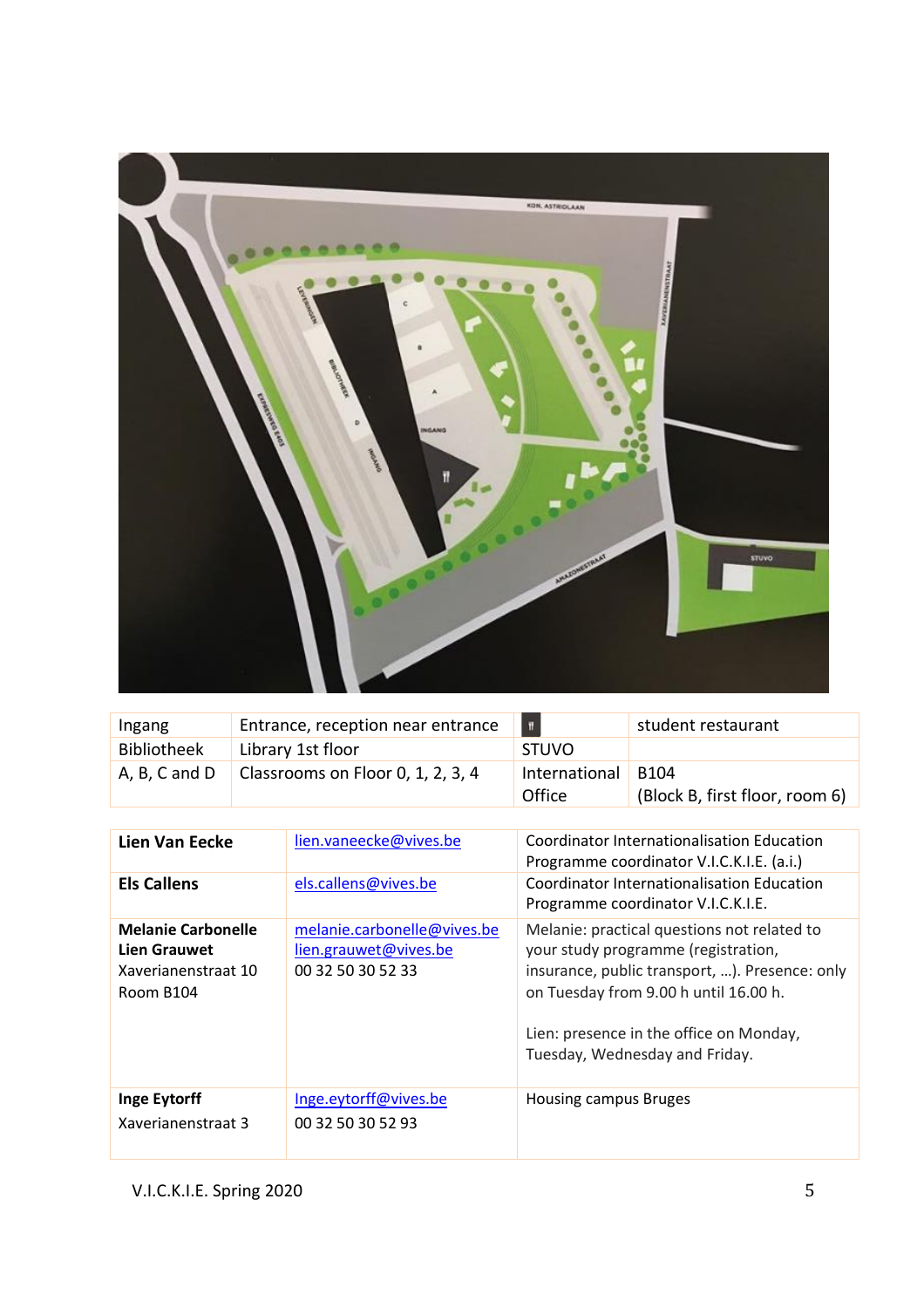# <span id="page-5-0"></span>**3 The international competences and the competences of the 21st century**

As we want to connect, drive and innovate in our mission, we want to focus on the international competences during your programme. The international competences are integrated in every course in a way in which you will grow in various domains. Here you find the list of international competences and the competences of the 21<sup>st</sup> century.

|    | <b>International competences</b>                            |  |                                                           |  |  |
|----|-------------------------------------------------------------|--|-----------------------------------------------------------|--|--|
|    | www.internationalecompetenties.be                           |  |                                                           |  |  |
|    | 1. Language                                                 |  | 4. Personal Growth                                        |  |  |
|    | Skills: reading, writing, speaking,                         |  | Be independent<br>$\bullet$                               |  |  |
|    | understanding                                               |  | Social and communicative skills<br>$\bullet$              |  |  |
|    | Learning a language: vocabulary                             |  | Be self-confident                                         |  |  |
|    |                                                             |  | Be flexible<br>$\bullet$                                  |  |  |
|    |                                                             |  | Be open                                                   |  |  |
|    |                                                             |  | Be creative                                               |  |  |
|    |                                                             |  | Have a good perspective of the future<br>٠                |  |  |
|    |                                                             |  | Be emotional balanced                                     |  |  |
| 2. |                                                             |  |                                                           |  |  |
|    | <b>Intercultural competences</b><br>Cultural self-awareness |  | 5. Professional knowledge                                 |  |  |
|    | $\bullet$                                                   |  | Put your discipline into an international<br>context      |  |  |
|    | Cultural flexibility                                        |  | To be aware that your discipline is culture-<br>$\bullet$ |  |  |
|    | Cultural sensibility                                        |  | bound                                                     |  |  |
|    | Open-minded                                                 |  | To know the practice of a profession in<br>٠              |  |  |
|    | Cultural relational competence<br>٠                         |  | another country                                           |  |  |
|    | Communicative competence                                    |  |                                                           |  |  |
|    | Cultural conflict management                                |  |                                                           |  |  |
|    | Diversity in perspectives<br>$\bullet$                      |  |                                                           |  |  |
| 3. | <b>Global awareness</b>                                     |  |                                                           |  |  |
|    | International orientation<br>$\bullet$                      |  |                                                           |  |  |
|    | Form an opinion                                             |  |                                                           |  |  |
|    | Engage in society                                           |  |                                                           |  |  |
|    | Engage with broader communities                             |  |                                                           |  |  |
|    |                                                             |  |                                                           |  |  |

#### **7 VIVES 21st century skills**

- 1) international skills
- 2) sustainability
- 3) interdisciplinary collaborations
- 4) entrepreneurial spirit
- 5) ethical and ideological awareness
- 6) media knowledge
- 7) dealing with diversity

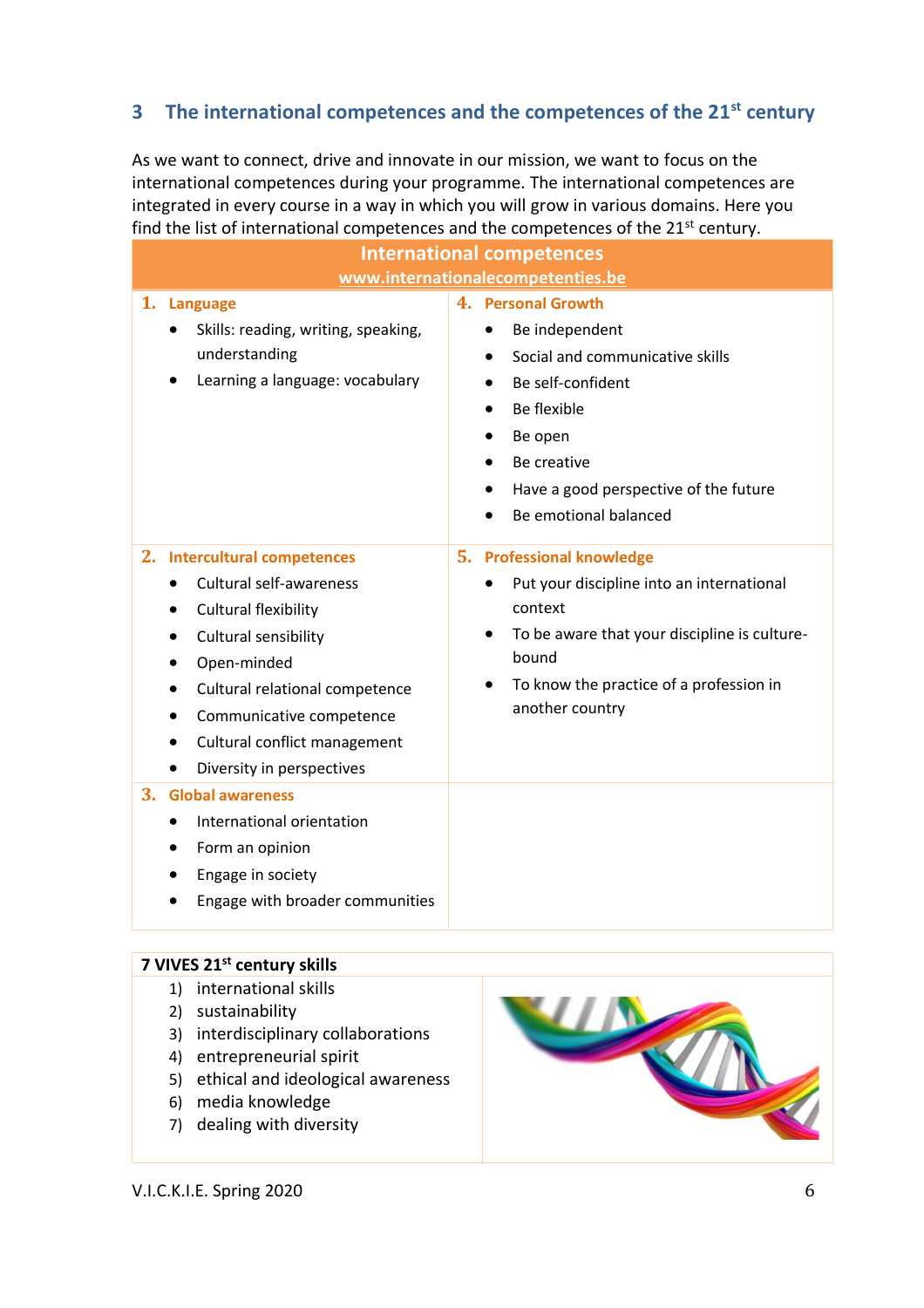# <span id="page-6-0"></span>**4 The programme**

# <span id="page-6-1"></span>**4.1 The keys and the teachers: what and who?**

Here you find an overview of the courses. Compare them with your Learning Agreement and find the courses you will follow.

| <b>20 ECTS from February until April</b> |                                                                 |                               |  |  |  |
|------------------------------------------|-----------------------------------------------------------------|-------------------------------|--|--|--|
| 5 ECTS                                   | Global issues and focus on Flanders and Europe                  | Lies Verstraete               |  |  |  |
| 5 ECTS                                   | Social and intercultural competences                            | Ann Debo & Koen Dekorte       |  |  |  |
| 4 ECTS                                   | A broad view on education in Europe and Flanders                | Barbara Bracke                |  |  |  |
|                                          | LABS in education (choose only 1 lab)                           |                               |  |  |  |
| 3 ECTS                                   | Diversity in/and education                                      | Kristof De Craene             |  |  |  |
| 3 ECTS                                   | Digital media in education                                      | <b>Justine Pillaert</b>       |  |  |  |
| 3 ECTS                                   | Physical education and movement and recreation                  | Linda Decloedt (coordination) |  |  |  |
|                                          | 30 ECTS (20 ECTS: see above + 10 ECTS) from February until June |                               |  |  |  |
|                                          | <b>RESEARCH (from April until June)</b>                         |                               |  |  |  |
| 6 ECTS                                   | Digital media in education research                             | <b>Justine Pillaert</b>       |  |  |  |
| 6 ECTS                                   | Diversity in/and education research                             | Kristof De Craene             |  |  |  |
| 6 ECTS                                   | Physical education and movement and recreation research         | <b>Tom Madou</b>              |  |  |  |
|                                          | CE (from the beginning of May until the middle of June)         |                               |  |  |  |
| 6 ECTS                                   | Practice in pre-school                                          | Liezelotte De Schryver        |  |  |  |
| 6 ECTS                                   | Practice in primary school                                      | Liezelotte De Schryver        |  |  |  |
| 6 ECTS                                   | Practice in secondary school                                    | Liezelotte De Schryver        |  |  |  |
|                                          | LANGUAGE to choose (start February)                             |                               |  |  |  |
| 4 ECTS                                   | English                                                         | <b>Bruno Leys</b>             |  |  |  |
| 4 ECTS                                   | Dutch                                                           | Sofie De Jonckheere           |  |  |  |
|                                          |                                                                 | (coordination) - Jana Wylin & |  |  |  |
|                                          |                                                                 | Aïsha Baert                   |  |  |  |
| <b>English+ (start February)</b>         |                                                                 |                               |  |  |  |
| 8 ECTS                                   | Onderwijskunde: praktijk 2 Engels                               | <b>Bruno Leys</b>             |  |  |  |
| 5 ECTS                                   | Engels: vakinhoud 4                                             | <b>Bruno Leys</b>             |  |  |  |
| iport+ l                                 | (start February                                                 |                               |  |  |  |
| 8 ECTS                                   | Active leisure sector (exploring in depth)                      | Linda Decloedt (coordination) |  |  |  |
| 5 ECTS                                   | <b>Physical Education (skills)</b>                              | Linda Decloedt (coordination) |  |  |  |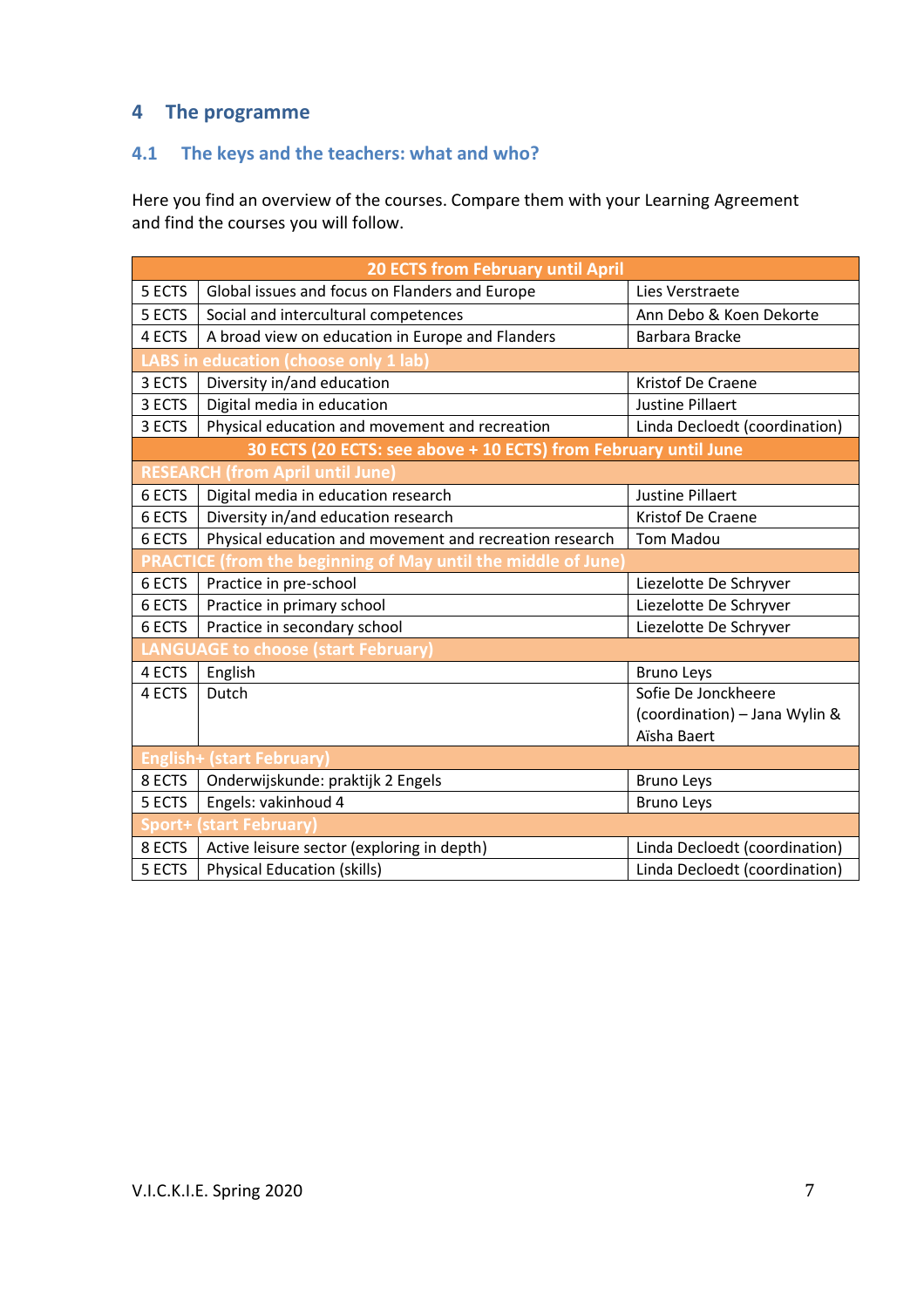| name                                                             | e-mail                    |
|------------------------------------------------------------------|---------------------------|
| Selis Noël<br>Dean of Education and<br><b>Teacher Training</b>   | noel.selis@vives.be       |
| <b>Callens Els</b><br>V.I.C.K.I.E. - programme<br>coordinator    | els.callens@vives.be      |
| Van Eecke Lien<br>V.I.C.K.I.E. - programme<br>coordinator (a.i.) | lien.vaneecke@vives.be    |
| <b>Bracke Barbara</b>                                            | barbara.bracke @vives.be  |
| Debo Ann                                                         | ann.debo@vives.be         |
| De Craene Kristof                                                | kristof.decraene@vives.be |
| Dekorte Koen                                                     | koen.dekorte@vives.be     |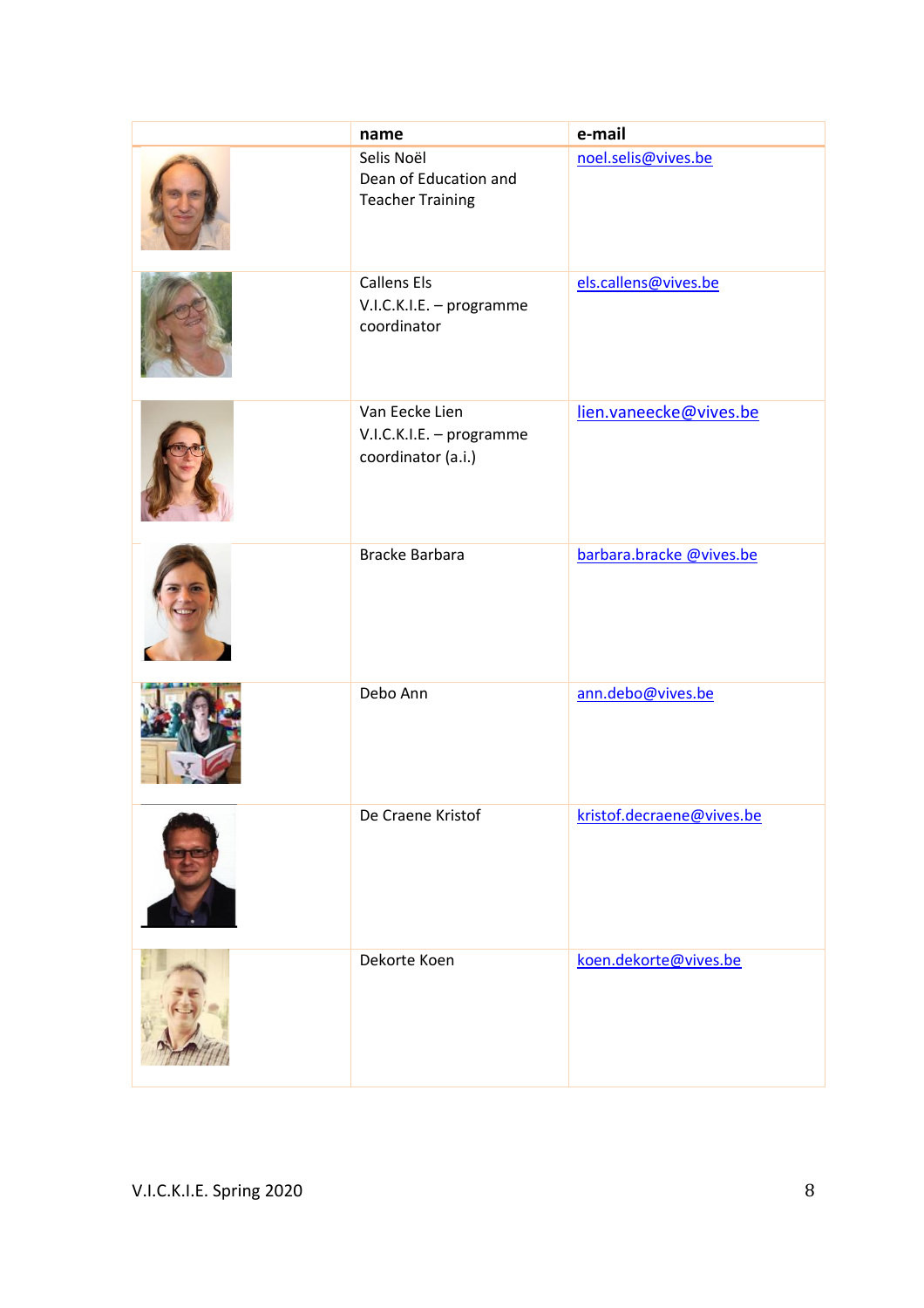| De Schryver Liezelotte | Liezelotte.deschryver@vives.be |
|------------------------|--------------------------------|
| Leys Bruno             | Bruno.leys@vives.be            |
| Vaes, Stefan           | Stefan.vaes@vives.be           |
| Verstraete Lies        | lies.verstraete@vives.be       |
| Pillaert Justine       | justine.pillaert@vives.be      |
| Wylin Jana             | jana.wylin@student.vives.be    |
| Baert Aïsha            | aïsha.baert@student.vives.be   |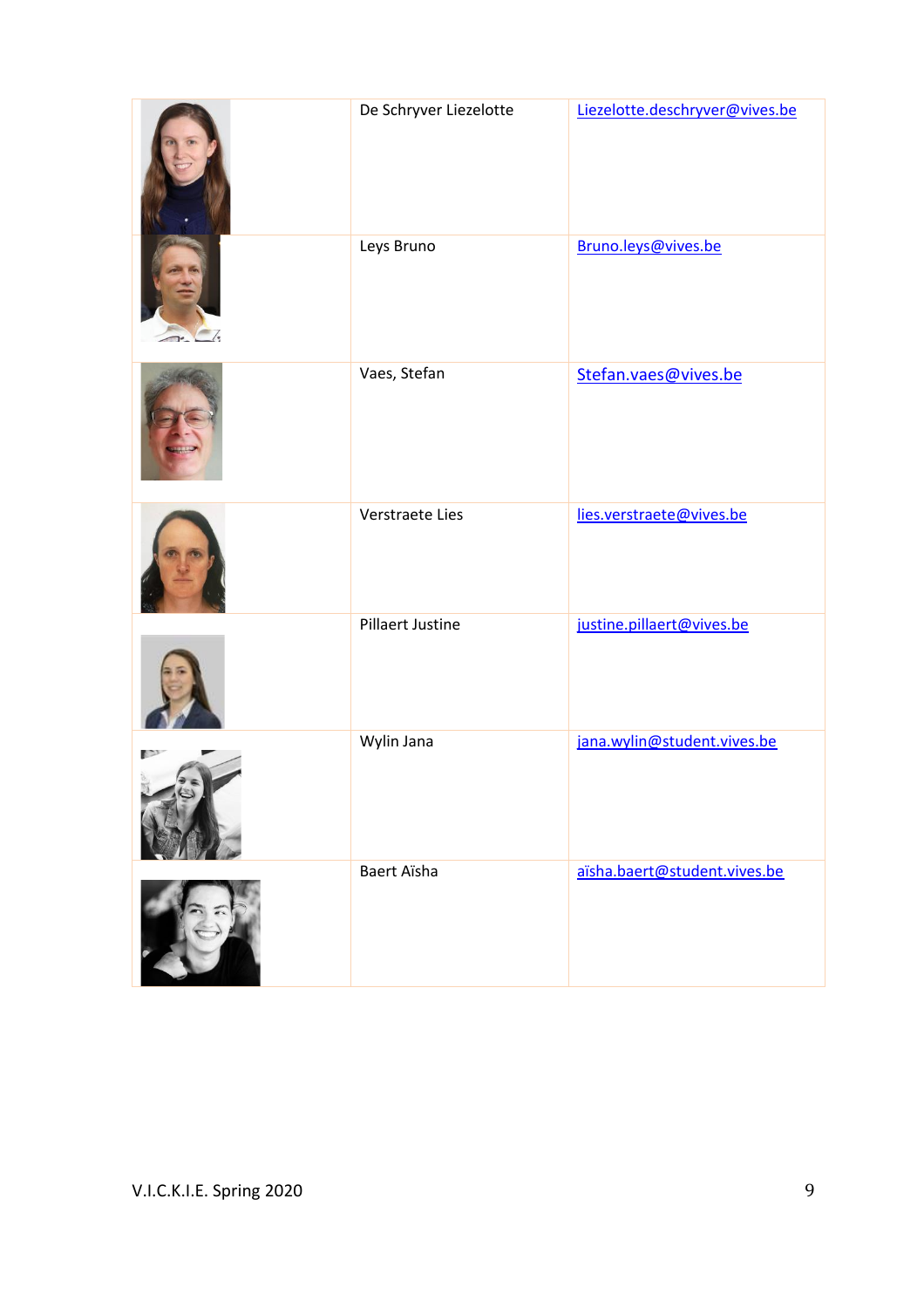# <span id="page-9-0"></span>**4.2 The keys and a short study guide for each key**

# **Global Issues and focus on Flanders and Europe**

**Lies Verstraete**

### **CONTEXT**

#### **ECTS-fiche**

This official document is giving a short description of the course. You can read this on the VIVES website and on Toledo – the electronic learning platform we use.

#### **ECTS**

ECTS: 5 Hours of work: 125 hours Hours of lessons: contact hours: about 30 hours Rest of the hours personal and group work

#### **Motivation**

*To contribute to a better world*… isn't that, perhaps remote, but 'tangible' meaning of our existence?

Is there a more 'global' meaning to our efforts to study and to graduate than the mere selfish goal of 'a better world *for myself'*? And what is 'better' here? More money, less efforts, more comfort, less children, less worries, less 'others', more belongings…?

'**Global Issues of the 21th century' is an 'agora' to stimulate or perhaps to initiate our thinking about global citizenship, to discuss, to search and hopefully to find solutions for a better world tomorrow. In this course, we pay special attention on the competencies of the 21th century in the picture such as international competencies, acting sustainable, working interdisciplinary, sense for entrepreneurship, dealing with diversity, media literacy and an ethical and philosophical approach.**

There are a lot of questions and possible answers to them:

- What to think about our world's development? Is everything OK? Is nature OK? Is the partition of goods and money OK? Is social care, health care, education OK?
- Are we respectful enough towards our elderly? To our roots? To our language and to our children?
- Do we have good solutions for pollution? For traffic excesses? For the poor in our society?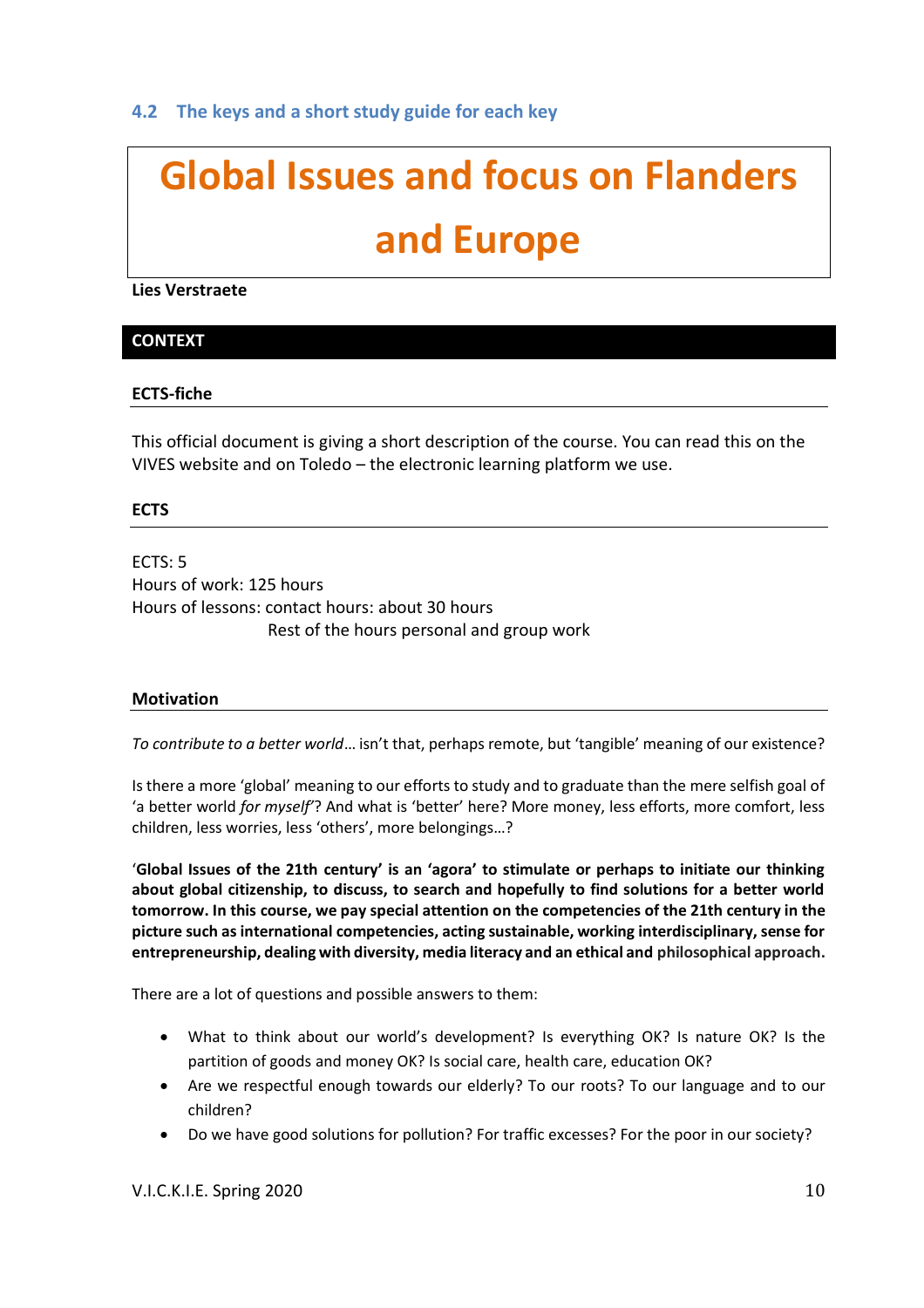- Can we still trust on our conventional 'authorities' like priests, judges, teachers, policemen, ministers, mayors etc.? And what if we don't?
- How must our, and our children's Europe develop? What does the enlargement bring along? Is it a good thing? Why? Will we become better citizens now?
- How is the partition of 'wealth' on our continent? And where are the borders of our continent?
- How and for whom and why will we vote in the years to come? Do we have any affiliation with politics? How far do we want to engage ourselves in this field?
- Does 'Sustainable Development' exist after all? Which is the role of the new Sustainable Development Goals, replacing the Millennium Development Goals from 2015 onwards. Do they make sense. Or is it just another fairy tale? How can 'the rich' share with 'the poor'? And why are the poor, poor and the rich, rich?
- Are 'values and beliefs' only there to justify wars and killings? Is 'the economy' the one and only authority left? How threatened is worldwide peace?
- How welcomed are newcomers from third countries on our labour market? Will we all have to learn Chinese in a few years? How much more 'culture' can we have from 'America'?
- And how can we approach 'Migration'? How can we deal with the big amount of 'refugees' entering Europe in search of a safe heaven?
- How can we become a 'World citizen' or a 'Global Citizen' and what does it mean?

Many questions with many ideas indeed and we cannot put them aside, as we are the new generation. In a few years, we or our colleague will be a state secretary or a headmaster, or a successful market leader, or a nurse in charge of a department. We will contribute to the world's development by working, by being a father or a mother, by participating in local or international networks. And what are my answers? Will I, and how will I contribute to a better world?

#### **Content**

A selection of global and world issues will be presented: Europe today and European Citizenship, Migration, BRICS-countries, Poverty in the world, Human Rights, Childrens' Rights, Flemish, European and International Institutions, World Citizenship, The world anno 2019, Sustainable Development, Fair trade, the USA today, … You will reflect in transnational and interdisciplinary groups on these topics.

Group presentations by incoming Erasmus students on their country: social issues, economics, politics, cultural issues and places with focus on threats and challenges. Group presentations by Flemish students on the local issues and policy in their region and the connection with world issues in both directions.

Organisation of an international and intercultural fair, using all senses to present the cultural aspects and attractiveness of your home country on a creative way: a real invitation to our VIVES students to study abroad and why not at your home institution of higher education. This fair will be organised during the international week study areas Health Care and Paramedical Sciences.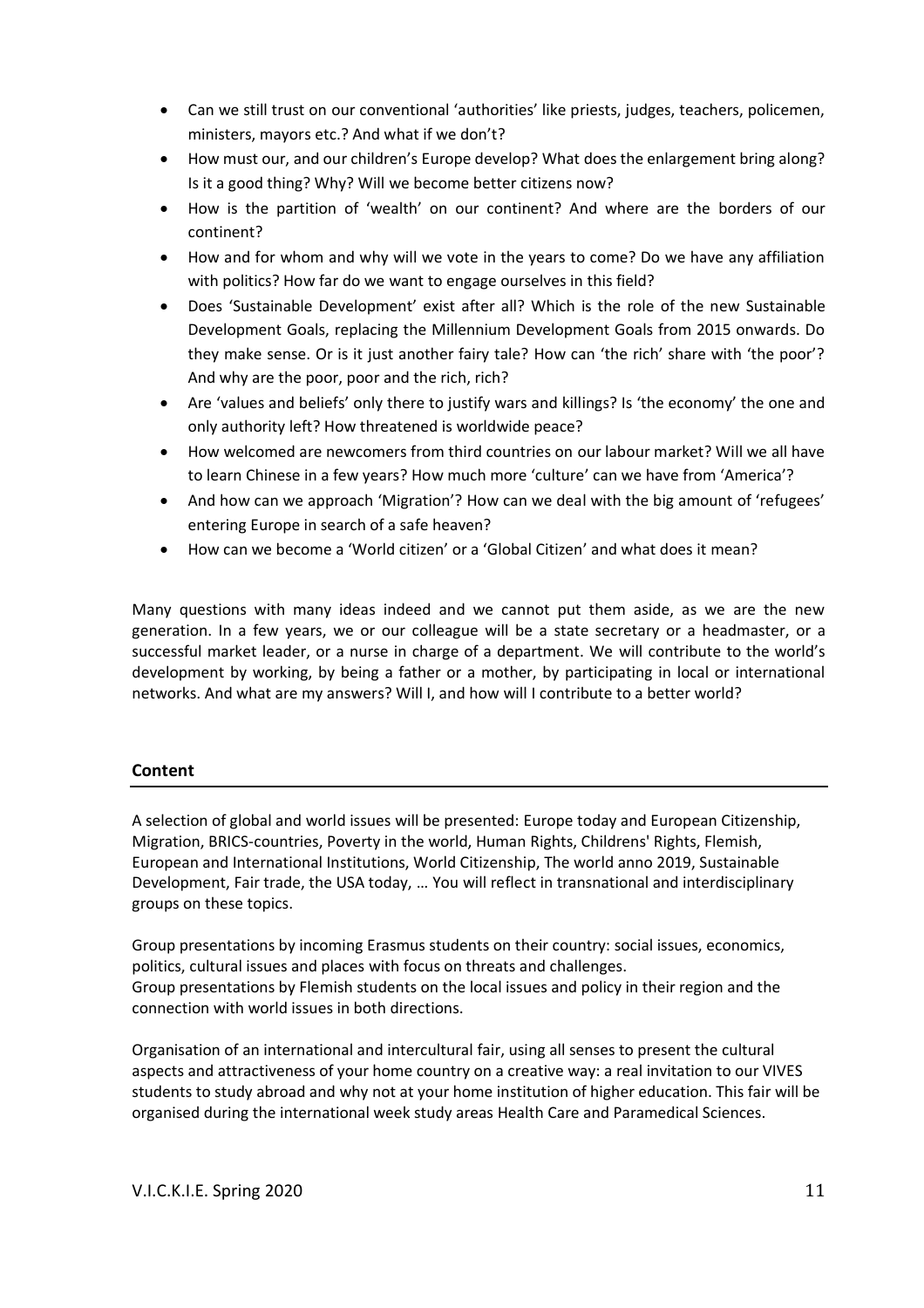# **EVALUATION**

| <b>COURSE</b>                                                                                                                                                                                                               | Way of evaluation                                                                        | %                                                          |
|-----------------------------------------------------------------------------------------------------------------------------------------------------------------------------------------------------------------------------|------------------------------------------------------------------------------------------|------------------------------------------------------------|
| For some sessions, a<br>preparatory task will be<br>required. See Toledo<br>Take Home task for each topic<br>Global issues and some<br>independent tasks for<br>students returning to their<br>country by the end of April. | Assignments<br>Each assignment is<br>evaluated by guest lecturer<br>or coordinator       | 60%                                                        |
| Group presentation and<br>stall at the international and<br>intercultural fair                                                                                                                                              | Content and presentation<br>skills evaluated by co-<br>ordinator and peer-<br>evaluation | 40%                                                        |
| Presence and active<br>participation                                                                                                                                                                                        | Presence list and<br>observation                                                         | Can increase, stabilise or<br>decrease your over-all score |

### **Materials:**

Syllabus

- Handouts prepared by guest lecturers see Toledo
- References, articles to further in depth study: see Toledo
- e-presentations by students see Toledo

#### Books

- Hicks, D. en Holden, C., Teaching the Global Dimension; Key Principles and Effective Practice, Routledge, Taylor and Francis Groups, 2007.
- Claire, H. en Holden, C., The challenge of teaching controversial issues, Trentham Books, London, 2007, 190 p.
- Global issues, Selections from CQ researcher, CQ researcher,2008 Edition, Washington D.C, 439 p.

#### Website

• http://www.globalissues.org

Assignments: Explanation in the lessons

#### **ORGANISATION and SUPPORT**

#### **Organisation**

The sessions are scheduled on Tuesday afternoon at VIVES UNIVERSITY OF APPLIED SCIENCES

#### **Methods and coaching**

Methods: lectures, debates, discussions, group work, creative presentations and fair.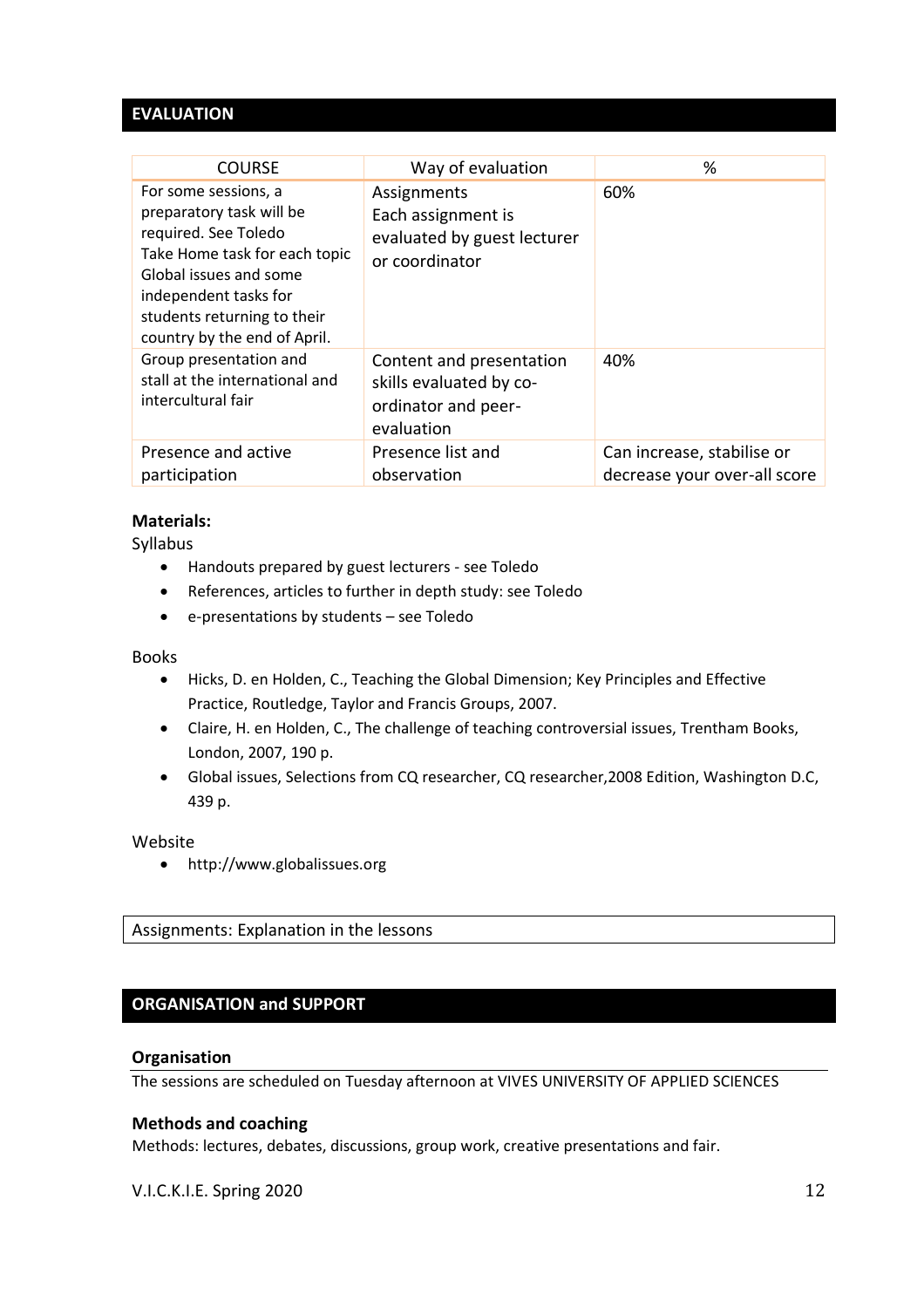Coaching: the coordinator Global issues is present at all sessions, ready to answer your questions. We will explain the tasks at the end of all sessions. The topic essential hand-out and background material will be placed on the e-platform Toledo immediately after each session. The tasks are consultable as well on Toledo. You will find links and guidelines. Feedback will be given as soon as possible, preferable within two weeks after each task, intermediate and at the end of the course. Results will be consultable online.

# **COMMUNICATION WITH THE TEACHER**

**E-mail: [lies.verstraete@vives.be](mailto:eveline.leroy@vives.be)**

**Campus VIVES campus KORTRIJK Applied Social Studies (SAW) Office L006 – Ground floor (campus Kortrijk SAW)**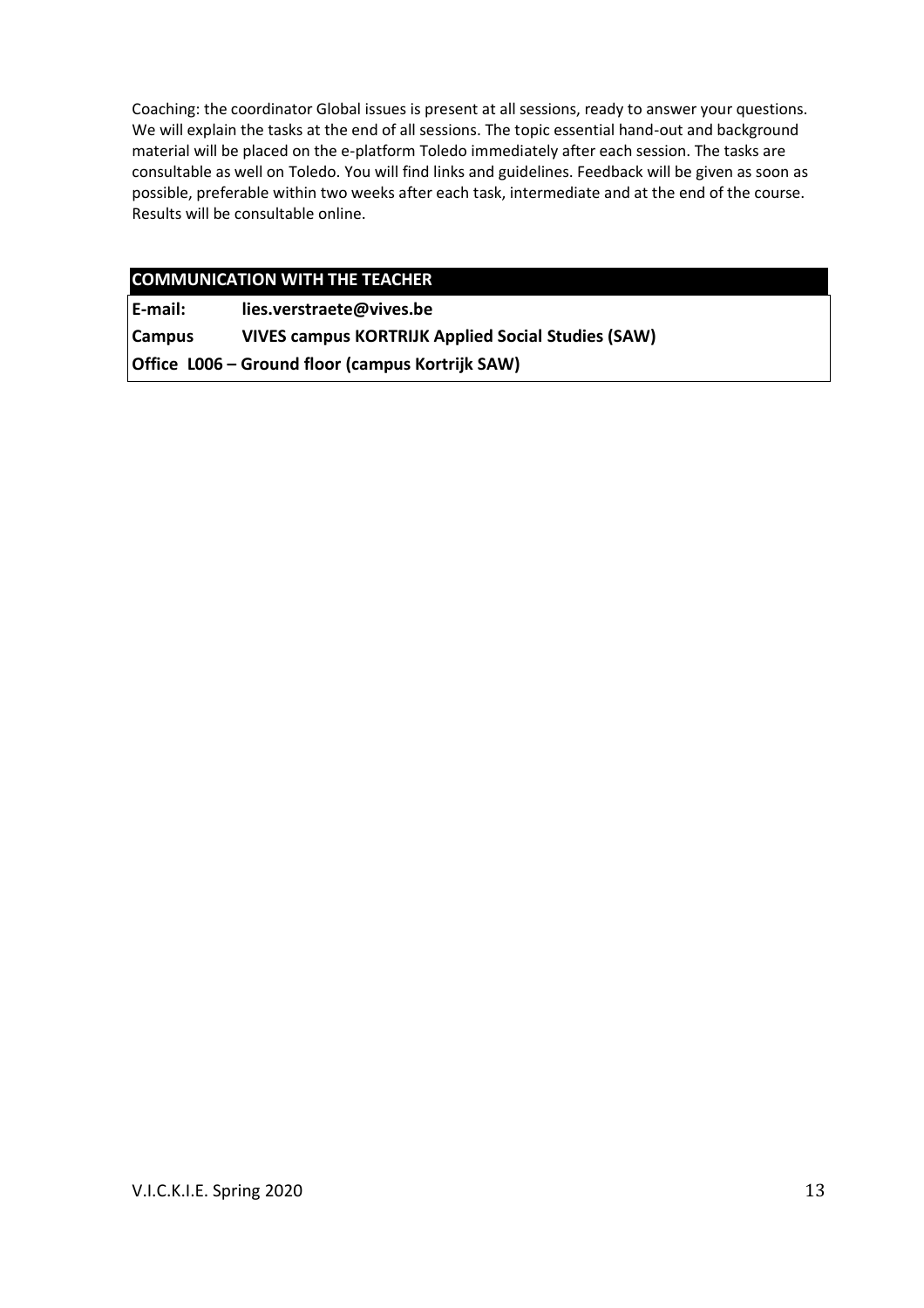# **Social and intercultural competences**

### **Ann Debo and Koen Dekorte**

# **CONTEXT**

#### **ECTS-fiche**

The key on social and intercultural competences starts from **the international competences** of personal growth, culture as a personal and social context and communication to cooperate and co-create activities. This way the intercultural skills and global engagement is upgraded in a wider community of both personal and professional values.

#### **ECTS**

# ECTS: 5 HOURS of work in total: 125

40 hours of college / 85 hours of personal and group work

#### **Motivation**

**Self-knowledge** (ICOM **personal growth**) is the basic insight for every teacher. It comes before every content you teach. Therefore, focusing on our **personal and cultural identity** (ICOM **intercultural competences**) is not a kind of luxury. It gives a protection to ourselves and those we work and live with. (ICOM **professional knowledge)** It opens important windows to get sustainable relations and to cope with difficulties we experience in our personal and professional life.(ICOM **global awareness)** But above all: it's quite interesting. Maybe confronting. But nevertheless: interesting.

#### **Content**

**The international competences are referred to in the text below by 1. Intercultural competences, 2. Global awareness, 3. Personal Growth, 4. Professional knowledge.**  You will learn skills for civic competence (1), starting form personal identity (3) and social awareness (3). Therefore, we focus in this key on self-knowledge and on facing diversity in our way of life (1). The qualifications we need to live as a citizen in the today's Europe, requires insight in the complex phenomenon of identity and the way we live as a human being in a group. We implement this on the teacher and his pupils (4). The theoretical framework we work starts from three different angles: a psychological, a philosophical and an artistic viewpoint. In order to achieve the depths of this theoretical framework, we share knowledge (as part of an intercultural group of teacher trainees) of

V.I.C.K.I.E. Spring 2020 14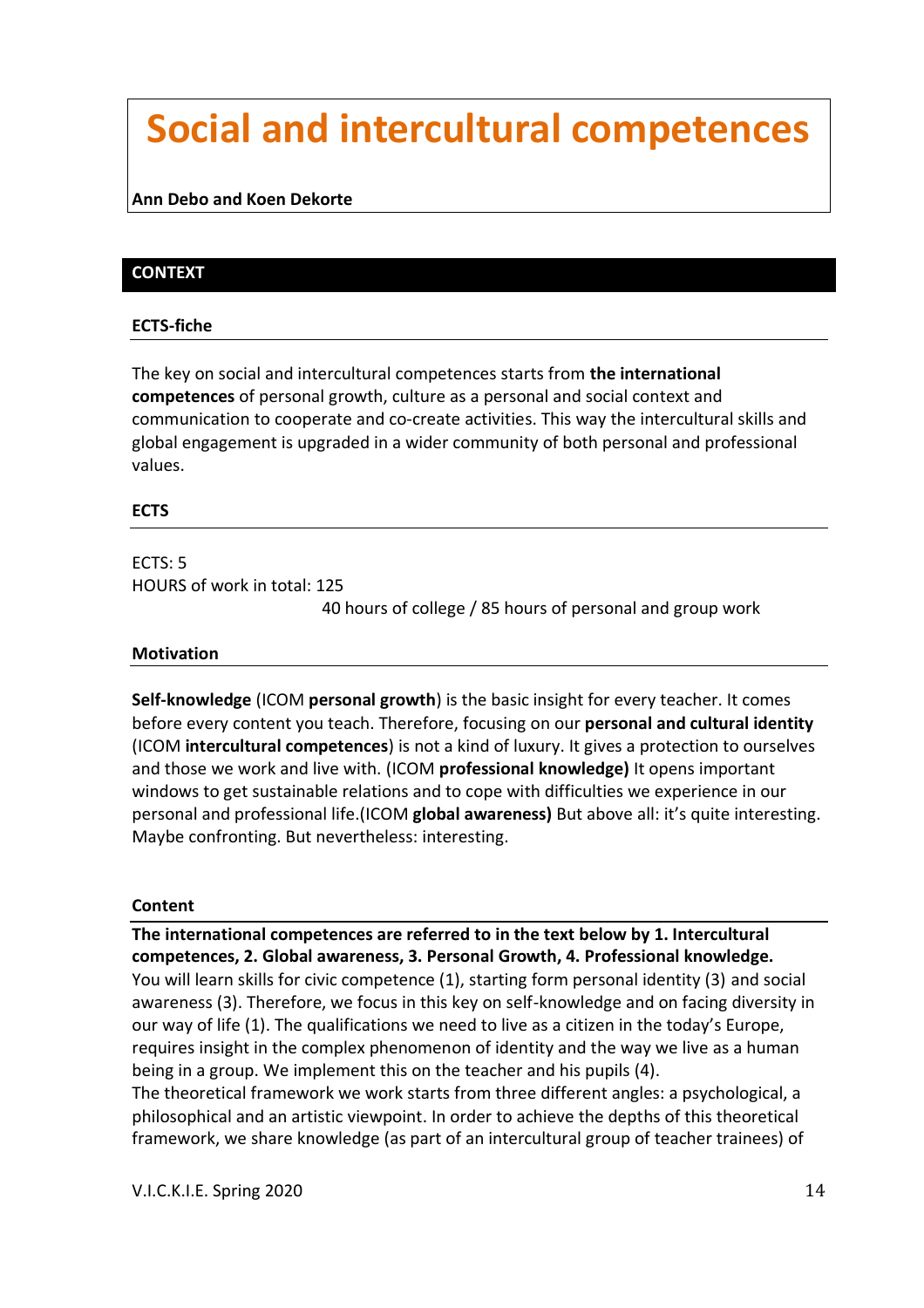possibilities to play with body-language, drama, rhythm and melody in language in order to focus on the personal and social identity (3).

You are invited to develop intercultural activities starting from a visit to the Games archive. You acquire expertise in guiding pupils in exceeding their limits, fears in the domain of expressing their feelings and inner thoughts (3).

# **EVALUATION**

| <b>COURSE</b>                                                                                           | Way of evaluation                                                                                           | %   |
|---------------------------------------------------------------------------------------------------------|-------------------------------------------------------------------------------------------------------------|-----|
| Personal paper reflecting on<br>the progress and process<br>that is followed throughout<br>the sessions | Assignment (paper on the<br>personal identity in the<br>context of social and<br>intercultural competences) | 40% |
| Attendance, involvement                                                                                 | Permanent evaluation<br>(contribution in all the<br>sessions, a checklist will be<br>provided)              | 40% |
| Intercultural skills                                                                                    | Group activity                                                                                              | 20% |

#### **Materials:**

- Debo, A.; Dekorte, K., Social and intercultural competences: a reader with an overview of contents, Vives, 2018
- Chen, Starosta, Dimensions and components of intercultural competence, 1998
- Hofman, E., Topoi: interculturele gespreksvoering, [Bohn Stafleu van Loghum,](http://www.bol.com/nl/b/boeken/bohn-stafleu-van-loghum/1926666/index.html?lastId=182) 2002

Excerpts on the topic **'the Enneagram'** that you need will be provided during the sessions.

These excerpts are from the following books:

- Bergin E. & Fitzgerald E., An enneagram guide, a spirituality of love in Brokeness, Dublin, 1993
- Rohr, R., Discovering the Enneagram, Crossroad, New York, 1991.
- Callahan, J. W., Thet Enneagram for youth. Counselor's manual. , Loyola university press, Chigago, 1992
- Maitri, S., The enneagram of passions and virtues, Penguin group, New York, 2009
- Palmer, H. Enneagram. Understanding yourself and the others in your life, Harper one, New York, 1991
- Movie 'I'm not there' (Todd Haynes) on the life of Bob Dylan

#### Websites

- [www.exactitudes.com](http://www.exactitudes.com/)
- [www.internationalecompetenties.be](http://www.internationalecompetenties.be/)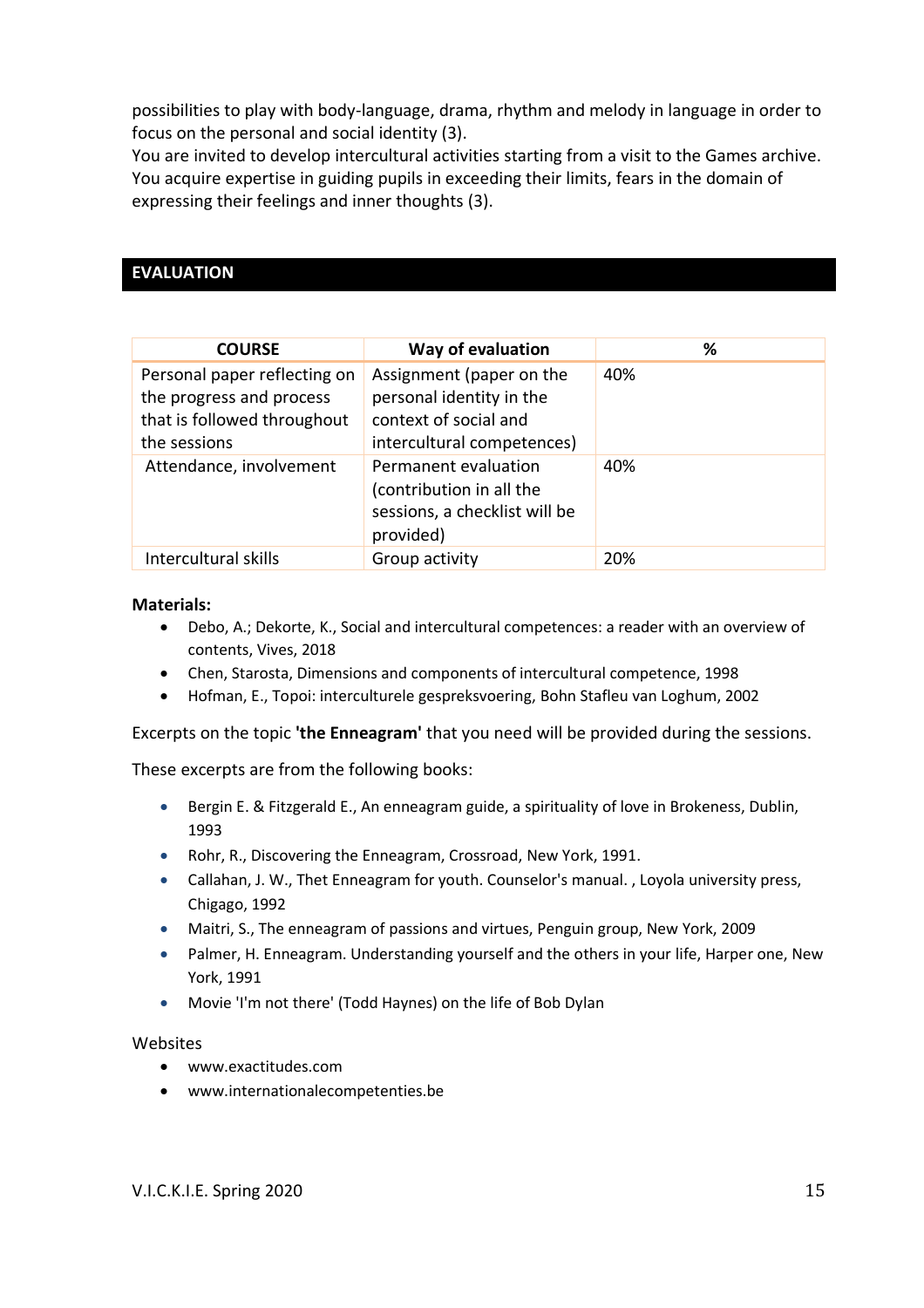Assignment: paper on the personal and professional growth within the level of social and intercultural competences, group work stimulating intercultural communication

Explanation in the syllabus: the students are guided throughout the sessions to work on the paper and the group work.

The permanent evaluation is attendance and gives you the necessary coaching to deal with the assignments.

# **ORGANISATION and SUPPORT**

#### **Organisation**

See planning and see Toledo

#### **Methods and coaching**

A mixture of lectures, guided exercises, observation, watching and listening to material, visit to the 'spellenarchief' (games archive), …

# **COMMUNICATION WITH THE TEACHER**

| E-mail        | ann.debo@vives.be                                                   |
|---------------|---------------------------------------------------------------------|
|               | koen.dekorte@vives.be                                               |
| <b>Skype</b>  | is possible if you send a mail to ann.debo@vives.be                 |
| <b>Campus</b> | Ann Debo campus Kortrijk, only in Brugge during the contact moments |
|               | Koen Dekorte campus Brugge (parttime)                               |
| <b>Office</b> | mail to make an appointment in order to meet on campus or to Skype  |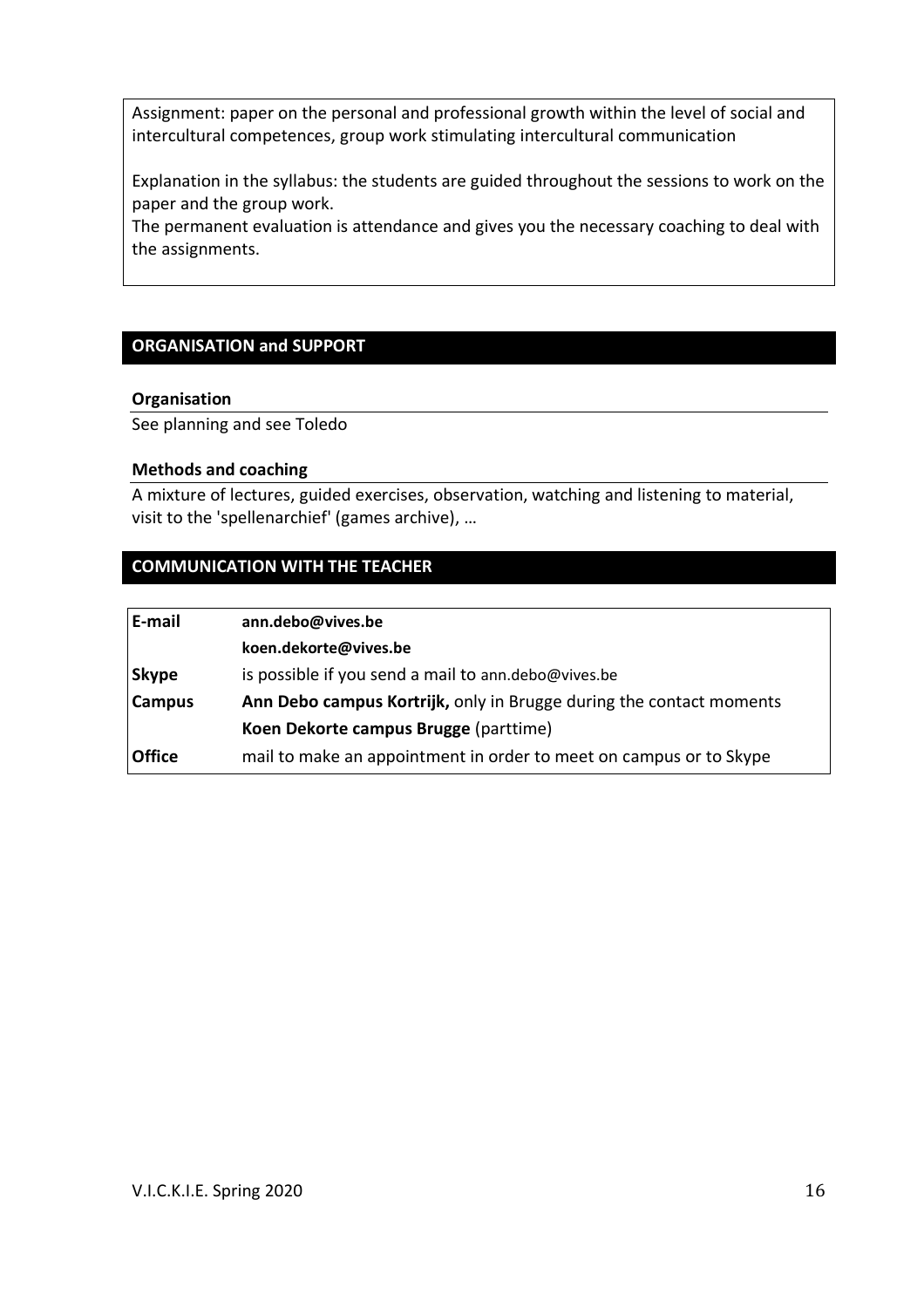# **A broad view on education in Europe and Flanders**

#### **Barbara Bracke**

#### **CONTEXT**

### **ECTS-fiche**

This official document is giving a short description of the course. You can read this on the VIVES and THOMAS MORE website.

### **ECTS**

#### ECTS: 4

HOURS of work in total: 100 about 30 hours of lessons, the rest is personal and group work

#### **Motivation**

Here you get a broad view on education in Flanders and Europe. We focus on the competencies and attitudes of the teacher of the  $21<sup>st</sup>$  century. We focus on visions and missions on education. We make our own vision and mission. What is my vision and what do I go for? We compare educational systems with focus on approaches and good practices (best practices) from different countries. Guiding developmental and learning processes is very important in education. We focus on powerful environments for education and selfguidance of children and young people in learning situations.

As a teacher, you will be informed about different topics on education: (e.g. Inclusive education, equity topics, diversity, child orientated learning, experiential learning, alternative approaches…). Coping with diversity is also a challenge in education in Europe and Flanders. Diversity in/and education will also be worked on by means of the specific course 'Diversity in/and education' (see below).

#### **Content**

The competences of the teacher in the  $21^{st}$  century: a superman or woman? My vision and mission on education. How to deal with it? How to deal with everything nowadays? Education in Flanders and Europe and the world? We don't need no education. How to deal with differences in a school? The M-decree in Flanders: what about inclusive education? What can we learn from Europe? How to meet children/youngsters with ADHD, down-syndrome, gifted talents, autism?

Presentation of topics chosen by transnational groups of students.

V.I.C.K.I.E. Spring 2020 17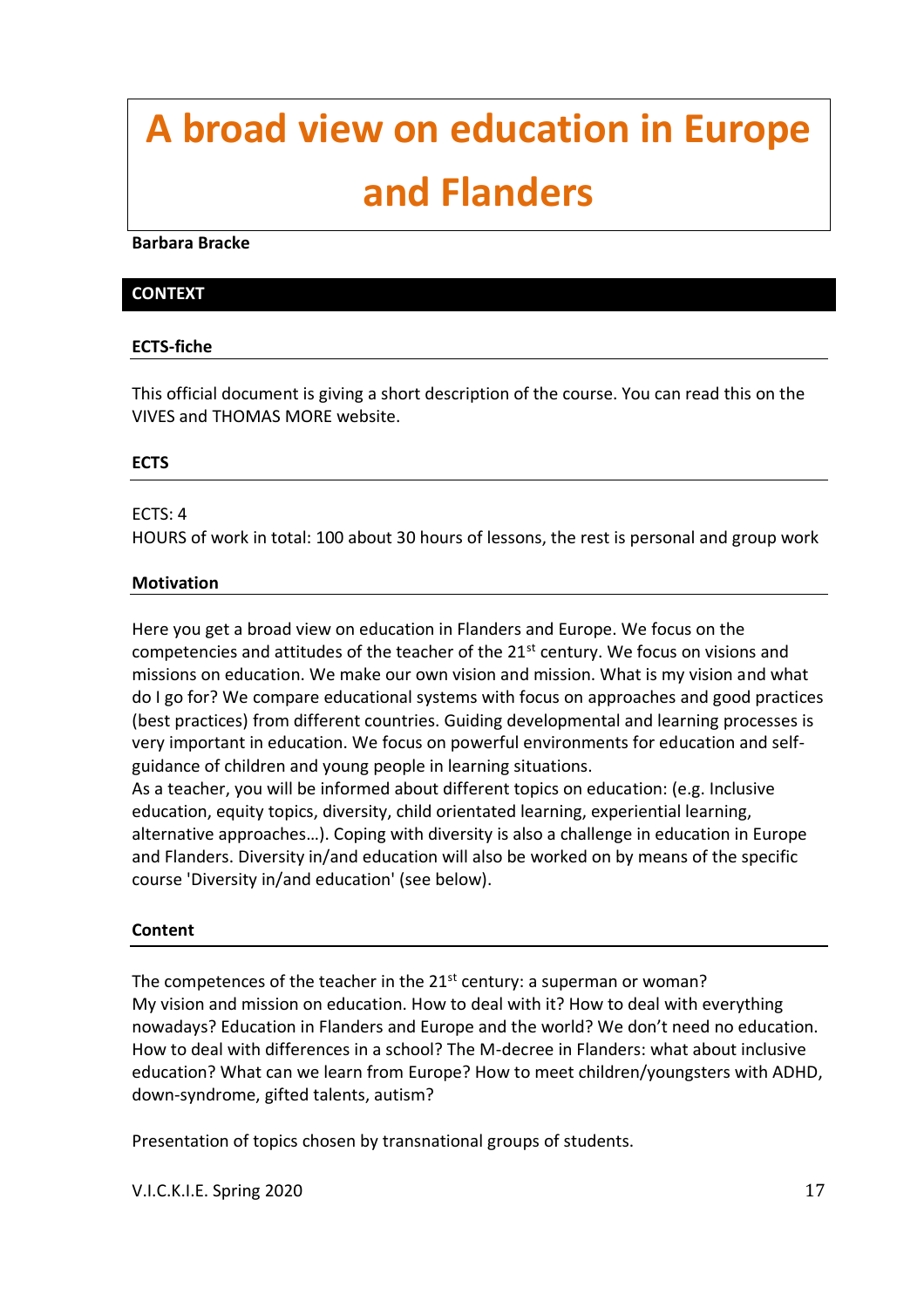# **EVALUATION**

| <b>COURSE</b>                                       | Way of evaluation                                                                                       | %   |
|-----------------------------------------------------|---------------------------------------------------------------------------------------------------------|-----|
| A broad view on education<br>in Europe and Flanders | Discussion on topics in the<br>lessons<br>Permanent evaluation<br>(contribution in all the<br>sessions) | 25% |
|                                                     | Paper: school visit and                                                                                 | 25% |
|                                                     | Paper: design your own<br>school + child with<br>educational needs and<br>presentation of your school   | 50% |

#### **Materials:**

- Bracke, B. (2017). A broad view on education in Europe and Flanders, VIVES (see Toledo)
- Powerpoints /films/ links during the lessons (see Toledo)

Assignment: Explanation on Toledo

#### **ORGANISATION and SUPPORT**

#### **Organisation**

See planning and see Toledo

#### **Methods and coaching**

- Lectures and workshops
- Film and good practices
- Presentation of student's view on a specific topic
- Reflection on learning outcomes, individual or in group, about a topic or topics related to education

#### **COMMUNICATION WITH THE TEACHER**

| E-mail | barbara.bracke@vives.be |
|--------|-------------------------|
|--------|-------------------------|

**Campus** office in campus Torhout

**Office** present in campus Bruges during the moments of lessons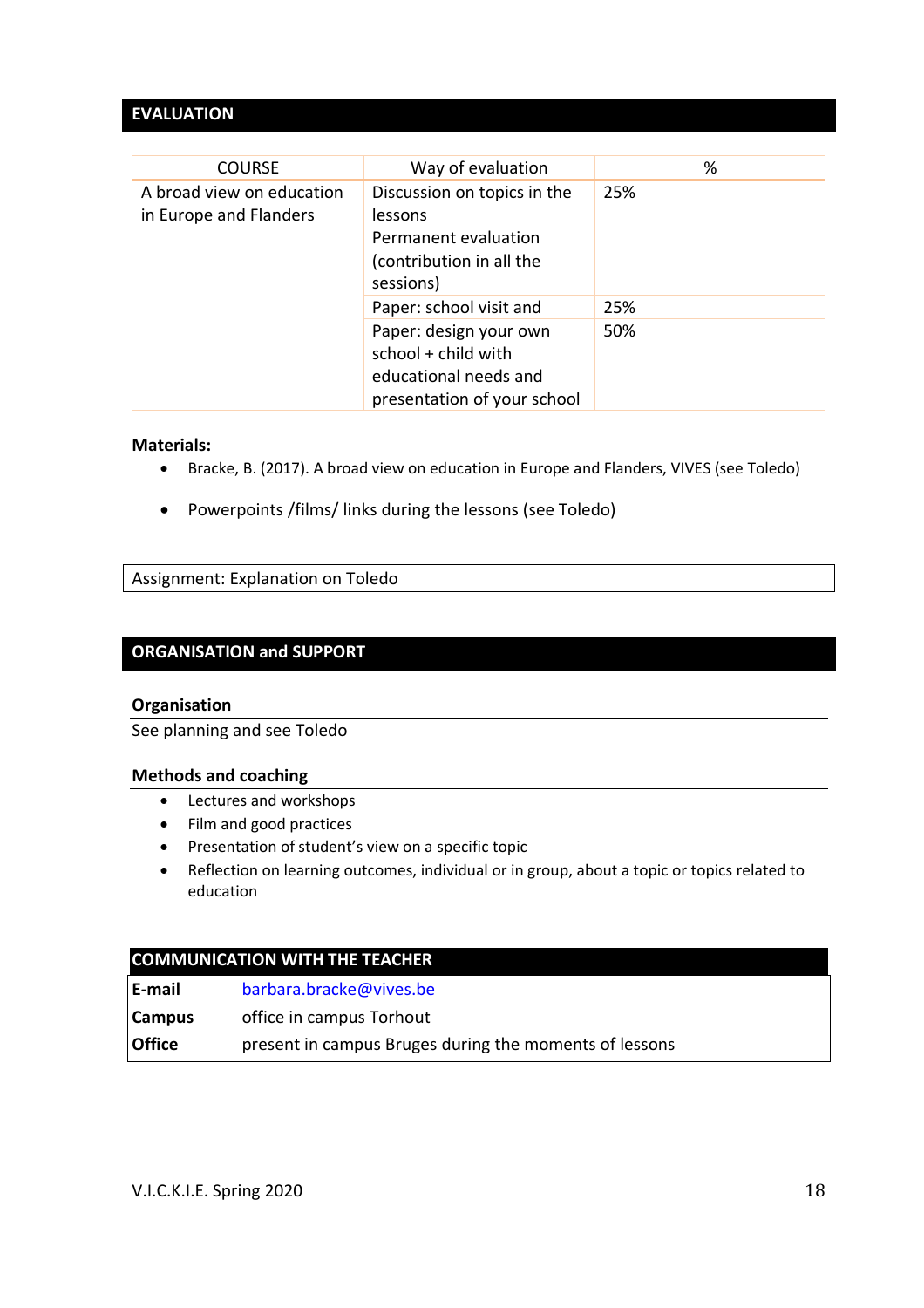# **Diversity in/and education**

Kristof De Craene

### **CONTEXT**

#### **ECTS-fiche**

This official document is giving a short description of the course. You can read this on the VIVES website.

#### **ECTS**

 $FCTS: 3$ HOURS of work in total: 75

#### **MOTIVATION**

This module aims to establish an understanding and awareness of equality and diversity, and to enable students to reflect critically on perceptions, attitudes and practices according diversity.

During this module participants will look into different aspects of diversity in our society, in schools and education and acquire the necessary knowledge, skills and attitudes to deal with diversity in an educational context.

They become aware about their own view on diversity and develop the attitude to understand and accept other perceptions and values.

Students develop their skills of speaking and writing in English, their cultural connectivity competence, international orientation, investigating other perspectives and co-operating.

#### **CONTENT**

Beside a theoretical introduction on diversity in/and education, students will also get the opportunity to practically experience and investigate diversity.

In the workshops they develop their insight and skills in different implementations of diversity in education.

Students will acquire some in-school experience, while observing classes in pre-primary, primary and secondary schools in Belgium.

Students share their ideas with other students, listen to their classmates (international engagement) and investigate topics according diversity in education (international disciplinary learning).

V.I.C.K.I.E. Spring 2020 19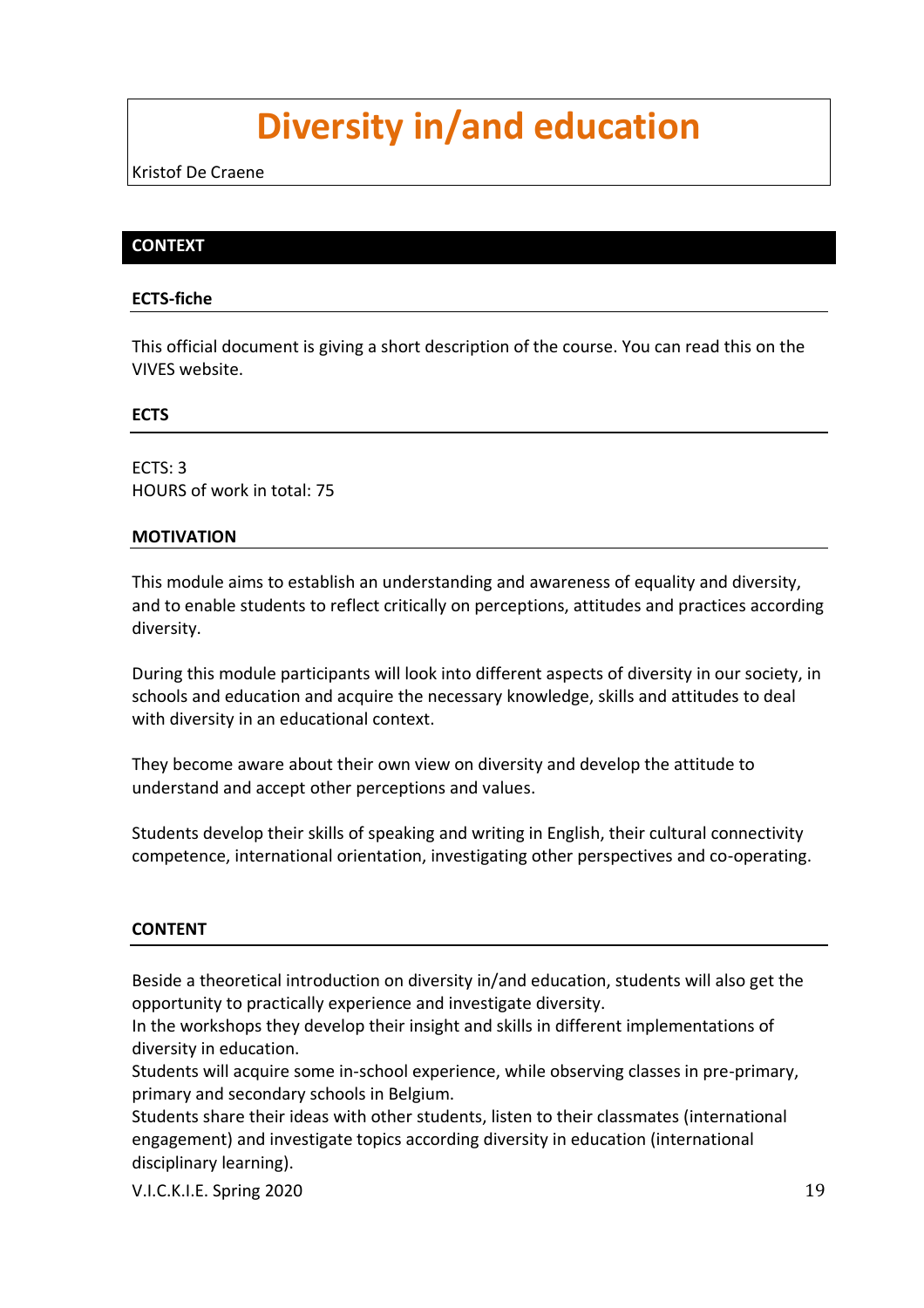#### **MATERIALS**

The presentations that come with the course will contain all materials, sources and information related to the course.

### **Diversity in/and education**

Brander, P., Cardenas, C., Gomes, R., Taylor, M., & de Vincente Abad, J. (1995) . *All different, all equal. Ideas, resources, methods and activities for informal intercultural education with young people and adults.* Strasbourg: Council of Europe, Youth directorate. Retrieved 13 January 2016 from

[https://www.coe.int/t/dg4/youth/Source/Resources/Publications/Education\\_Pack\\_en.pdf](https://www.coe.int/t/dg4/youth/Source/Resources/Publications/Education_Pack_en.pdf) [Clauss-Ehlers, C.](http://limo.libis.be/primo_library/libweb/action/search.do?vl%28freeText0%29=Clauss-Ehlers%2c+Caroline+S.&vl%2879942425UI0%29=creator&vl%28106421257UI1%29=all_items&fn=search&tab=all_content_tab&mode=Basic&vid=TMOREK&scp.scps=scope%3a%2832LIBIS_ALMA_DS_P%29%2cscope%3a%28SCOPE_773%29%2cscope%3a%28%22KHK%22%29%2cscope%3a%28TMOREA_P%29%2cscope%3a%28TMOREM_P%29%2cprimo_central_multiple_fe&ct=lateralLinking) (2006). *Diversity Training for Classroom Teaching: a manual for students and educators.* New York: Springer.

[Clauss-Ehlers, C.](http://limo.libis.be/primo_library/libweb/action/search.do?vl%28freeText0%29=Clauss-Ehlers%2c+Caroline+S.&vl%2879942425UI0%29=creator&vl%28106421257UI1%29=all_items&fn=search&tab=all_content_tab&mode=Basic&vid=TMOREK&scp.scps=scope%3a%2832LIBIS_ALMA_DS_P%29%2cscope%3a%28SCOPE_773%29%2cscope%3a%28%22KHK%22%29%2cscope%3a%28TMOREA_P%29%2cscope%3a%28TMOREM_P%29%2cprimo_central_multiple_fe&ct=lateralLinking) (2014). Mission for the Journal of Multicultural Counseling and Development Special Issue. *Journal of Multicultural Counseling and Development,*  Vol.42(2), p.66-68. Retrieved 13 January 2016 from [http://eur-lex.europa.eu/legal](http://eur-lex.europa.eu/legal-content/EN/TXT/?uri=uriserv:c11090)[content/EN/TXT/?uri=uriserv:c11090](http://eur-lex.europa.eu/legal-content/EN/TXT/?uri=uriserv:c11090)

Gorski, P. (2005). I don't want to live without them: twenty-five websites for educational equity. *Multicultural Perspectives*, Vol.7(3), p.24-27.

Honig, B. (1998). *10 Quick Ways to Analyze Children's Books For Racism and Sexism.* Sacramento: California State Department of Education. Retrieved 13 January 2016 from [http://cmascanada.ca/wp-content/uploads/2011/11/article-10-ways-to-analyze-childrens](http://cmascanada.ca/wp-content/uploads/2011/11/article-10-ways-to-analyze-childrens-books-for-sexism-and-racism.pdf)[books-for-sexism-and-racism.pdf](http://cmascanada.ca/wp-content/uploads/2011/11/article-10-ways-to-analyze-childrens-books-for-sexism-and-racism.pdf)

Masschelein, J. & Simons, M. (2013). *In defence of the school, a public issue.* Leuven: ACCO. Retrieved 13 January 2016 from

[https://ppw.kuleuven.be/home/english/research/ecs/les/in-defence-of-the-school/jan](https://ppw.kuleuven.be/home/english/research/ecs/les/in-defence-of-the-school/jan-masschelein-maarten-simons-in-defence-of-the.pdf)[masschelein-maarten-simons-in-defence-of-the.pdf](https://ppw.kuleuven.be/home/english/research/ecs/les/in-defence-of-the-school/jan-masschelein-maarten-simons-in-defence-of-the.pdf)

#### **EVALUATION**

| COURSE                     | Way of evaluation               | %    |
|----------------------------|---------------------------------|------|
| Diversity in/and education | Assignments and/or presentation | 100% |

Intermediate and final individual or group report and/or presentation. Criteria will be explained in the beginning of the module. In case of a group-assessment there will be a peer-assessment.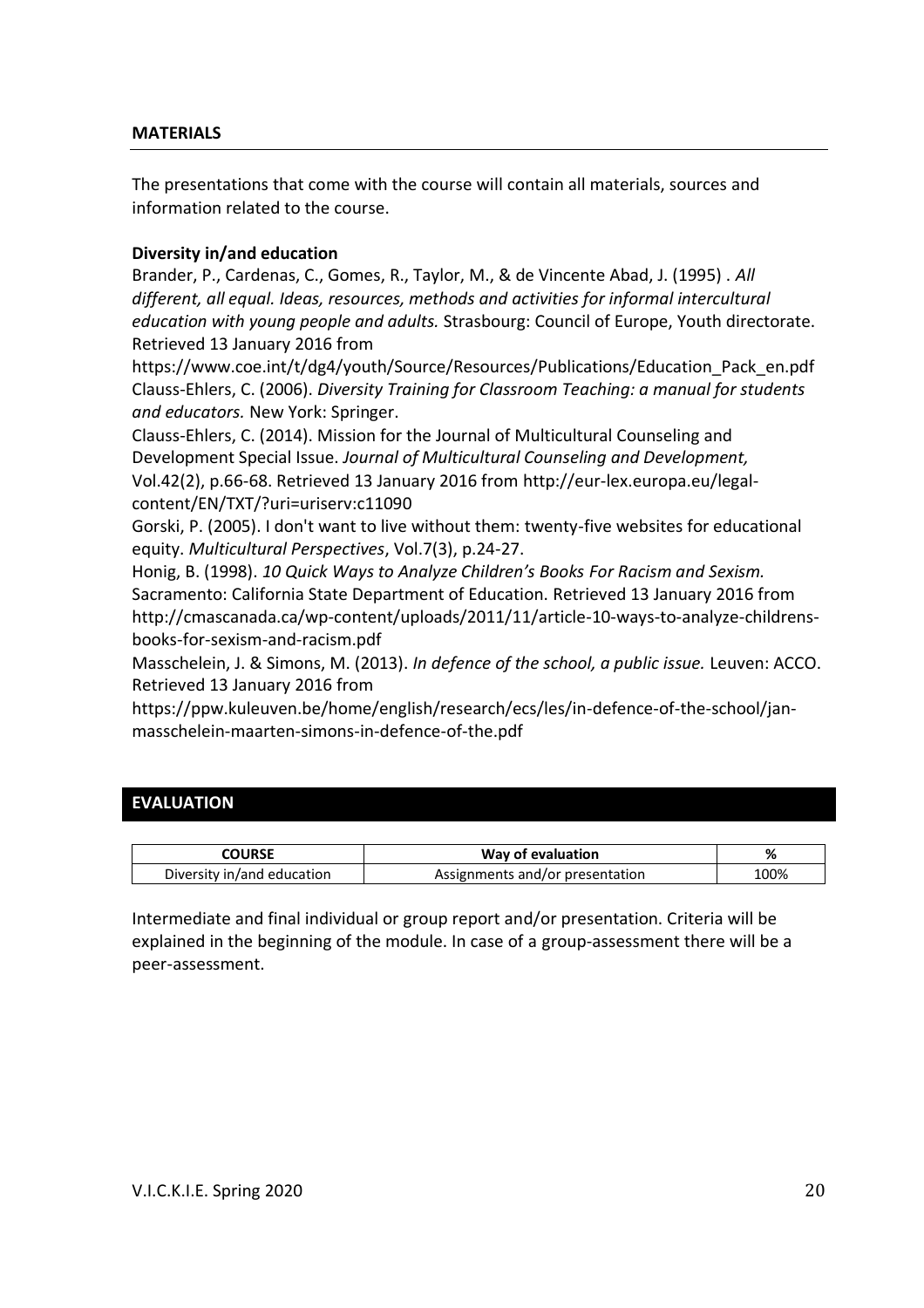#### **ORGANISATION and SUPPORT**

#### **ORGANISATION**

Lessons

#### **METHODS and COACHING**

- Lectures and workshops: lectures by Belgian teaching staff about diversity in/and education, classroom discussions, workshops
- **■** Presentation of student's view on diversity
- **EXECTE FIELD EXECTE FIELD EXECTE FIELD EXECTE FIELD** FIELD experience and observation in Belgium
- Reflection on learning outcomes, individual or in group, about a topic or topics related to diversity in education

#### **PREREQUISITES**

Students bring with them a selection of 20 photographs of diversity, made by themselves in a radius of approximately 10 km around their home. Please note that we want to focus on diversity in its broadest sense, based on a personal point of view.

#### **COMMUNICATION WITH THE TEACHER**

| E-mail        | Kristof.decraene@vives.be |
|---------------|---------------------------|
| <b>Skype</b>  | kristofdecraene           |
| <b>Campus</b> | Torhout                   |

*Criteria of evaluation: see Toledo*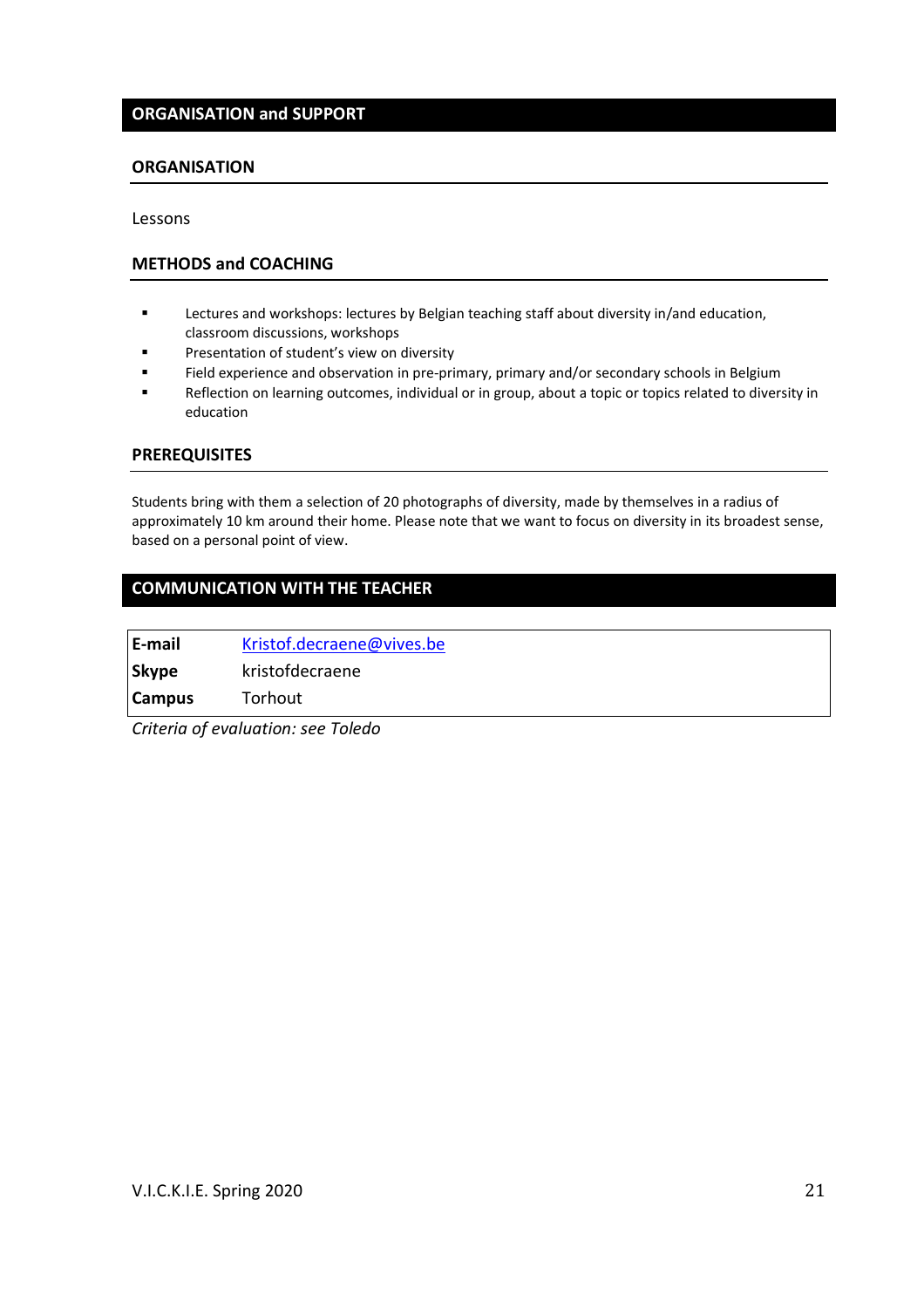# **LABORATORIUM**

# **DIGITAL MEDIA IN EDUCATION**

Justine Pillaert

#### **CONTEXT**

#### **ECTS-fiche**

This official document is giving a short description of the course. You can read this on the VIVES website.

#### **ECTS**

ECTS: 3 HOURS of work in total: 75 - 90 hours

#### **Motivation**

In this course, the use of media, and more specifically digital media, in preschool and elementary school is questioned. Nowadays, our society is digitalized. Digital media have a prominent place in our everyday life. Therefore, digital media are everywhere and cannot be left out in schools and in the education of children.

As a teacher, we play an important role in integrating different types of digital media in education. We are looking for a way in which media support the learning processes of children. Next to the development of technical and instrumental skills, we want to introduce children to different types of media and their function, and we want those children to use digital media in a safe and responsible way.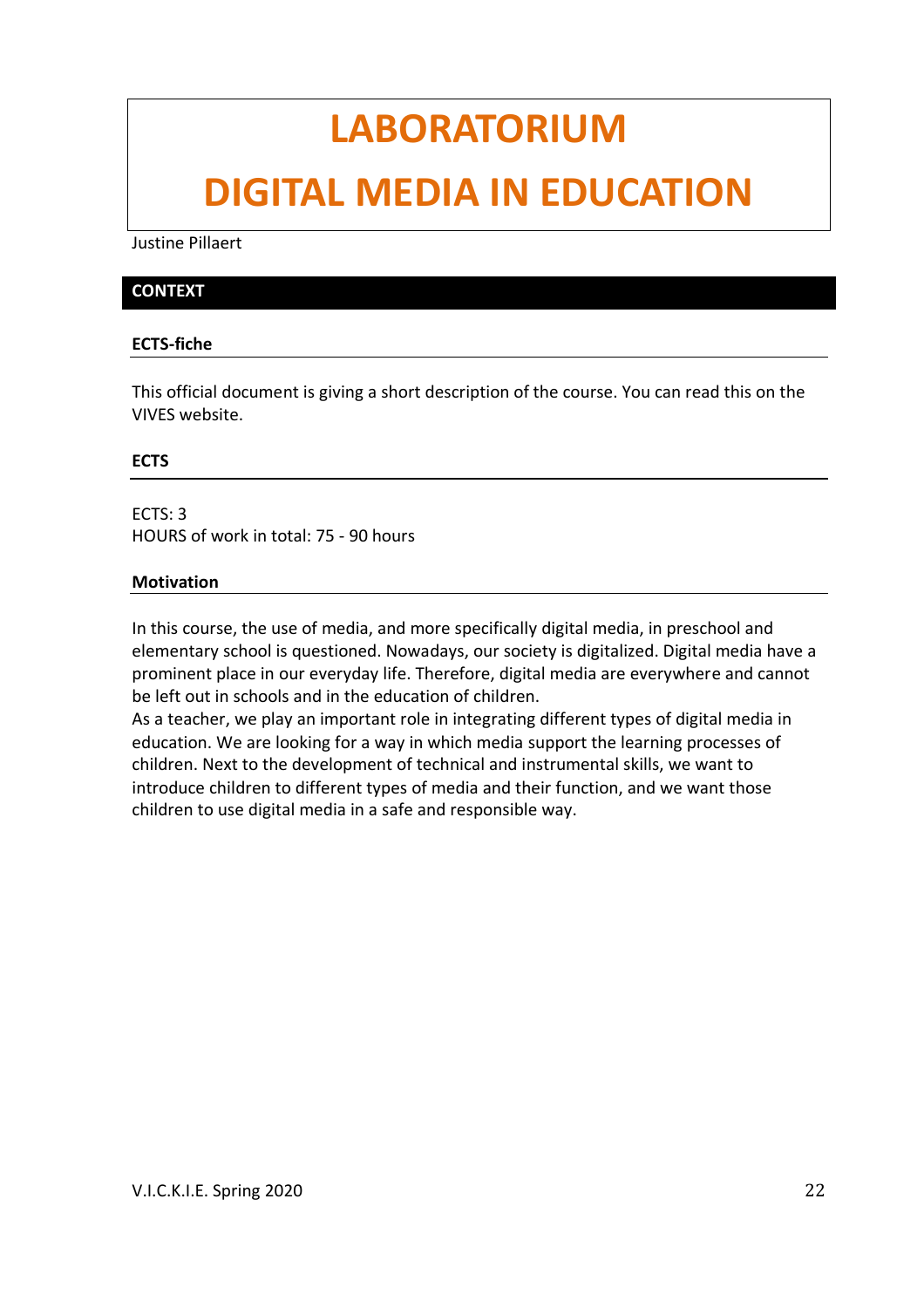#### **CONTENT**

In this course, we first try to create a vision on the use of media. We investigate our own vision, skills and use of media in our private life and as a teacher. We try to get an overview of different views on the use of digital media in education in our own country and abroad. We take a closer look at what it means to be an e-generation – a term used for people growing up surrounded by digital media – and get an idea of today's children's overall digital competence.

Furthermore, we investigate the way in which children use digital media and what advantages and risks are related to the digital era.

In the last chapter, you will be introduced to different types of digital media that are used (or can be used) in preschool and elementary school.

| <b>DIGITAL MEDIA</b> | Way of evaluation                                                            | %   |
|----------------------|------------------------------------------------------------------------------|-----|
|                      | Explore and compare the vision<br>on digital media in different<br>countries | 25% |
|                      | Design two good practices with a<br>strong educational value                 | 60% |
|                      | Attitudes                                                                    | 15% |

### **EVALUATION**

#### **ASSIGNMENT**

\*Assignment 1 (25%): Explore and compare the vision on digital media in different countries:

- Search information about the Flemish vision on digital media in education.
- Analyse this vision.
- Search articles about the vision on digital media in education in your country.
- Analyse this vision.
- Compare those two visions and make a summary in which you discuss the differences and similarities.
- Discuss with your fellow students and try to create your own vision on digital media.
- Present your vision in "an Instagramwall" using photos accompanied by relevant hashtags. Always refer to the sources you used!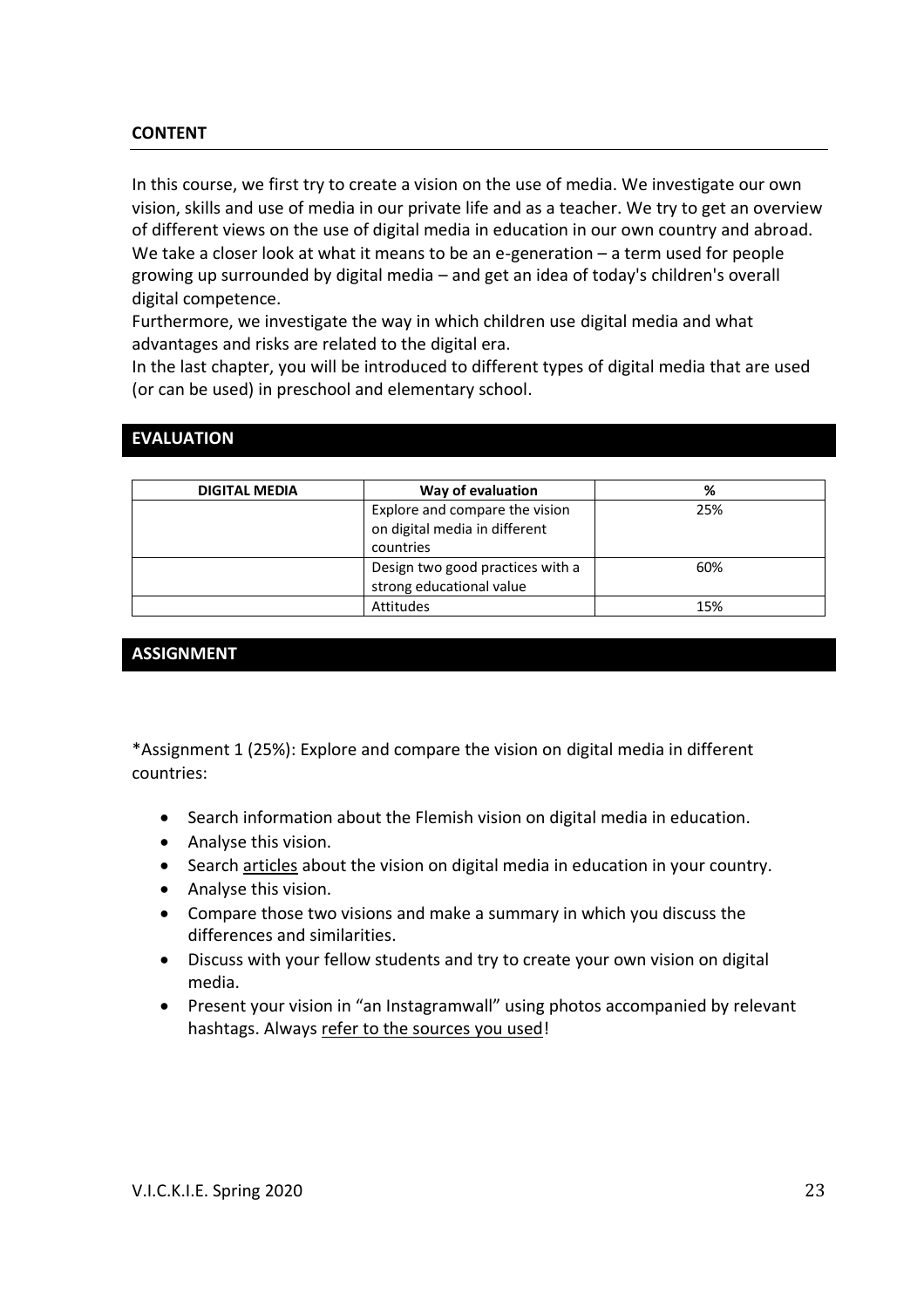\* Assignment 2 (60%): Design and present two good practices with a strong educational value:

Use two examples of digital media discussed in this course to design two good practices. The good practices will be presented in class by means of a presentation and a demonstration of the good practices. More information about the tasks will be communicated throughout the course.

| ic. Declot, photo, ipuu  [curry childrood cuucution]<br>Early childhood education | Elementary education/ Secondary |
|-----------------------------------------------------------------------------------|---------------------------------|
|                                                                                   | school                          |
| BeeBot or BlueBot or other                                                        | Web 2.0<br>$\bullet$            |
| coding toys (programming)                                                         |                                 |
| PenPal                                                                            | Programming<br>$\bullet$        |
| Photo                                                                             | Ipad<br>$\bullet$               |
| Video                                                                             | Video                           |
| Ipad                                                                              | Photo                           |

*Example: BeeBot, photo, Ipad ... (early childhood education)*

\*Assignment 3 (15%): Attitudes: attendance to the lessons, being in time, participating in an active way, being prepared, expressing a critical view.

#### **Materials:**

- Caenen, L., & Pillaert, J. (2017). *Digital media in preschool and elementary school.*  (Unpublished) course. VIVES Education Department, Campus Kortrijk.
- Electronic learning platform Toledo.
- Webquest: <http://vivesdigitalmedia.weebly.com/>

# **ORGANISATION and SUPPORT**

#### **ORGANISATION**

- Read the course for Digital Media
- Lessons: check the calendar

#### **METHODS and COACHING**

- Theoretical lessons
- Coaching
- Feedback sessions
- Self-study, practice and group discussions during the lessons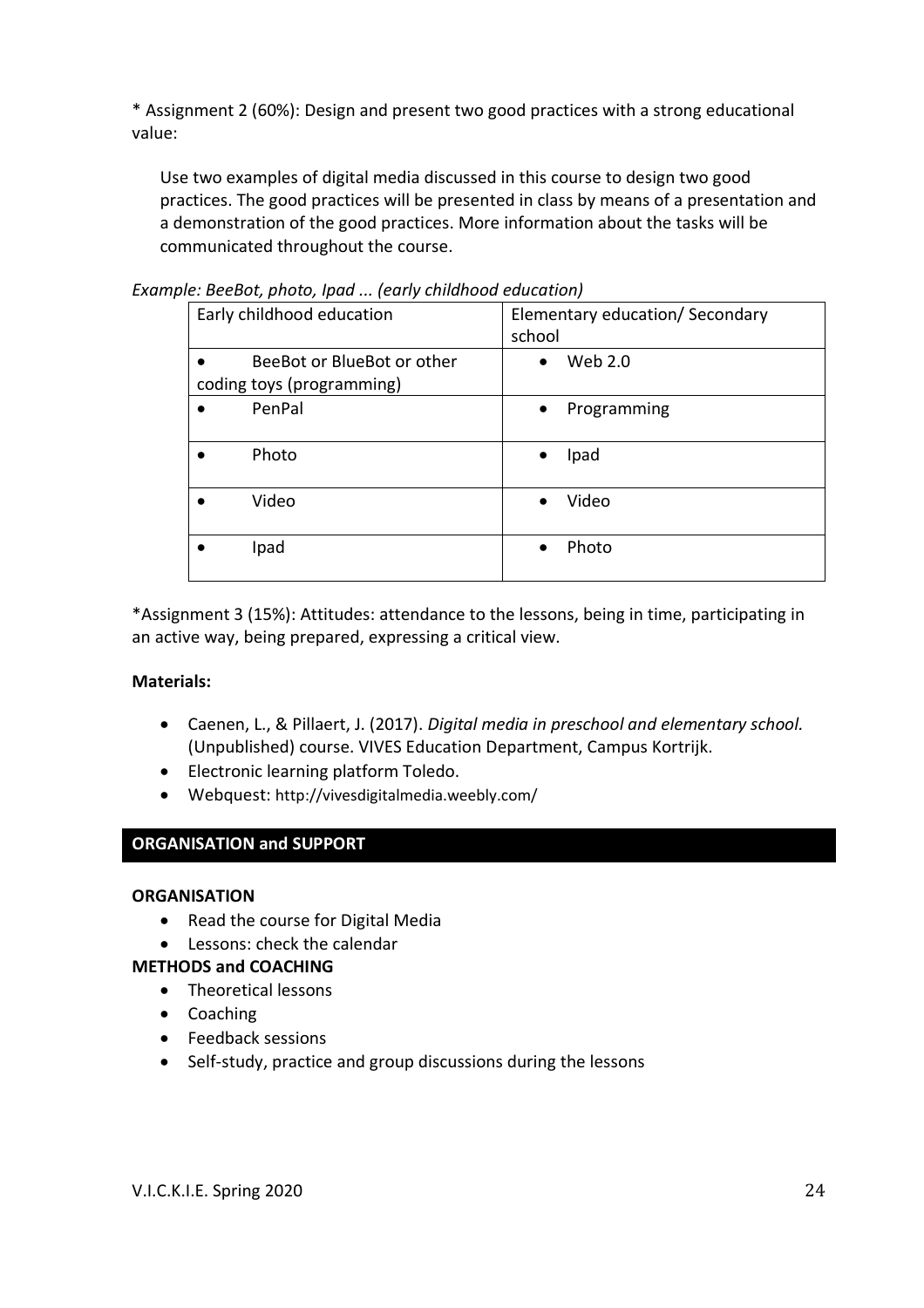# **COMMUNICATION WITH THE TEACHER**

| E-mail: | justine.pillaert@vives.be |
|---------|---------------------------|
| Skype:  | justine.pillaert          |
| Campus: | Campus Kortrijk           |
|         |                           |

Send me an email to schedule an appointment.

# **Criteria of evaluation (see extra hand-out for a full overview of the criteria)**

- Explore and compare the vision on digital media in different countries.
	- o *You made a decent summary of the differences and similarities between your country and the Flemish vision on digital media in education.*
	- o *You showed a critical way of thinking throughout the course and in your summary.*
	- o *You presented your own view on digital media in education in a creative Instagram wall using 5-10 relevant photos accompanied by relevant hashtags.*
- *GOOD PRACTICE*
	- o *You designed two good practices in which you use digital tools.*
	- o *You selected relevant goals for the lesson in which you use your specific tool.*
	- o *You thought about the educational value.*
	- o *You voiced a critical and funded view of the educational use of the tool.*
	- o *You discussed your good practices by means of a presentation and a demonstration, which was technically well executed.*
- *ATTITUDES*
	- o *Attending the lessons, being in time, participating in an active way, being prepared and showing a critical point of view.*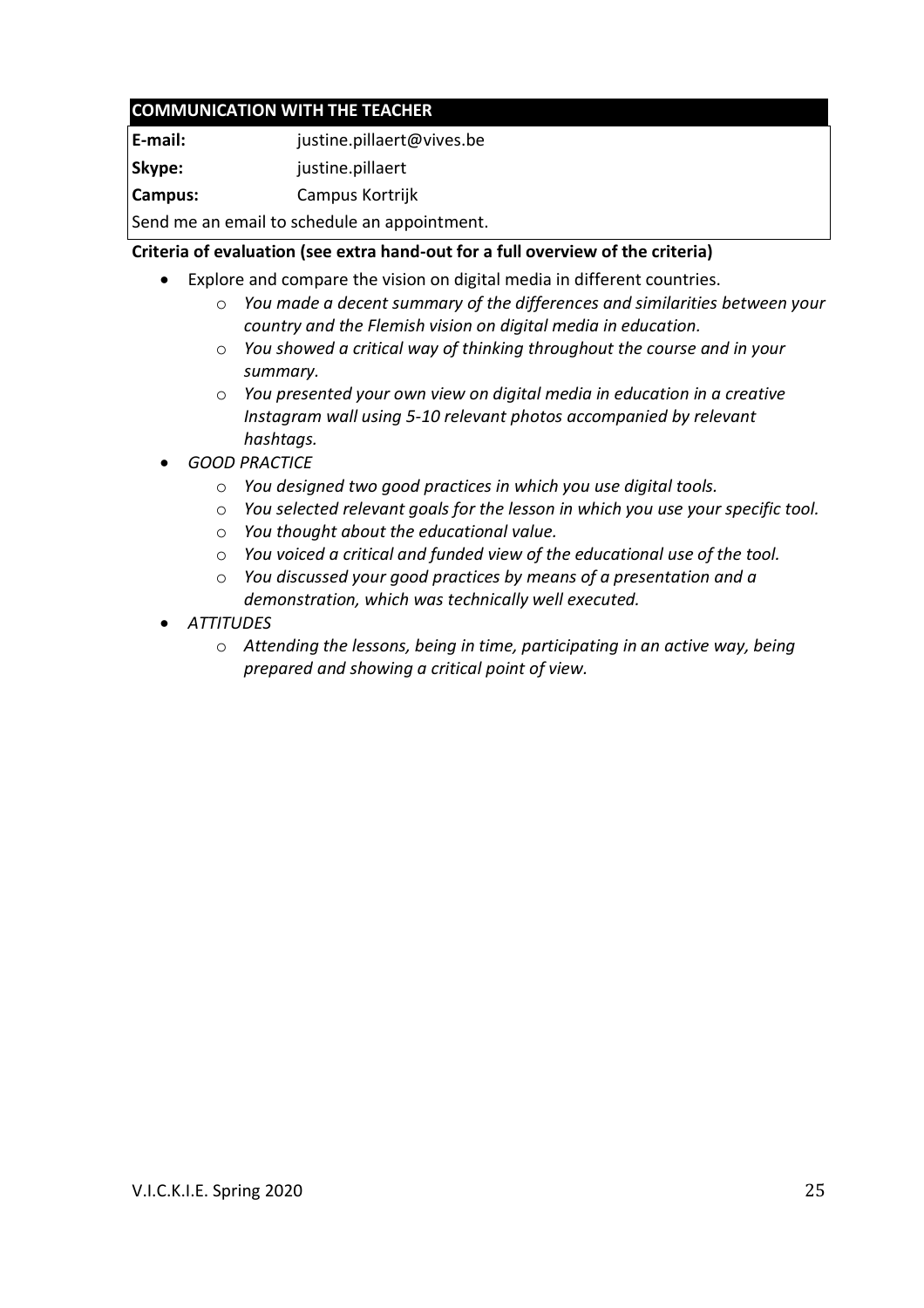# **Research**

# **Digital media**

Justine Pillaert

#### **CONTEXT**

#### **ECTS-fiche**

This official document is giving a short description of the course. You can read this on the VIVES website.

#### **ECTS**

 $FCTS: 6$ HOURS of work in total: 150

#### **Motivation**

Students must conduct a research project concerning Digital Media. They will be guided throughout the process. Students also present their report to fellow students and their teacher.

#### **CONTENT**

Topics: Digital Media

- Research about the positive and social effects of games in education (gamification)
- Research about sensitisation in order to decrease the digital gap
- Research about how to cope with cyberbullying at school
- Research about how to implement digital media in the classroom
- Research about a topic you suggested yourself

Research steps:

- Step 1: orientation: orientation on the research problem building of hypotheses concerning the research problem
- Step 2: preparing: formulating research questions research sources study of literature - making a research plan
- Step 3: implementation: acquiring research data using data collection methods
- Step 4: processing the data answering the research questions and formulating conclusions
- Step 5: reporting: transfer of the research results
- Step 6: evaluation: evaluating and adjusting the research process

V.I.C.K.I.E. Spring 2020 26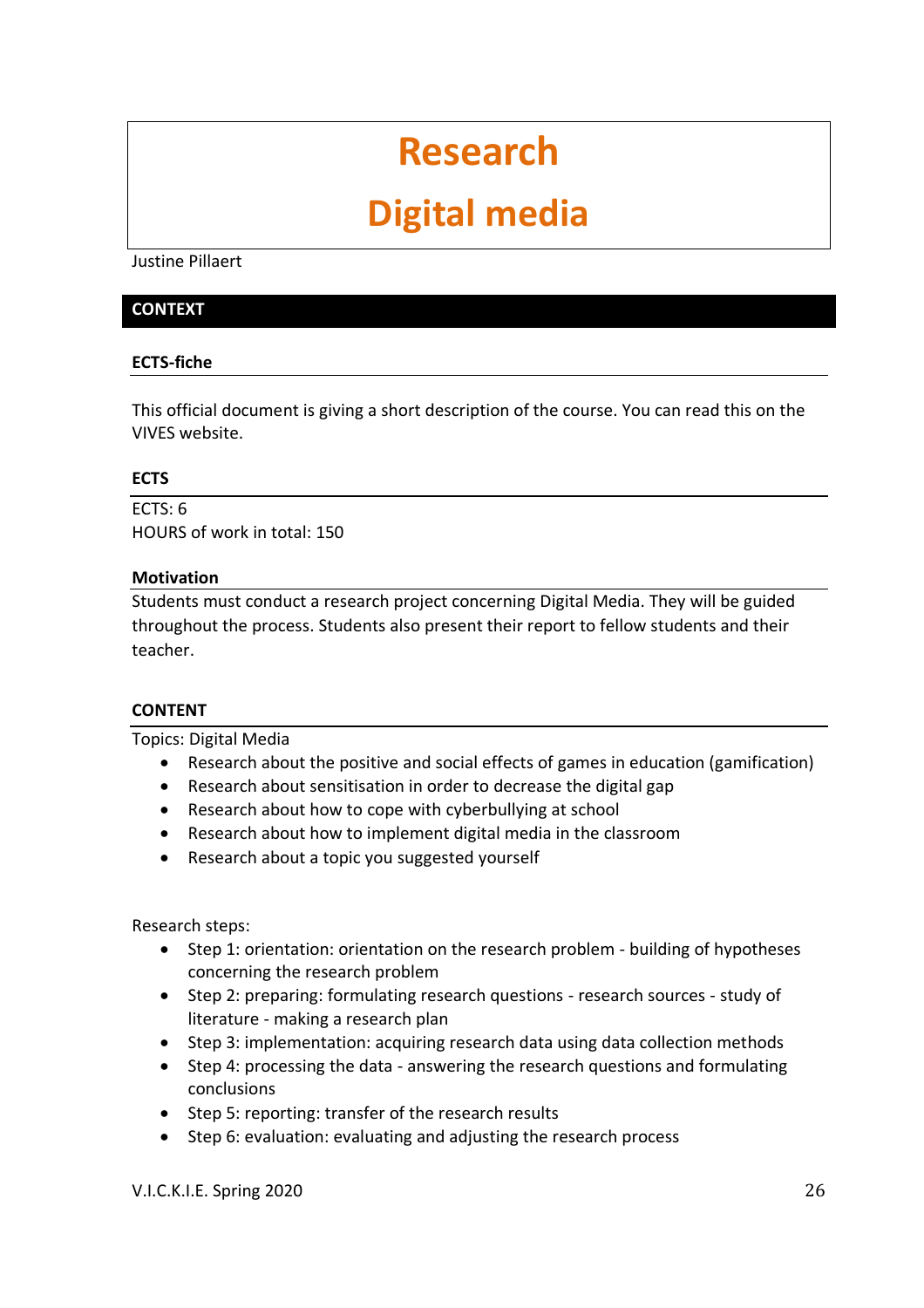## **EVALUATION**

| <b>Digital Media</b> | Way of evaluation   | %   |
|----------------------|---------------------|-----|
|                      | Preparation         | 20% |
|                      | Implementation      | 35% |
|                      | Reporting (written) | 35% |
|                      | Reporting (oral     | 10% |
|                      | presentation)       |     |

# **ORGANISATION and SUPPORT**

#### **ORGANISATION:**

Choose topics by the end of March Start of the research project: March

- contact moment at the end of March (decide on a topic) and in the month of May (guidance)
- presentation: beginning of June
- specific schedule will follow later

#### **METHODS and COACHING:**

Supervision and coaching: Justine Pillaert

# **COMMUNICATION WITH THE TEACHER**

**E-mail: [justine.pillaert@vives.be](mailto:justine.pillaert@vives.be) Skype:** justine.pillaert **Campus:** Campus Kortrijk and Bruges. Send me an email to schedule an appointment.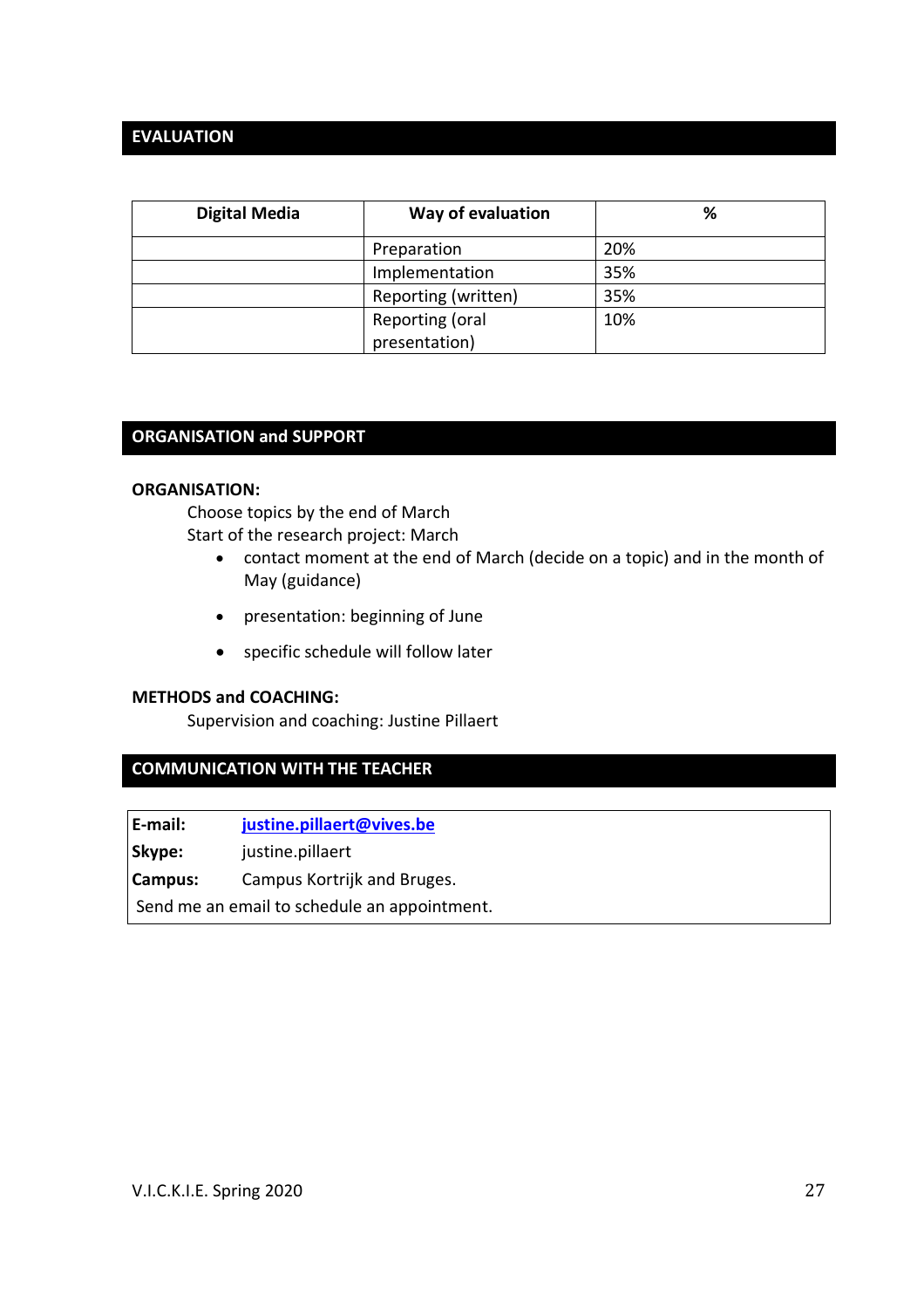| <b>Digital Media</b>             | Way of evaluation                                                                                                                                                                                                                                                                                                                   | %   |
|----------------------------------|-------------------------------------------------------------------------------------------------------------------------------------------------------------------------------------------------------------------------------------------------------------------------------------------------------------------------------------|-----|
| Preparation                      | Delimitation of the field of<br>research<br>Defining goals and research<br>questions                                                                                                                                                                                                                                                | 20% |
| Implementation                   | Analysis and structuring of<br>the sources used<br>Methodology and<br>application in a practical<br>field<br>Analysis and interpretation<br>of the results found<br>Planning, progress and<br>regular consultations<br>Social and educational<br>relevance<br>Use of different sources<br>(articles, interviews )<br>APA-references | 30% |
| Reporting (written)              | Structure and coherence<br>Correct citation<br>Fluent written language<br>Content                                                                                                                                                                                                                                                   | 35% |
| Reporting (oral<br>presentation) | Structured and correct use<br>of language<br>Answering questions<br>Visual support (PowerPoint-<br>Prezi-)<br>Creativity<br>To the point and interesting                                                                                                                                                                            | 15% |

**Criteria of evaluation (see extra hand-out for a full overview of the criteria)**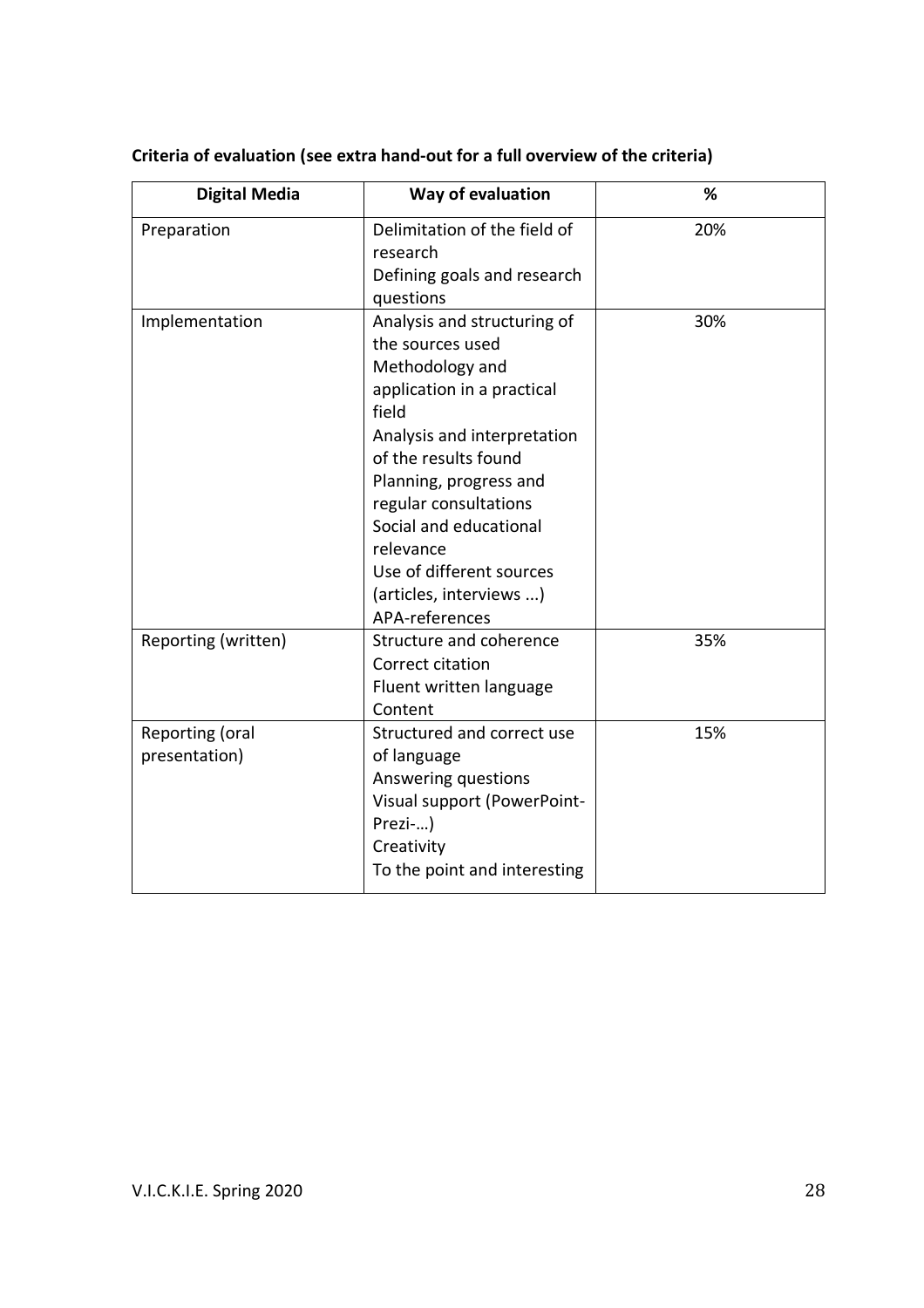# **Research**

# **Diversity in/and education**

Kristof De Craene

#### **CONTEXT**

#### **ECTS-fiche**

This official document is giving a short description of the course. You can read this on the VIVES website.

#### **ECTS**

 $ECTS: 6$ HOURS of work in total: 150

#### **Motivation**

Students must do a research project concerning Diversity in/and education.

#### **CONTENT**

Topics: Diversity in/and education

- Diversity in parenting and education
- Research on how diversity in holidays can be usefull in the classroom
- Variables that matter in working with a diverse student population
- The teachers as key actors in the process of transfer of knowledge, values, skills and competences
- Other proposals made by the students are possible as well.

Research steps:

- Step 1: orientation and preparation
	- o orientation on the research problem building of hypotheses concerning the research problem
	- o formulating research questions research sources exploring the literature constructing a research plan
- Step 2: actual research
	- o acquiring data based on literature and own research.
	- $\circ$  processing the data answering the research questions and formulating conclusions – adjust the research process if necessary
- Step 3: reporting: write a report based on the result of your research
- Step 4: oral report: make a presentation of your research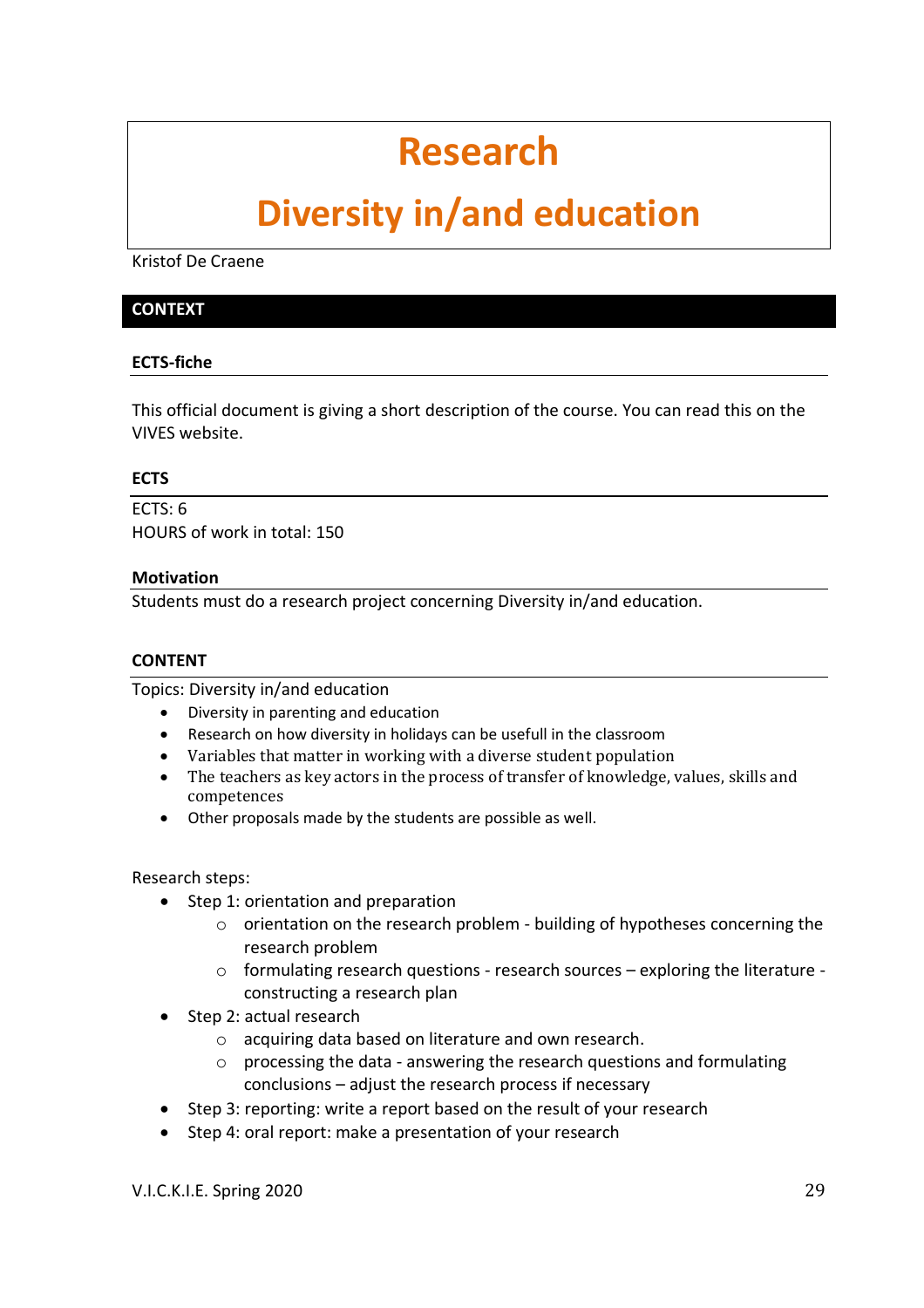# **EVALUATION**

| <b>Research Diversity in/and</b><br>education | Way of evaluation             | %   |
|-----------------------------------------------|-------------------------------|-----|
|                                               | Preparation                   | 20% |
|                                               | Research                      | 40% |
|                                               | Reporting (written)           | 30% |
|                                               | Reporting (oral presentation) | 10% |

#### **ORGANISATION and SUPPORT**

#### **ORGANISATION:**

Choose topics by the end of March Start of the research project: March

- contact moment at the end of March during the regular class of Diversity in/and education
- presentation: In May
- specific schedule will follow later

#### **METHODS and COACHING:**

Supervision and coaching: Kristof De Craene

# **COMMUNICATION WITH THE TEACHER**

**E-mail: Kristof.decraene@vives.be**

**Skype:** kristofdecraene

**Campus:** Campus Torhout and Bruges.

Send me an e-mail to schedule an appointment.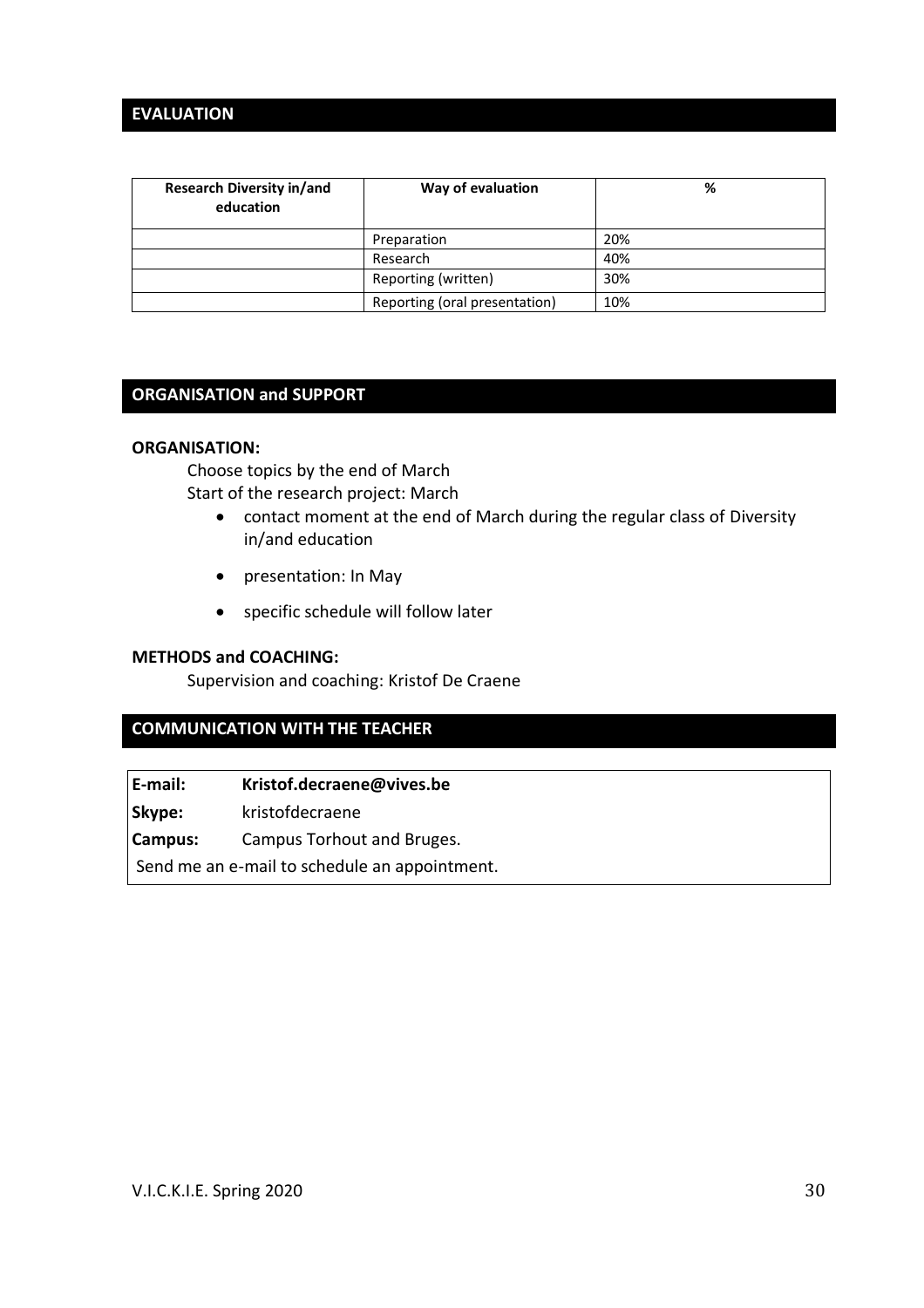# **Criteria of evaluation**

| Diversity in/and education       | Way of evaluation                                                                                                                                                                                                                  | %   |
|----------------------------------|------------------------------------------------------------------------------------------------------------------------------------------------------------------------------------------------------------------------------------|-----|
| Preparation                      | Delimitation of the field of<br>research<br>Defining goals and research<br>questions                                                                                                                                               | 20% |
| Research                         | Analysis and structuring of<br>the sources used<br>Analysis and interpretation<br>of the results found<br>Planning, progress and<br>regular consultations<br>Use of different sources<br>(articles, interviews )<br>APA-references | 40% |
| Reporting (written)              | Well-structured text.<br>Correct citation<br>Fluent written language<br>Content is relevant                                                                                                                                        | 30% |
| Reporting (oral<br>presentation) | Structured presentation in<br>English<br>Attractive and creative<br>presentation                                                                                                                                                   | 10% |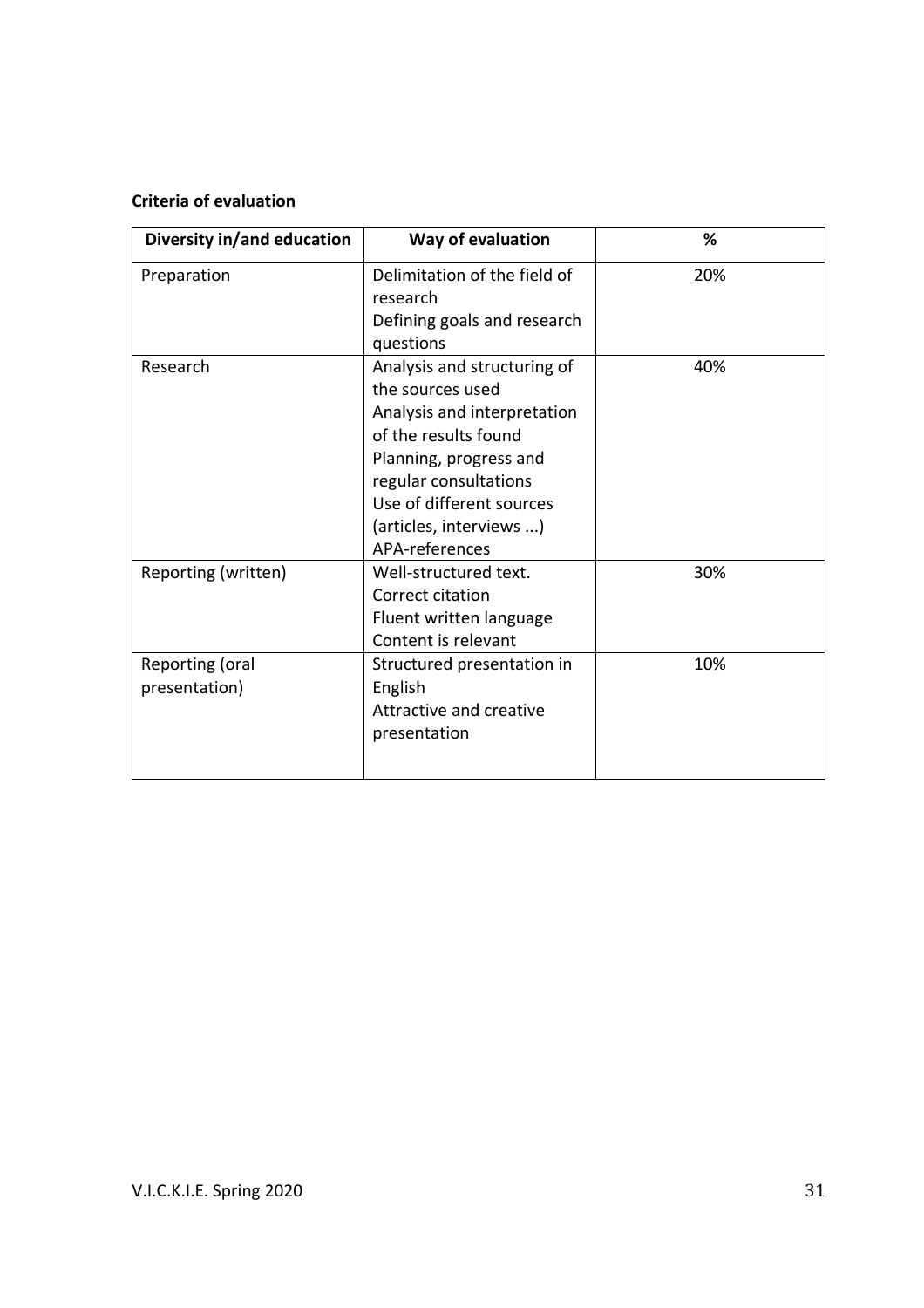# **Practice**

Liezelotte De Schryver

### **CONTEXT**

#### **ECTS-fiche**

This official document is giving a short description of the course. You can read this on the VIVES website.

#### **ECTS**

ECTS: 6 HOURS of work in total: 150

#### **Motivation**

In this course, the following competences will be developed.

- Students use their own professional (educational, didactical, organizational) skills in different contexts;
- Students reflect critically on their own educational theories and practices;
- Students communicate (in a different language) in an international setting;
- Students guide their own practice, considering the feedback they get;
- Students work as a team player in a new challenging professional setting;
- Students take into account the diversity of the (learning) group in their ways of practice;
- Students observe advantages and weaknesses of different ways of teaching;
- Students describe differences/similarities in (school)organizational climates;

In addition, students will define, as part of a team and in cooperation with a mentor, their own goals and learning outcomes before starting teaching.

#### **Content**

In the month of May, the students will observe, participate and teach in a class and school. The age of the children will be according the study-level in the home institution.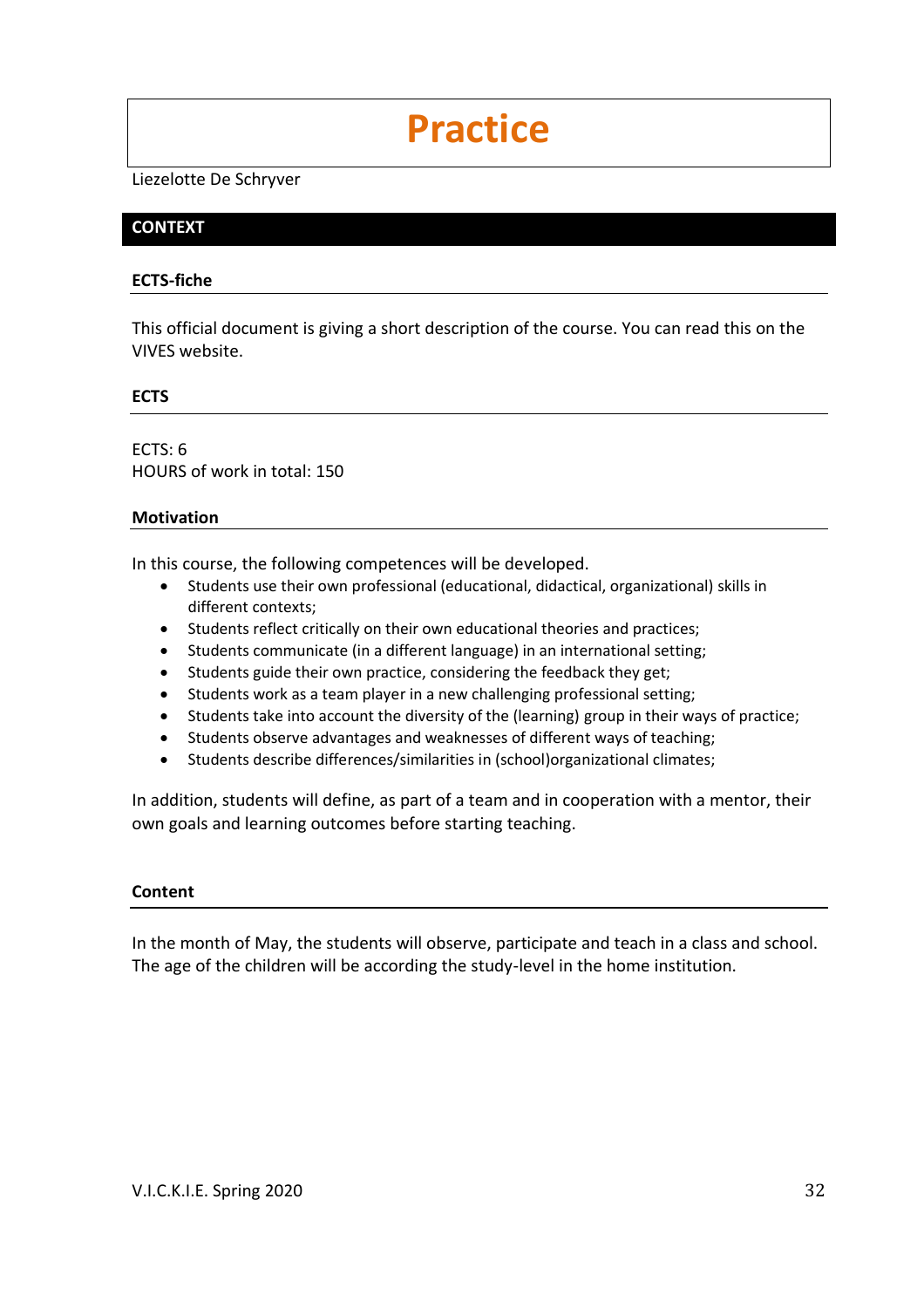# **EVALUATION**

| <b>COURSE</b> | Way of evaluation        | %    |
|---------------|--------------------------|------|
| Practice      | Assignments              | 40 % |
| Practice      | Internship in the school | 60 % |

#### **Materials**

The syllabus will contain all materials, sources and information related to the course, including the details about the assignments and the evaluation.

#### **ORGANISATION and SUPPORT**

#### **Methods and coaching**

- Explanation of the objectives, the methods and the evaluation of the course (2 sessions)
- Practice: observation, assisting teachers and teaching in pre-primary, primary and/or secondary schools in Belgium
- Intermediate supervision (1 session)
- Observation of the student's work in the school (1 session)
- Assignments: written reports, presentation, reflection
- The mentor is the coach in the school. Liezelotte De Schryver will be your lecturer and coach from the International class.

#### **PREREQUISITES**

- Students have already acquired some experience in teaching in their own country.
- Students have a basic level of English and Dutch for the practice

| <b>COMMUNICATION WITH THE TEACHER</b> |                                |  |
|---------------------------------------|--------------------------------|--|
| E-mail                                | liezelotte.deschryver@vives.be |  |
| Skype/tel.                            | +32 494 89 43 68               |  |
| <b>Campus</b>                         | <b>Campus Bruges</b>           |  |
|                                       |                                |  |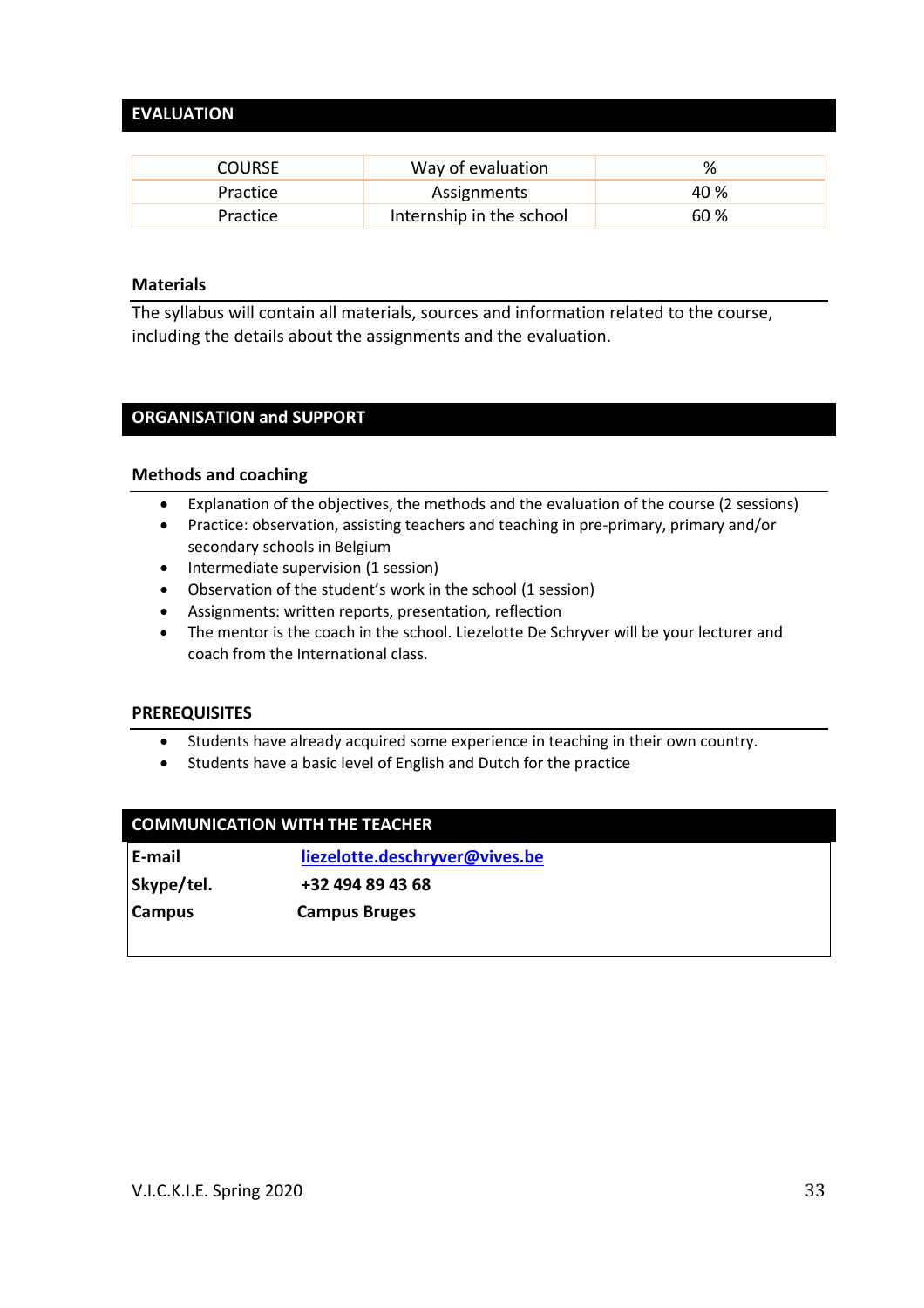# **English**

Bruno Leys

### **CONTEXT**

#### **ECTS-fiche**

**ECTS**

ECTS: 4

HOURS of work in total: 100 - 24 hours of lessons / 76 hours of work

#### **Motivation**

English is the most commonly spoken language in this increasingly globalised world. When people with different languages come together, they use English to communicate. English has become the lingua franca in many domains. It is a very useful tool both in professional fields and in everyday life. Improving your English language skills will open up more opportunities for you and, as the majority of international research papers on education are written in English, it will also result in a wider access to knowledge.

#### **Content**

This is a refresher course of English. During these lessons you will refresh and improve your English language skills. The following skills and topics will be covered:

- Introducing yourself
- Giving a presentation
- Having everyday conversations
- Conducting a debate
- Cultural characteristics
- Cultural differences
- Culture of the English-speaking world
- Education systems and aspects of education
- The language of schools and education
- English grammar and vocabulary in support of English fluency
- Global issues English as a lingua franca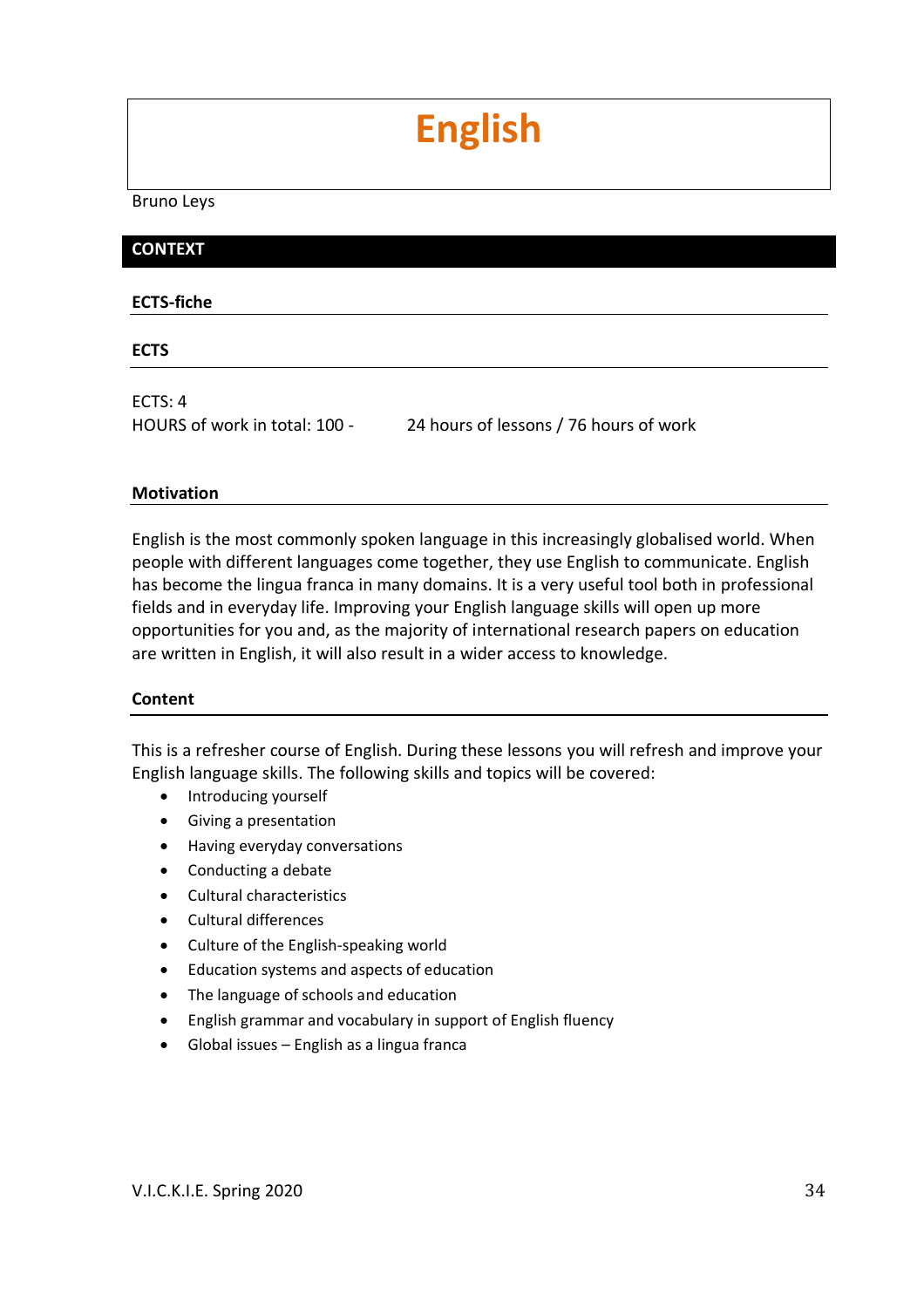# **EVALUATION**

| <b>COURSE</b> | evaluation                                                                                                                                                  | %    |
|---------------|-------------------------------------------------------------------------------------------------------------------------------------------------------------|------|
|               | Permanent evaluation: your speaking,<br>listening, reading and writing skills will<br>be assessed in the forms of tests and<br>tasks throughout the course. | 100% |

#### **Materials:**

Original English materials:

- Selected video fragments
- Selected articles from diverse media

Online information sources

- British Council. *English for university students*. [www.britishcouncil.org/english/academics](http://www.britishcouncil.org/english/academics)
- Lexical Lab [www.lexicallab.com](http://www.lexicallab.com/)
- Cambridge Learner's Dictionary: [dictionary.cambridge.org](http://dictionary.cambridge.org/)
- Oxford University Press. *Oxford Dictionaries*[: www.oxforddictionaries.com](http://www.oxforddictionaries.com/)

#### Own materials

• Course materials and presentations will be available in the Toledo course

# **ORGANISATION and SUPPORT**

#### **Organisation**

See the planning

#### **Methods and coaching**

- Interviews, group work, dialogues, games
- Oral presentations
- Written work

# **COMMUNICATION WITH THE TEACHER**

| E-mail        | bruno.leys@vives.be |
|---------------|---------------------|
| <b>Skype</b>  | leysbruno           |
| <b>Campus</b> | <b>Brugge</b>       |
| Office        | +32 477 856706      |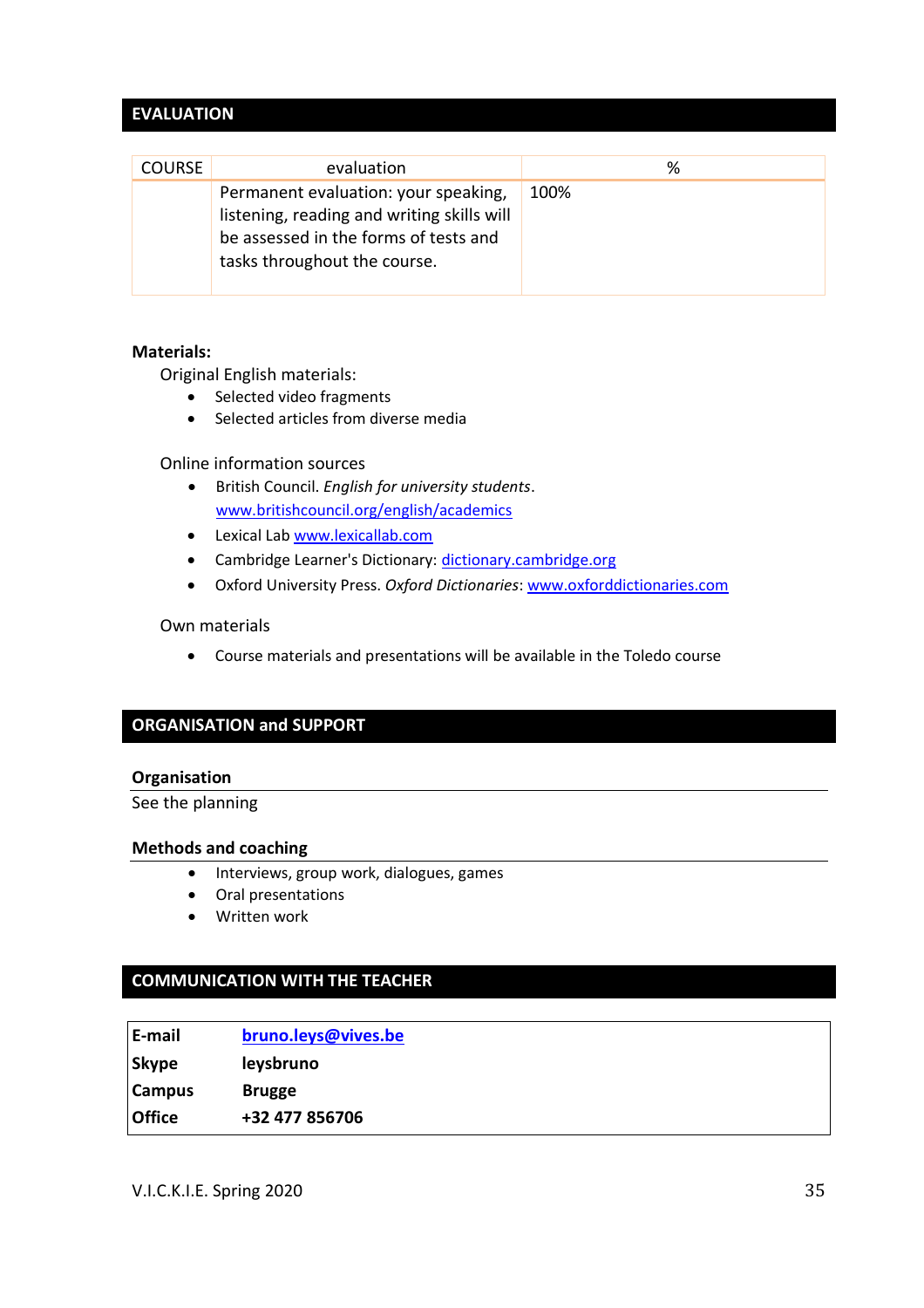# **Dutch**

Sofie De Jonckheere (coordinator) – Jana Wylin & Aïsha Baert

# **CONTEXT**

#### **ECTS-fiche**

#### **ECTS**

ECTS: 4

HOURS of work in total: 100 - about 30 hours of lessons / 70 hours of work

### **Motivation**

You will be an Erasmus+ student in the Flemish area of Belgium. Our language of communication is mainly Dutch. In your daily life and in practice you have to use some Dutch. You will learn basic vocabulary and basic skills to communicate and to listen. Several exercises and new methods in working with languages will be offered. The focus is on oral communication. You learn some basic sentences.

#### **Content**

This is a basic course of Dutch. During 8 lessons, you will learn to speak and write basic sentences of Dutch.

Themes will be selected out of this list:

- Introduce yourself
- Transport
- Shopping
- Family
- Counting
- Days seasons
- The body
- Directions
- Verbs
- Nouns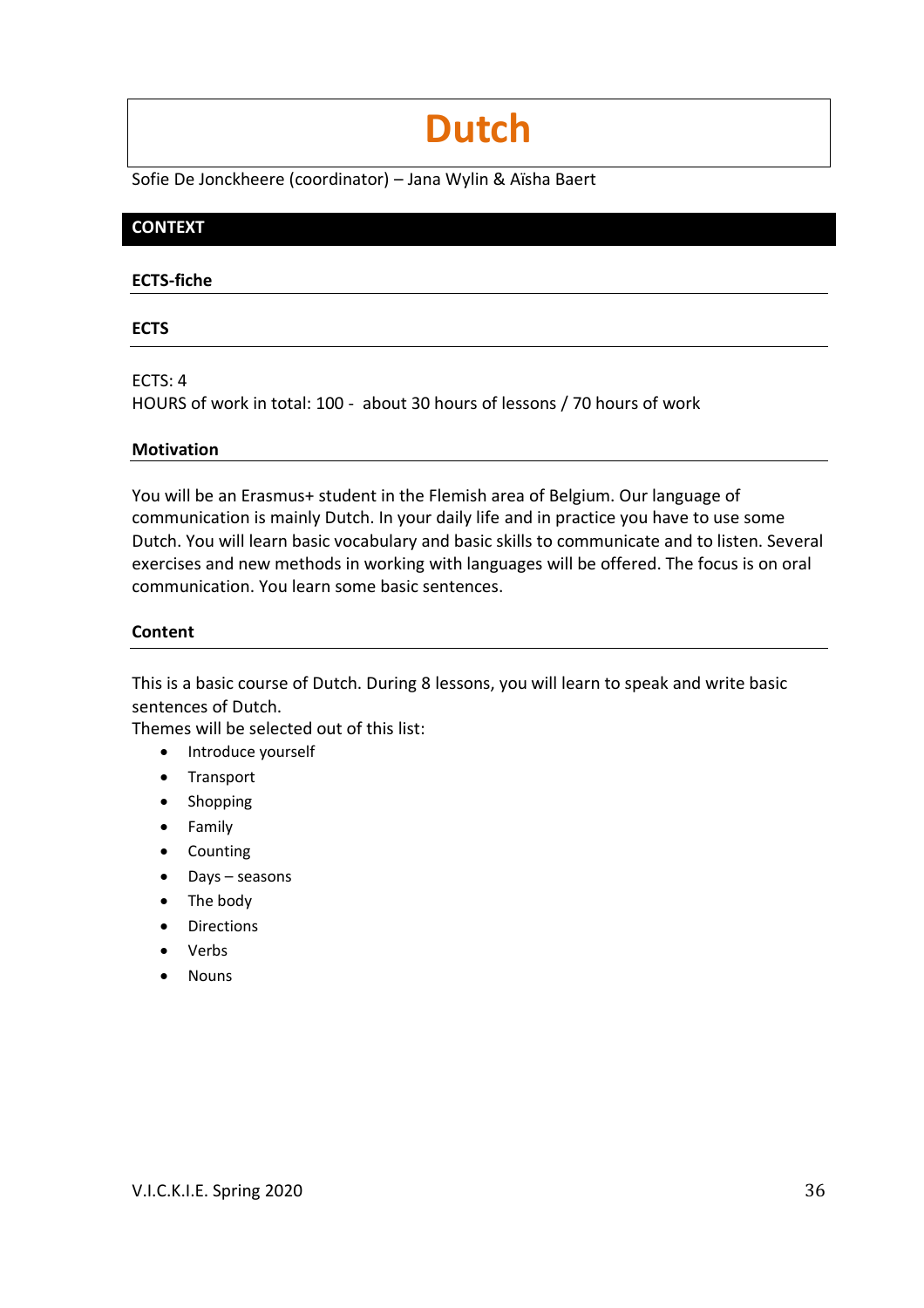# **EVALUATION**

| <b>COURSE</b> | Way of evaluation                                                                                | ℅   |
|---------------|--------------------------------------------------------------------------------------------------|-----|
|               | Exam (focus on oral exam and written<br>exam)                                                    | 60% |
|               | Permanent evaluation: after each<br>lesson you'll get a task. Also there will<br>be 2 or 3 tests | 40% |

#### **Materials:**

• Boeken, C. (2014). *Zo Gezegd 1.1*, Nederlands voor anderstaligen, Pelckmans, Kapellen

Online materials

- <https://www.nedbox.be/>
- cfr. Toledo

#### **ORGANISATION and SUPPORT**

#### **Organisation**

See the planning

#### **Methods and coaching**

individual presentations, oral interaction in form of dialogues, games, interviews

# **COMMUNICATION WITH THE TEACHER**

**E-mail [sofie.dejonckheere@vives.be](mailto:sofie.dejonckheere@vives.be) [jana.wylin@student.vives.be](mailto:jana.wylin@student.vives.be) [aïscha.baert@student.vives.be](mailto:jolien.desmet3@student.vives.be)**

**Campus Bruges**

#### <span id="page-36-0"></span>**4.3 Toledo/ e-mail**

All the information and materials of the keys you get in a digital way. All information you find on our platform Toledo.

So it is really necessary to apply as soon as possible on Toledo. Without this platform, you are not able to succeed. The method of Dutch (basic Dutch) you will have to buy.

Information about Toledo and e-mail you can get from Ann Buffel [\(ann.buffel@vives.be\)](mailto:ann.buffel@vives.be).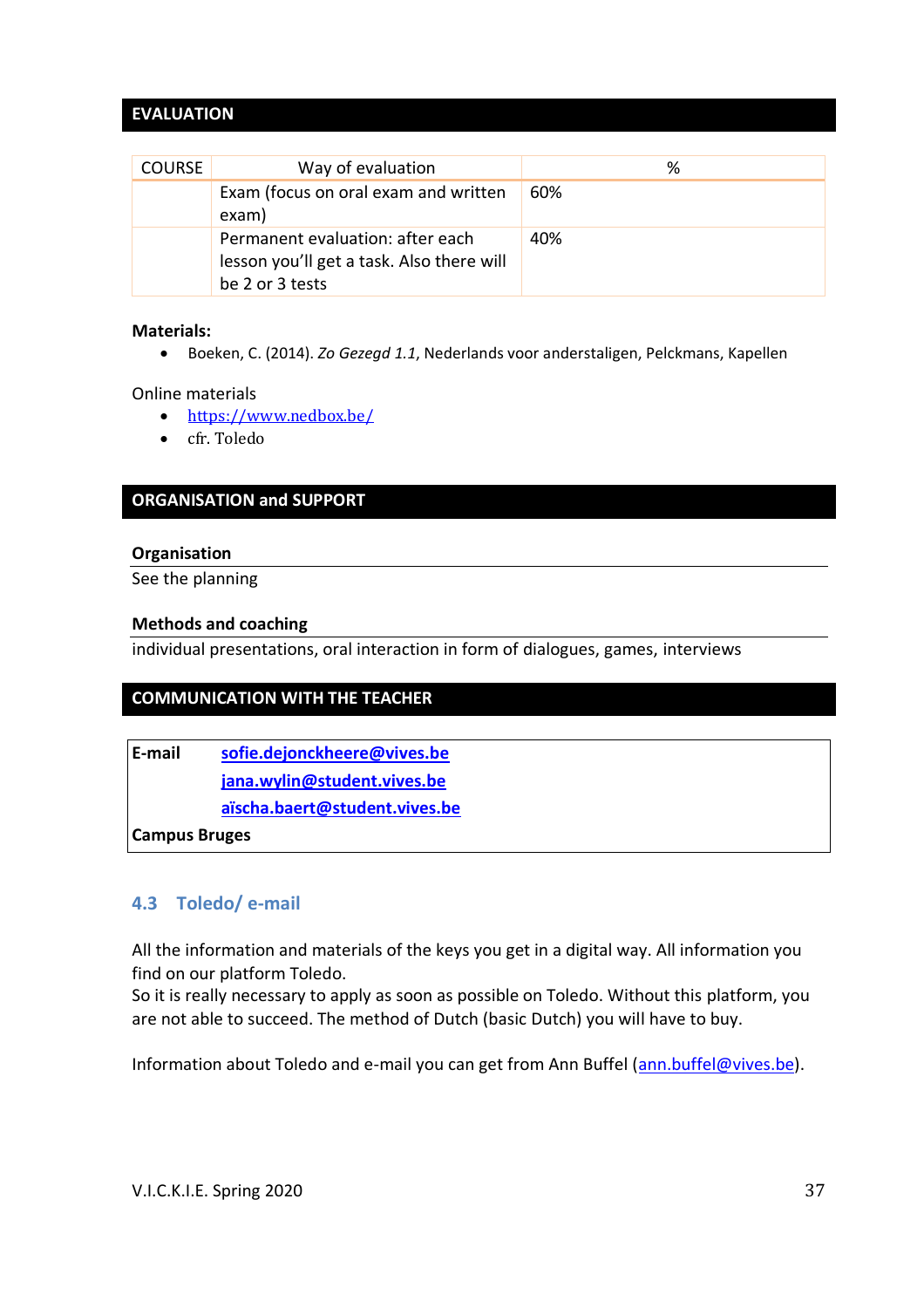# <span id="page-37-0"></span>**4.4 Evaluation**

We evaluate your learning outcomes very detailed. Your learning outcomes and your attitude are very important during the course. You need to be present during lessons and we expect participation.

Next to this you get individual assignments and assignments in group. You are responsible to arrange your work independently. We ask you to respect the deadlines of the assignments.

In the text below we give you some information about the level of your results and how you can get this result.

#### **15/20: excellent**

Your activity in class contributes excellently to the general interaction of the group. You stimulate your colleagues to go further in their reflection and actions within the key. You show personal interest by applying the guidelines of the key. The activity is an excellent proof of applying the guidelines to a personal practice.

All assignments are worked out excellent with a personal touch and a lot of research.

### **14/20: very good**

#### **13/20: good**

Your activity contributes well to the general interaction of the group. You open up to your colleagues in your reflection and actions within the key. You try to apply the guidelines of the key. The activities are a good proof of applying the guidelines to a personal practice.

#### **12/20: satisfactory**

The same as 13 but you skip lessons which prevent you from taking the whole process to a good end. You take some time to open up to the general group atmosphere and remain at this somewhat closed level. You try to take the advantages of the key but remain stuck at a certain level.

#### **10 – 11/20: sufficient**

The amount of lessons skipped is a bit too much (2 lessons). You have difficulties to open up to the key.

#### **Les then 10: no credits**

When you don't earn the credits, we contact your home university or university college. You didn't make assignments, you skipped lessons (more than 2), you are making assignments by copying and pasting from internet.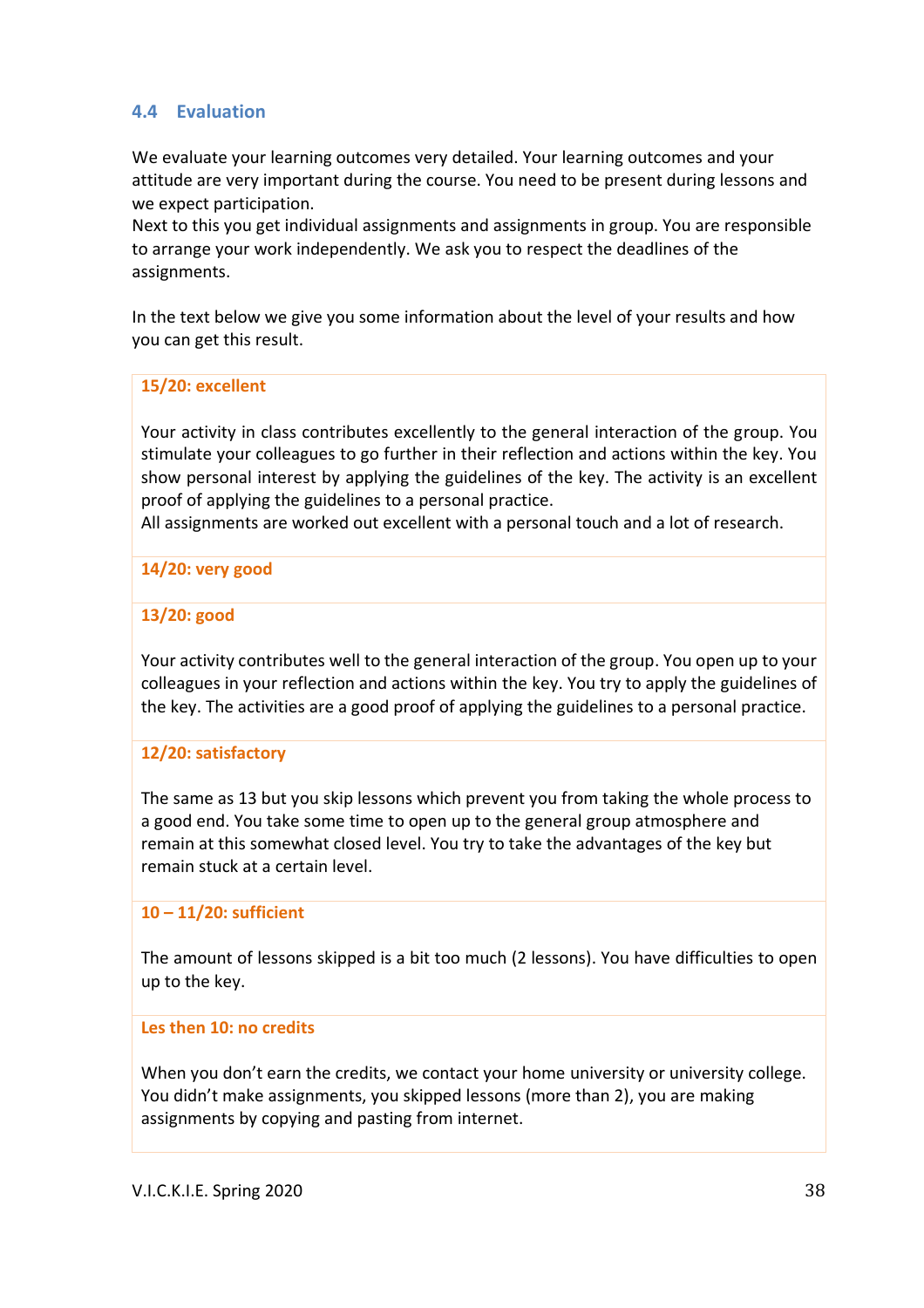#### **To get 15 on 20 or more:**

- 1. All required elements of the tasks are present.
- 2. Quality of individual and/or group preparation work is very high.
- 3. Personal written task following the criteria explained in the task explanation: handle about YOUR solutions or suggestions
	- **A description of the world's problems is not sufficient.**
- 4. Being very personal: a copy of existing materials on internet **is not OK**.
- 5. Touching in your personal written conclusion some **macro, meso and micro levels** (e.g. what should 'the world' do, what should Europe do, what should the nations do, what can citizens – organizations do, **what can I do**? ...
- 6. Be well structured: containing titles, subtitles, paragraphs, underlining, …
- 7. Showing, in your personal written conclusion, the use of the materials handed over during the lecture, but also your personal materials, gathered during the meeting and discussion and the results of personal study and reading.
- 8. Ending with a bibliography / references.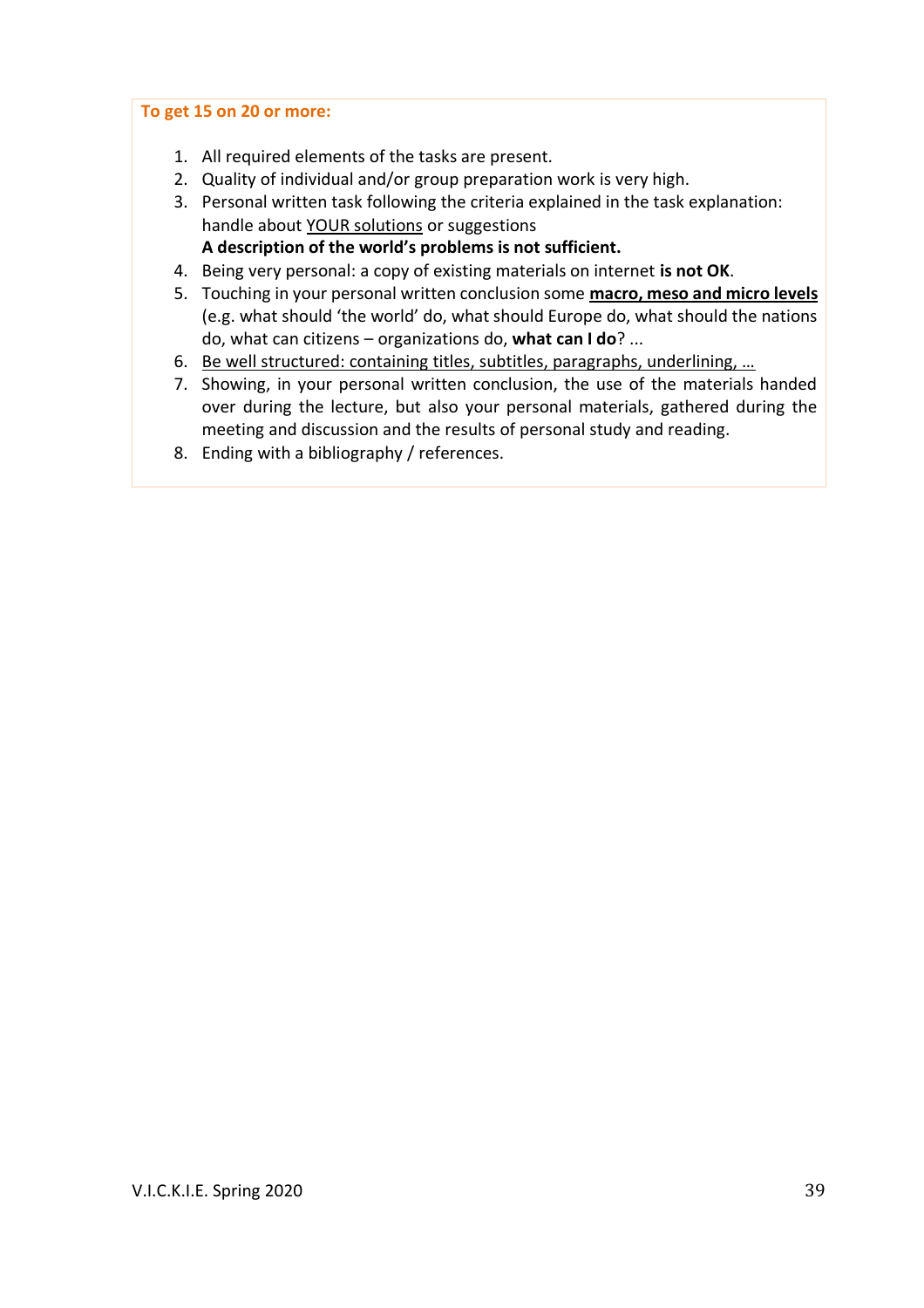# **English: VAKINHOUD 4**

Bruno Leys & Stefan Vaes

### **CONTEXT**

#### **ECTS-fiche**

### **ECTS**

ECTS: 5

HOURS of work in total: 125 30 hours of lessons / 5-day excursion to London / 76 hours of work

### **Motivation**

This course will provide future English language teachers with more backbone as a language teacher.

### **Content**

*History of English Literature* From Shakespeare to the 19 the century + a  $19<sup>th</sup>$  century novel from the list

*Literary Analysis* Reading + discussion: The Circle, Dave Eggers, + a novel from the list (S. Vaes)

*Grammar & Language* Gerund & infinitive. Modal Auxiliaries. Regional varieties of English.

*Writing* Essay writing

*Culture* Project on a country, area, city in the English-speaking world.

*Skill work* In every lesson there is continued attention for your language skills.

*Compulsory 5-day-excursion to London*

V.I.C.K.I.E. Spring 2020 40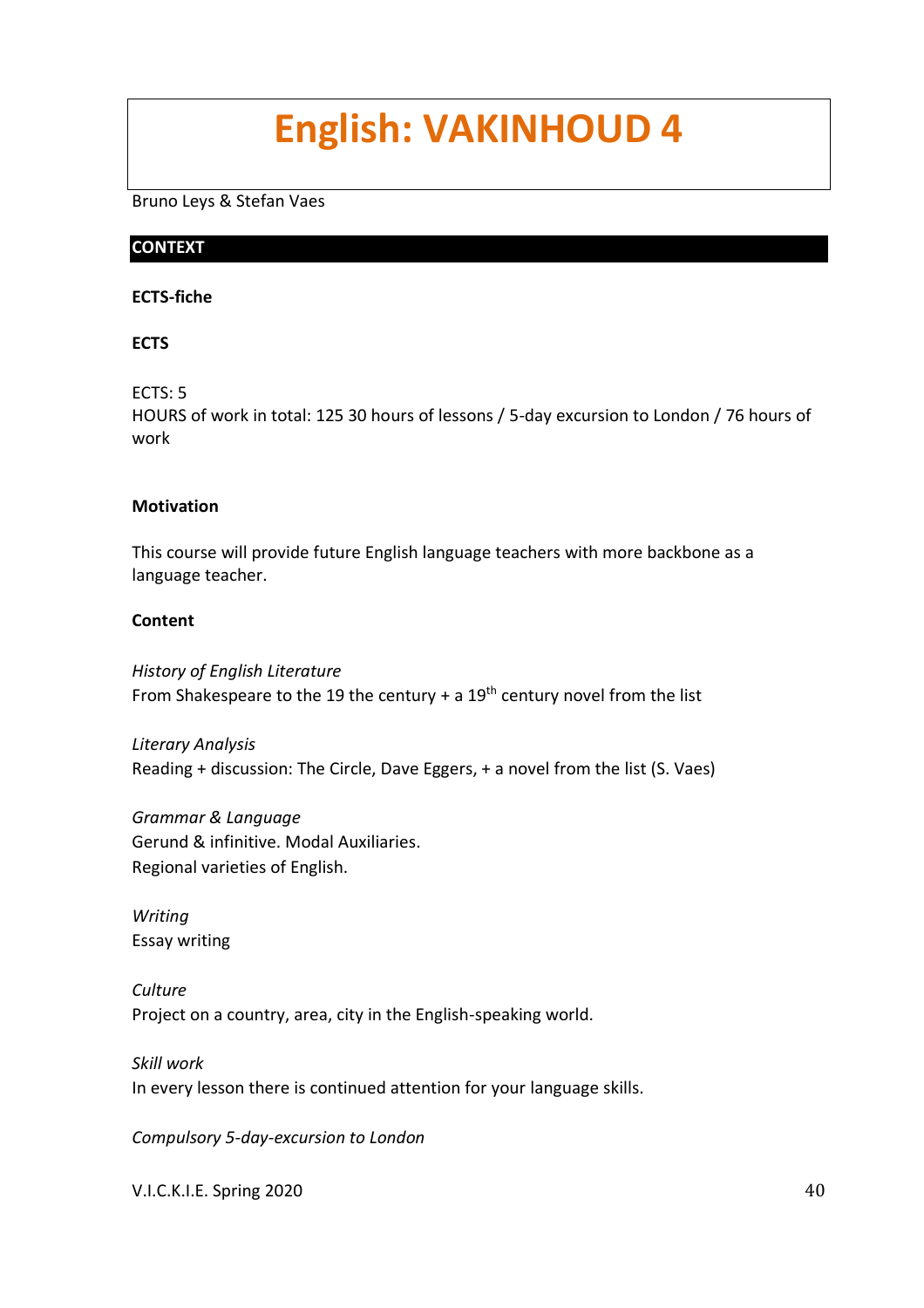# **EVALUATION**

| <b>COURSE</b>                                                                                      | evaluation                                                                                                                              | %                               |
|----------------------------------------------------------------------------------------------------|-----------------------------------------------------------------------------------------------------------------------------------------|---------------------------------|
| EVO <sub>1</sub><br>- History of English literature<br>- Literary analysis<br>- culture            | - oral exam + reading a $19th$ century novel<br>- oral exam + reading test + seminar work<br>- Project work<br>5-day-excursion (London) | 40%<br>10%<br>10%<br>20%        |
| EVO <sub>2</sub><br>- writing<br>- listening & reading<br>- grammar & language study<br>- speaking | - written exam and assignments<br>- written exam<br>- written exam<br>- oral exam                                                       | 60%<br>20%<br>10%<br>15%<br>15% |

#### **Materials:**

- Parrott, Martin (2010). Grammar for English Language Teachers. Cambridge: Cambridge University Press.
- Eggers, D. (2014) The Circle. London: Penguin.
- Read a novel from the list in Analysis & Criticism + one 19th-century novel from the list on Toledo.
- Vaes, S. (2018). Analysis and Criticism of Literary Texts. Brugge: VIVES. Syllabus (via Toledo)
- Vaes, S. (2018). Writing Better English. Brugge: VIVES. Syllabus (via Toledo)
- Leys, B. (2016). A History of English Literature before 1900. Leuven: Acco.
- Leys, B. (2013). English Language, Varieties and Trends. Leuven: Acco.
- Course materials, videos and presentations will be available in the Toledo course

#### **ORGANISATION and SUPPORT**

#### **Organisation**

See the planning

#### **Methods and coaching**

- lectures and workshops
- Presentation of student's view on diversity
- Field trip to London
- Project work, including presentation
- Written work

# **COMMUNICATION WITH THE TEACHER**

V.I.C.K.I.E. Spring 2020 41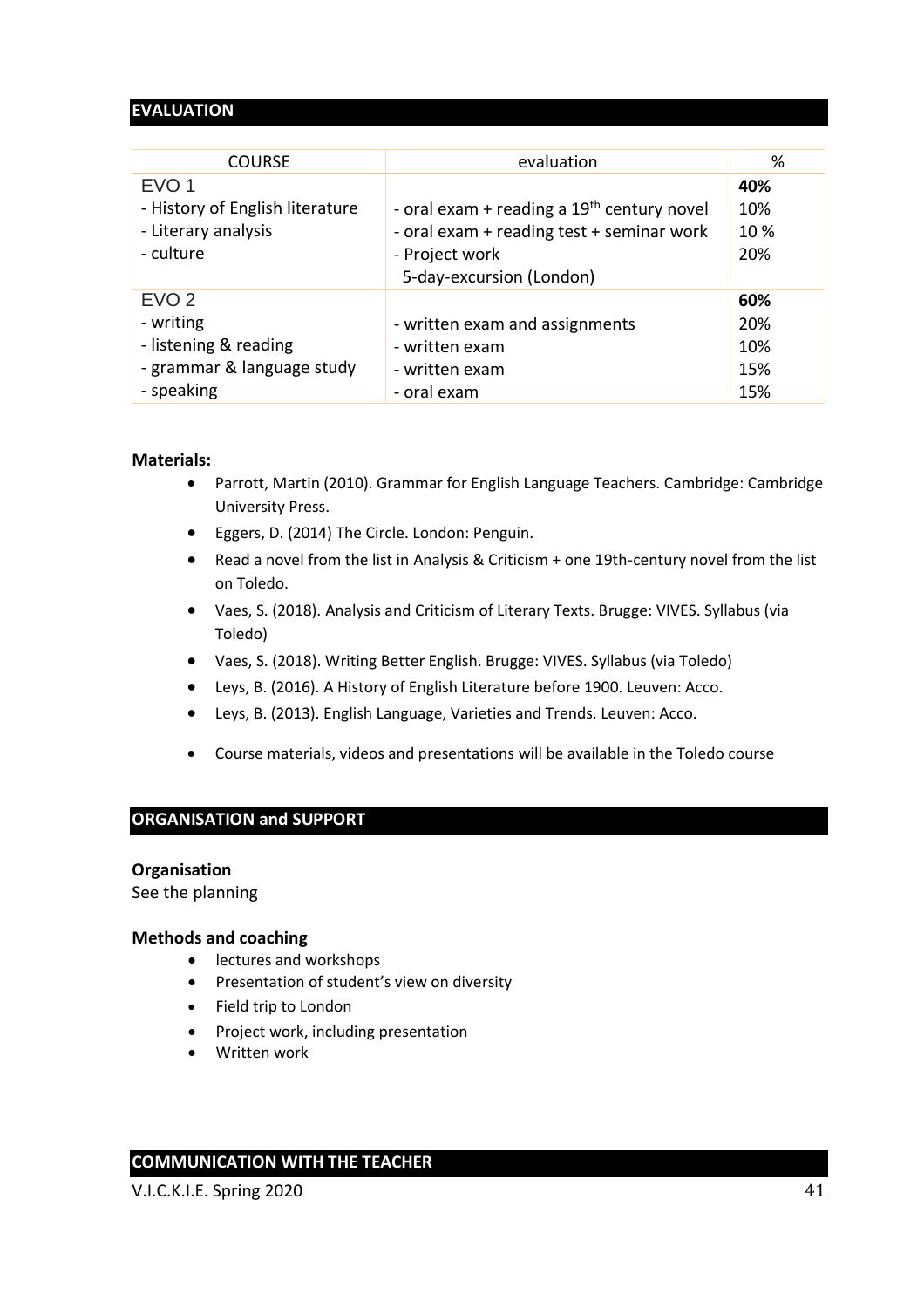**E-mail** [bruno.leys@vives.be](mailto:bruno.leys@vives.be) **Skype** leysbruno **Campus Brugge Office** +32 477 856706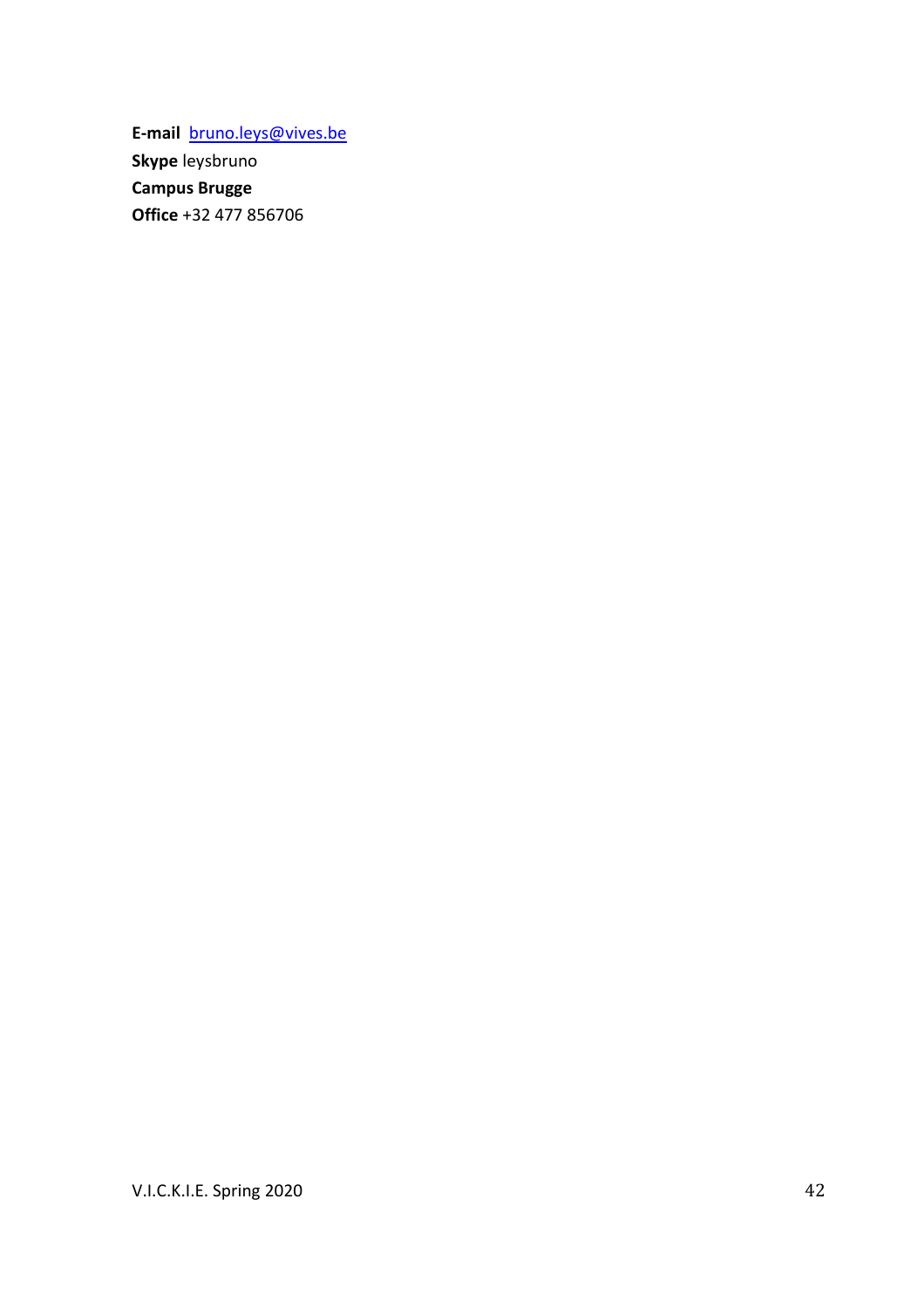# **Onderwijskunde: praktijk 2 Engels (English: methods and practice)**

Bruno Leys

# **CONTEXT**

#### **ECTS-fiche**

### **ECTS**

ECTS: 8

HOURS of work in total: 200 10 hours of lessons / 4 weeks of observation and teaching practice / 50 hours of work

#### **Motivation**

This course will provide future English language teachers with the tools they need to be a successful language teacher. Observation, participation and active teaching practice in secondary schools are integrated.

#### **Content**

- Teaching with games
- Teaching through songs
- Teaching through poetry
- Teaching practice

# **EVALUATION**

| <b>COURSE</b>     | evaluation | %   |
|-------------------|------------|-----|
| methods           | oral exam  | 30% |
| teaching practice |            | 70% |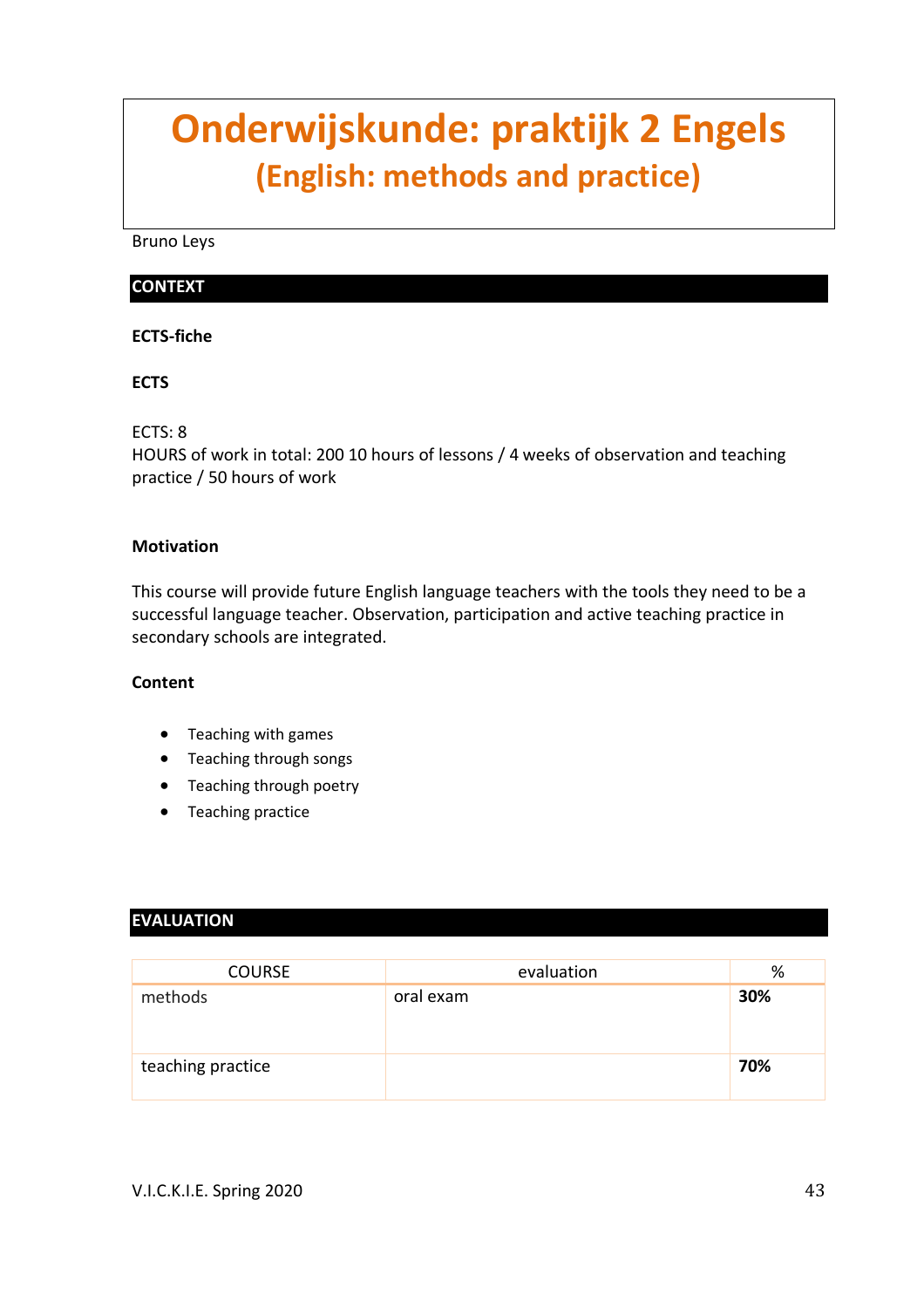#### **Materials:**

- Leys, B. (2018) Teaching English as a Foreign Language. part 2.
- Course materials, videos and presentations will be available in the Toledo course

#### **ORGANISATION and SUPPORT**

#### **Organisation**

See planning

#### **Methods and coaching**

- lectures and workshops
- observation, participation, teaching
- coaching: pre-training on training post-training

#### **COMMUNICATION WITH THE TEACHER**

**E-mail** [bruno.leys@vives.be](mailto:bruno.leys@vives.be) **Skype** leysbruno **Campus Brugge Office** +32 477 856706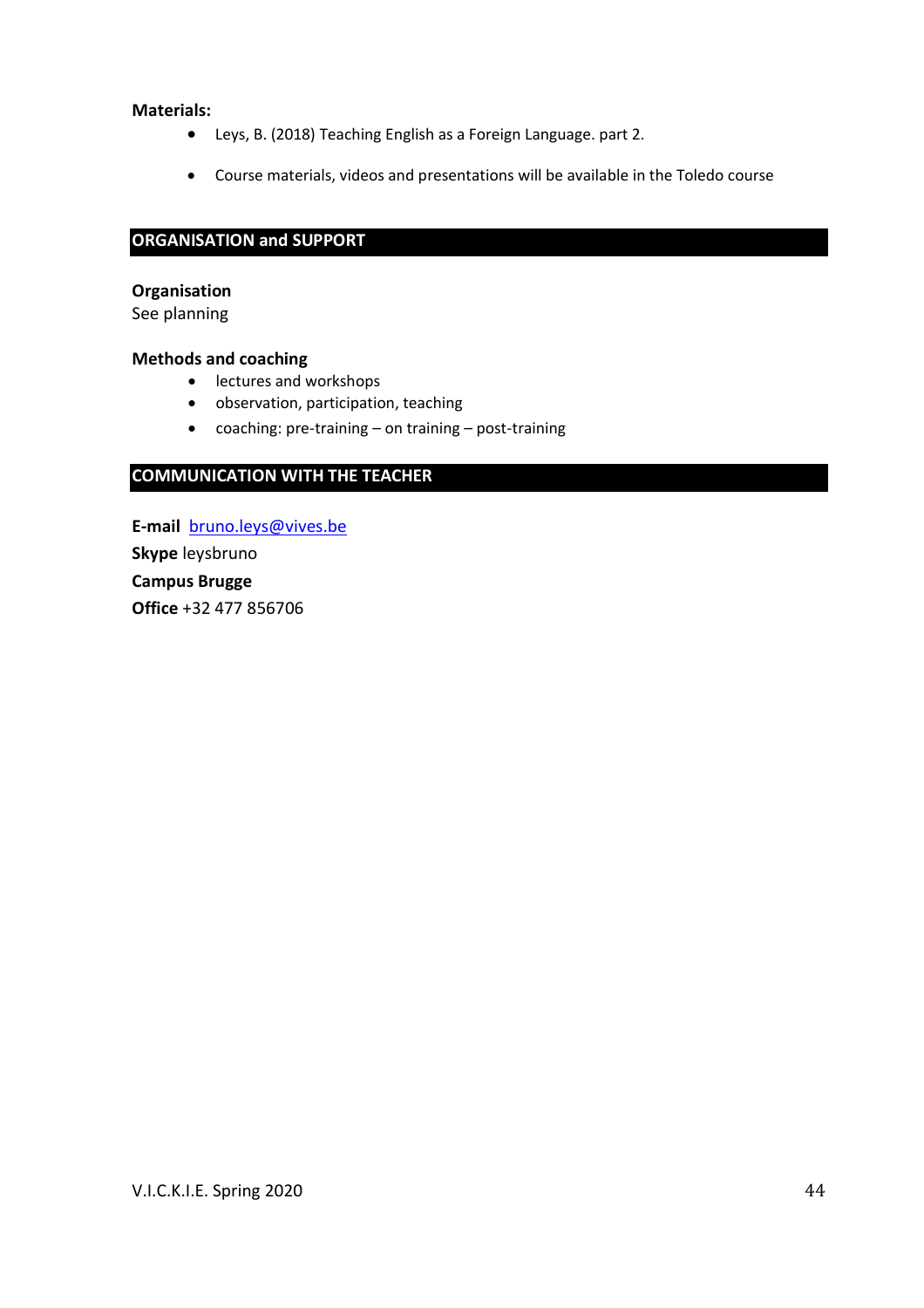# <span id="page-44-0"></span>**5 Planning - Time schedule**

# <span id="page-44-1"></span>**5.1 Agreements**

- We organised a programme for you with a lot of care. **We kindly invite to be in all the lessons and all organised days of visits and practice.** You have a lot of free moments within the week. Here you can plan your work and your free time. We expect you in the lessons. Participation in the lesson is part of the evaluation of all the keys
- Don't use your mobile phone during the lessons/internship for private reasons. You can use this during the breaks.
- <span id="page-44-2"></span>• Only a doctor's note allows you to be absent in the lessons or during practice.

# **5.2 Planning**

- You will get a global overview on the planning. You can point your own lessons. You have an overview of every month. You have a digital overview of the planning on Toledo.
- Everything is indicated: room, hour, teacher. If the place is not campus Brugge, it is also indicated.
- Changes of the room are possible. Please check the digital planning on Toledo at the beginning of each week.

# <span id="page-44-3"></span>**5.3 Absence of teachers**

• When a colleague is ill, you will see this on the screen on the ground floor. If possible, we will mail you in advance.

#### **5.4 Planning**

<span id="page-44-4"></span>• Here you find the planning of the module of VICKIE. Look at your LA for your keys! Please note every meeting very well in your agenda.